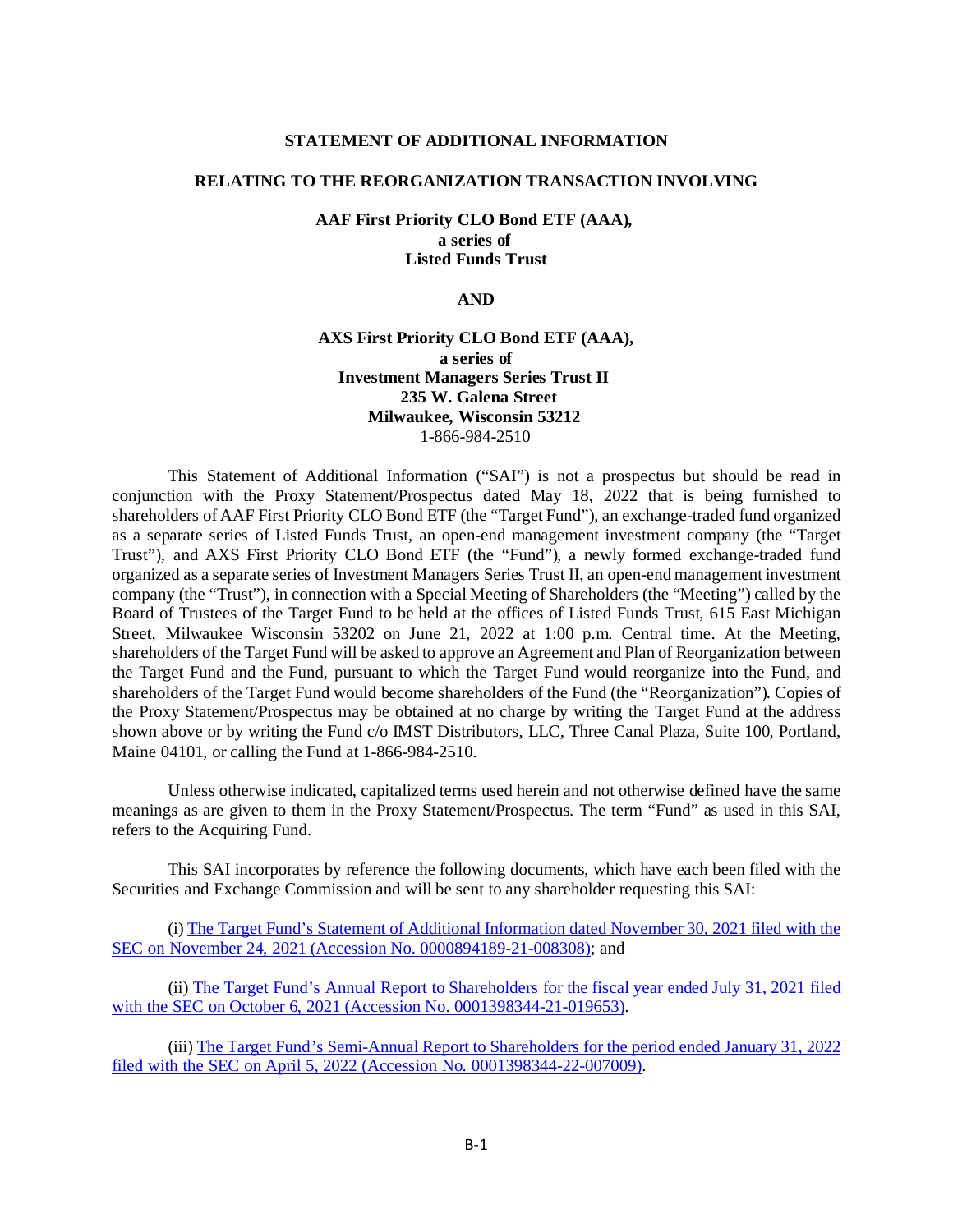The Acquiring Fund currently has no assets or liabilities. The Acquiring Fund will commence operations upon the completion of the Reorganization and will continue the operations of the Target Fund.

The date of this SAI is May 18, 2022.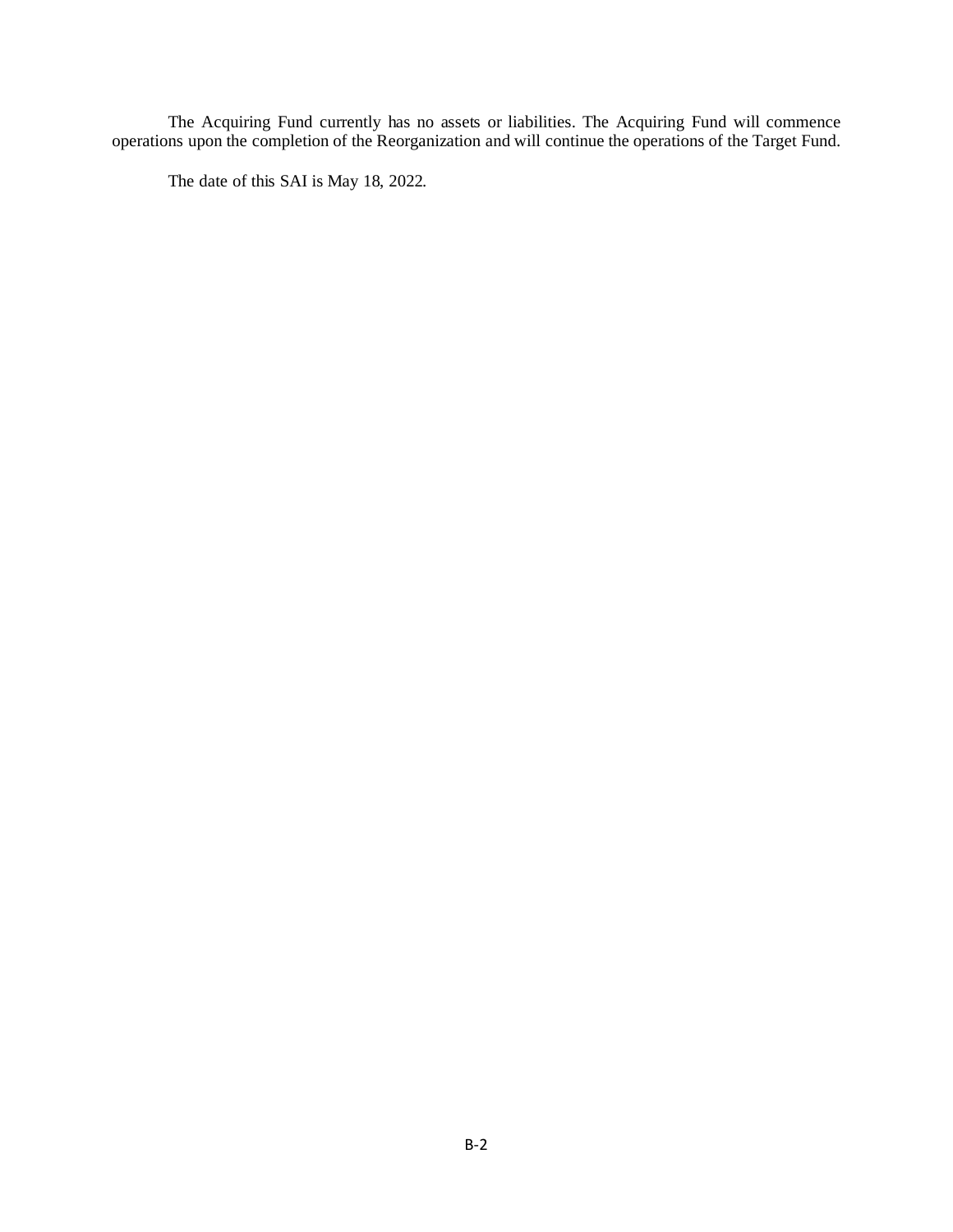# **TABLE OF CONTENTS**

| THE TRUST AND THE FUND                              | $R-4$  |
|-----------------------------------------------------|--------|
| <b>INVESTMENT STRATEGIES, POLICIES AND RISKS</b>    | $R-4$  |
| <b>INVESTMENT RESTRICTIONS</b>                      | $B-15$ |
| <b>MANAGEMENT OF THE FUND</b>                       | $B-16$ |
| <b>PORTFOLIO TRANSACTIONS AND BROKERAGE</b>         | $R-27$ |
| <b>PORTFOLIO TURNOVER</b>                           | $R-28$ |
| PROXY VOTING POLICY                                 | $B-29$ |
| PORTFOLIO HOLDINGS INFORMATION                      | $R-29$ |
| DETERMINATION OF NET ASSET VALUE                    | $R-30$ |
| <b>BOOK ENTRY ONLY SYSTEM</b>                       | $B-31$ |
| PURCHASE AND REDEMPTION OF SHARES IN CREATION UNITS | $R-32$ |
| <b>FEDERAL INCOME TAX MATTERS</b>                   | $R-41$ |
| <b>DIVIDENDS AND DISTRIBUTIONS</b>                  | $R-49$ |
| <b>GENERAL INFORMATION</b>                          | $B-49$ |
| <b>FINANCIAL STATEMENTS</b>                         | $R-51$ |
| APPENDIX A DESCRIPTION OF SECURITIES RATINGS        | $B-52$ |
| APPENDIX B PROXY VOTING POLICIES AND PROCEDURES     | $R-57$ |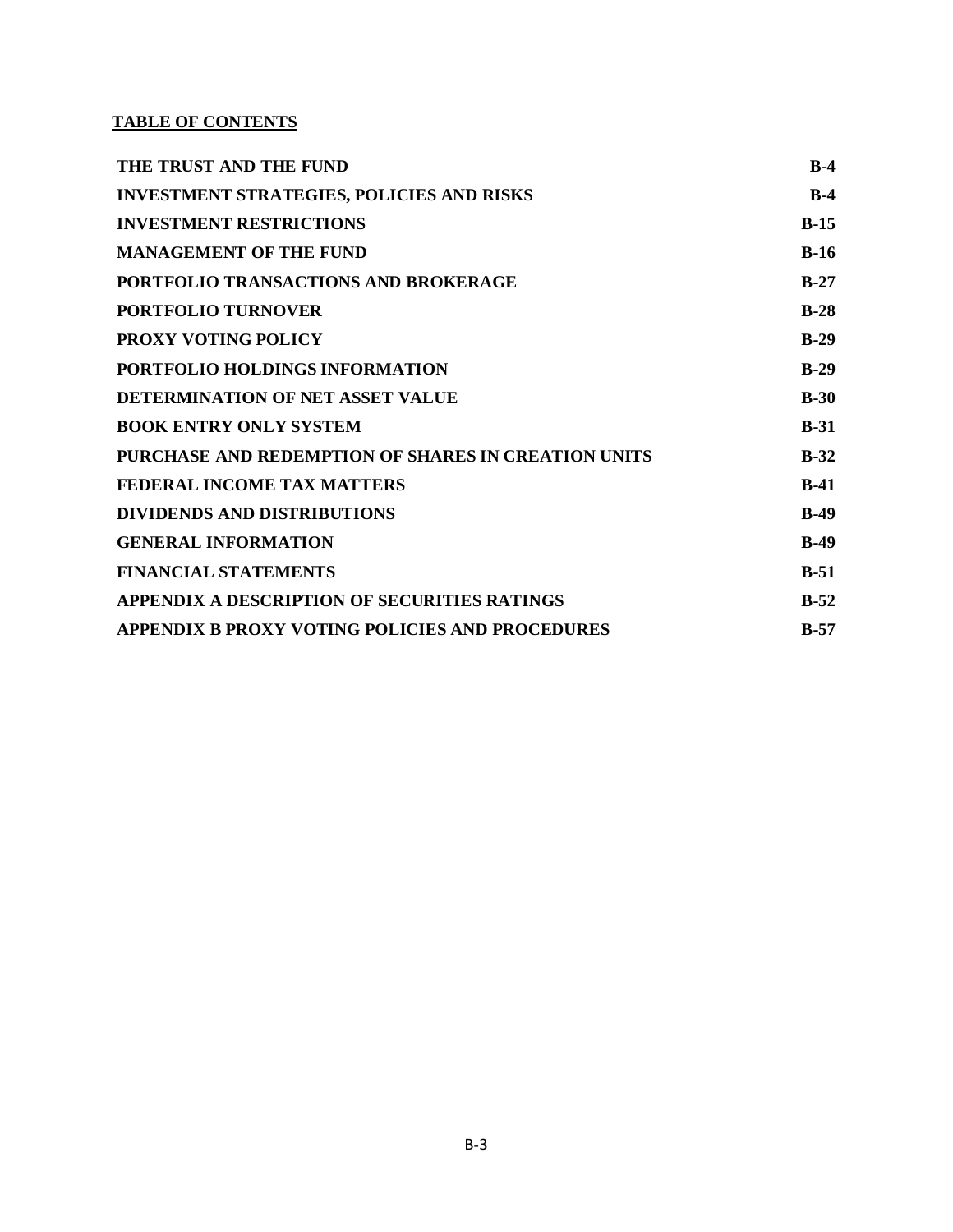### **THE TRUST AND THE FUND**

The Trust is an open-end management investment company organized as a Delaware statutory trust under the laws of the State of Delaware on August 20, 2013. The Trust currently consists of several other series of shares of beneficial interest. This SAI relates only to the Fund and not to the other series of the Trust.

The Trust is registered with the Securities and Exchange Commission ("SEC") as an open-end management investment company. Such a registration does not involve supervision of the management or policies of the Fund. The Prospectus of the Fund and this SAI omit certain of the information contained in the Registration Statement filed with the SEC. Copies of such information may be obtained from the SEC upon payment of the prescribed fee.

It is expected that the reorganization of the Target Fund, a series of Listed Funds Trust (the "Predecessor Fund"), into the Fund will occur during the third quarter of 2022.

The Fund is a diversified fund, which means it is subject to the diversification requirements under the Investment Company Act of 1940, as amended (the "1940 Act"). Under the 1940 Act, a diversified fund may not, with respect to 75% of its total assets, invest more than 5% of its total assets in the securities of one issuer (and in not more than 10% of the outstanding voting securities of an issuer), excluding cash, Government securities, and securities of other investment companies. In addition, the Fund intends to diversify its assets to the extent necessary to qualify for tax treatment as a regulated investment company under the Internal Revenue Code of 1986, as amended (the "Code").

The Fund offers and issues shares at their net asset value ("NAV") only in aggregations of a specified number of shares (each, a "Creation Unit"). The Fund generally offers and issues shares in exchange for a deposit of cash totaling the NAV of the Creation Units. Shares of the Fund are redeemable only in Creation Unit Aggregations and, generally, in exchange for a specified cash payment. The Trust reserves the right to offer an in-kind option for creations and redemptions of Creation Units for the Fund. Shares are listed on the NYSE Arca, Inc. (the "Exchange") and trade on the Exchange at market prices that may differ from the Shares' NAV. These prices may differ from the shares' NAV per share. The shares of the Fund are also redeemable only in Creation Unit aggregations, and generally in exchange for portfolio securities designated by the Fund and a specified cash payment.

## **INVESTMENT STRATEGIES, POLICIES AND RISKS**

The discussion below supplements information contained in the Proxy Statement/Prospectus pertaining to the investment policies of the Fund.

## **PRINCIPAL INVESTMENT STRATEGIES, POLICIES AND RISKS**

#### **MARKET CONDITIONS**

Events in certain sectors historically have resulted, and may in the future result, in an unusually high degree of volatility in the financial markets, both domestic and foreign. These events have included, but are not limited to: bankruptcies, corporate restructurings, and other events related to the sub-prime mortgage crisis in 2008; governmental efforts to limit short selling and high frequency trading; measures to address U.S. federal and state budget deficits; social, political, and economic instability in Europe; economic stimulus by the Japanese central bank; steep declines in oil prices; dramatic changes in currency exchange rates; China's economic slowdown; and circumstances such as pandemics or epidemics in one or more countries or regions. Interconnected global economies and financial markets increase the possibility that conditions in one country or region might adversely impact issuers in a different country or region. Such events may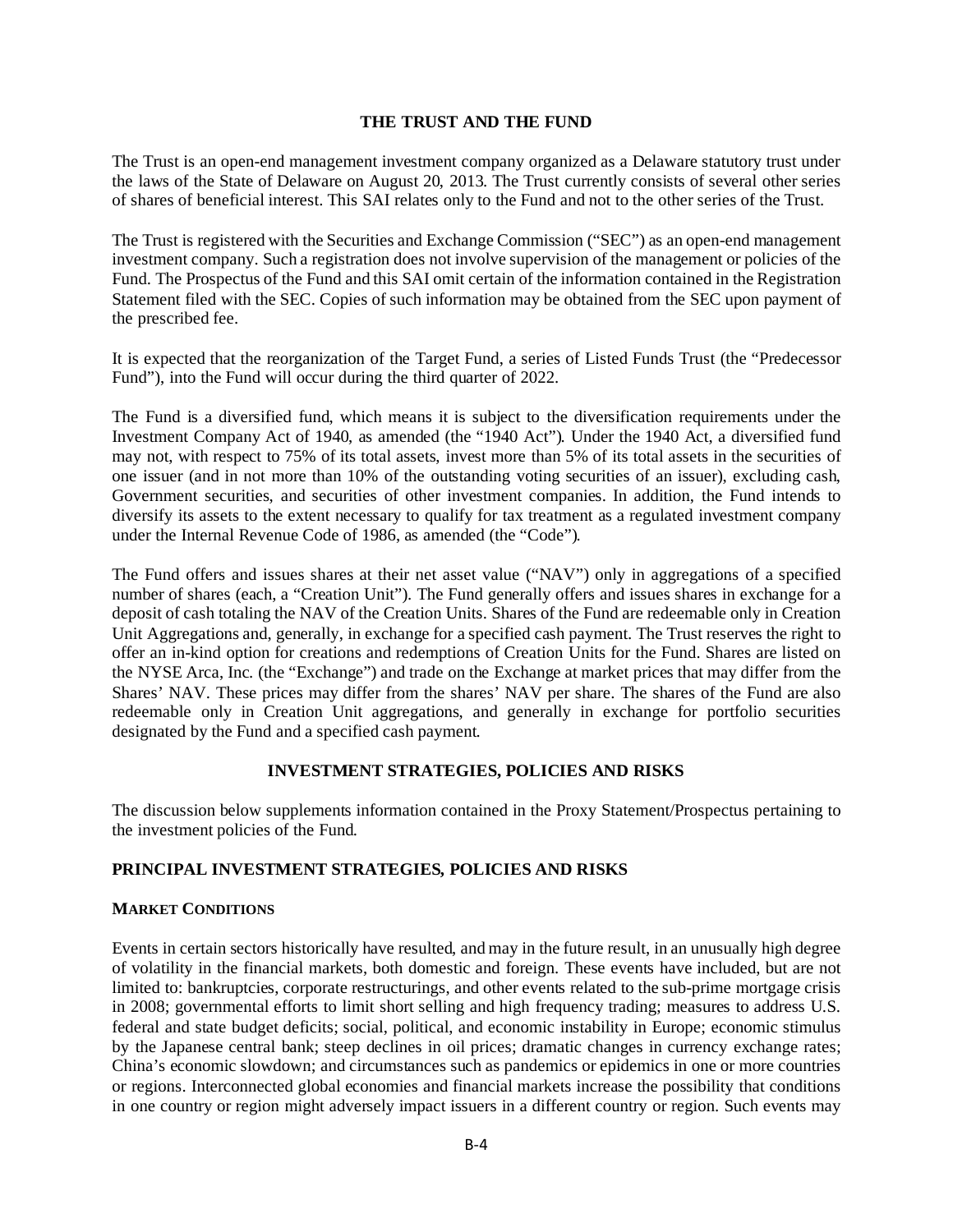cause significant declines in the values and liquidity of many securities and other instruments. It is impossible to predict whether such conditions will recur. Because such situations may be widespread, it may be difficult to identify both risks and opportunities using past models of the interplay of market forces, or to predict the duration of such events.

An outbreak of an infectious respiratory illness caused by a novel coronavirus known as COVID-19 was first detected in China in December 2019 and then was detected globally. This coronavirus has resulted in certain travel restrictions, closed international borders, enhanced health screenings at ports of entry and elsewhere, disruption of and delays in healthcare service preparation and delivery, prolonged quarantines, cancellations, supply chain disruptions, and lower consumer demand, as well as general concern and uncertainty. The impact of COVID-19, and other infectious illness outbreaks that may arise in the future, could adversely affect the economies of many nations or the entire global economy, individual issuers and capital markets in ways that cannot necessarily be foreseen. In addition, the impact of infectious illnesses in emerging market countries may be greater due to generally less established healthcare systems. Public health crises caused by the COVID-19 outbreak may exacerbate other pre-existing political, social and economic risks in certain countries or globally. The duration of the COVID-19 outbreak and its effects cannot be determined with certainty.

## *Collateralized Loan Obligations*

The Fund may invest in CLOs. A CLO is a trust typically collateralized by a pool of loans, which may include, among others, domestic and foreign senior secured loans, senior unsecured loans, and subordinate corporate loans, including loans that may be rated below investment grade or equivalent unrated loans. The loans generate cash flow that is allocated among one or more classes of securities ("tranches") that vary in risk and yield. The most senior tranche has the best credit quality and the lowest yield compared to the other tranches. The equity tranche has the highest potential yield but also has the greatest risk, as it bears the bulk of defaults from the underlying loans and helps to protect the more senior tranches from risk of these defaults. However, despite the protection from the equity and other more junior tranches, more senior tranches can experience substantial losses due to actual defaults and decreased market value due to collateral default and disappearance of protecting tranches, market anticipation of defaults, as well as aversion to CLO securities as a class.

Normally, CLOs are privately offered and sold and are not registered under state or federal securities laws. Therefore, investments in CLOs may be characterized by the Fund as illiquid securities. However, an active dealer market may exist for CLOs allowing a CLO to qualify for transactions pursuant to Rule 144A under the Securities Act and to be deemed liquid.

The riskiness of investing in CLOs depends largely on the quality and type of the collateral loans and the tranche of the CLO in which the Fund invests. In addition to the normal risks associated with fixed-income securities (such as interest rate risk and credit risk) and the risks associated with investing in CDOs, CLOs carry additional risks including that interest on certain tranches of a CLO may be paid in-kind (meaning that unpaid interest is effectively added to principal), which involves continued exposure to default risk with respect to such payments. Certain CLOs may receive credit enhancement in the form of a seniorsubordinate structure, over-collateralization or bond insurance, but such enhancement may not always be present and may fail to protect the Fund against the risk of loss due to defaults on the collateral. Certain CLOs may not hold loans directly, but rather, use derivatives such as swaps to create "synthetic" exposure to the collateral pool of loans. Such CLOs entail the risks of derivative instruments.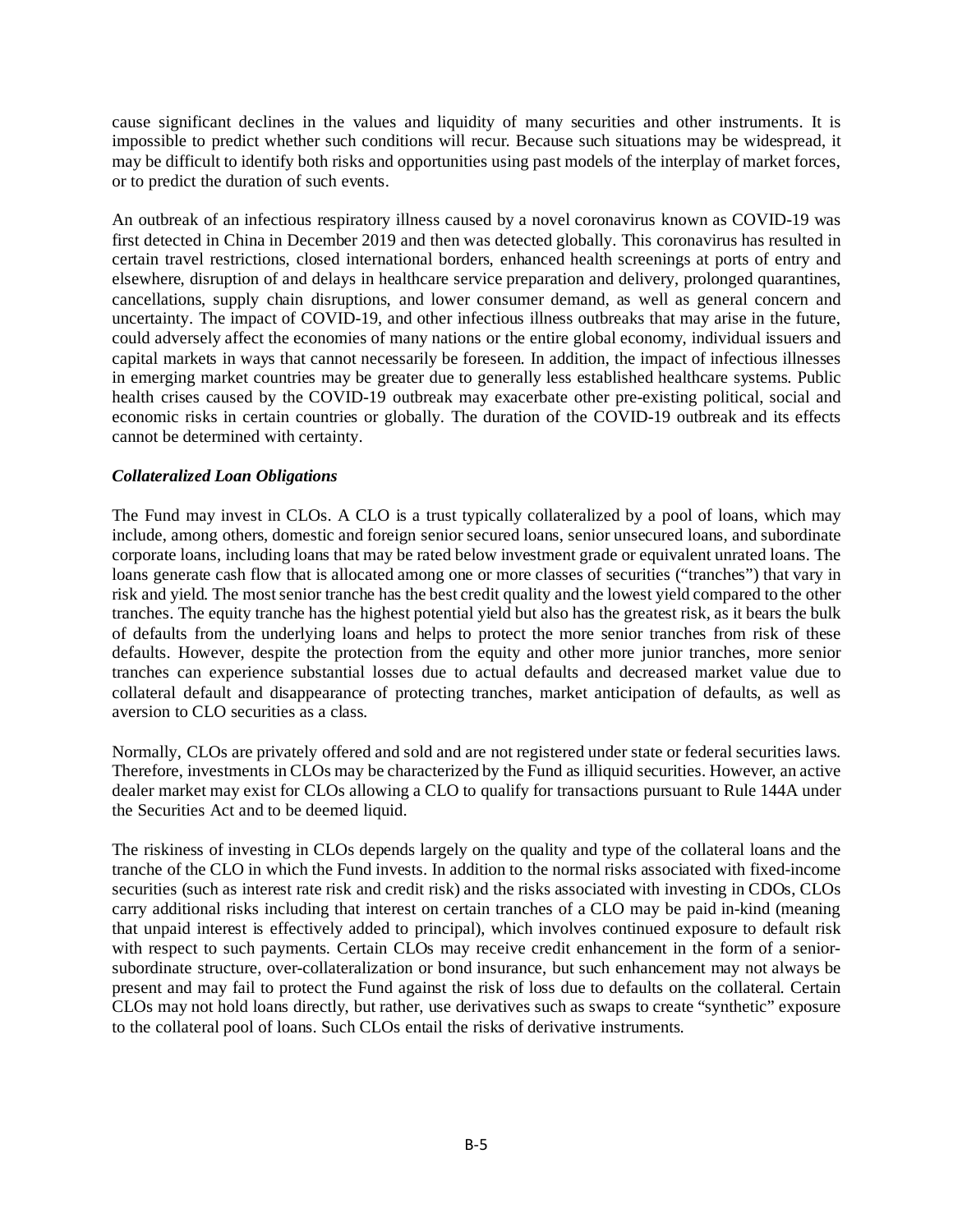#### **When-Issued Securities**

A when-issued security is one whose terms are available and for which a market exists, but which has not been issued. When the Fund engages in when-issued transactions, it relies on the other party to consummate the sale. If the other party fails to complete the sale, the Fund may miss the opportunity to obtain the security at a favorable price or yield. When purchasing a security on a when-issued basis, the Fund assumes the rights and risks of ownership of the security, including the risk of price and yield changes. At the time of settlement, the market value of the security may be more or less than the purchase price. The yield available in the market when the delivery takes place also may be higher than those obtained in the transaction itself. Because the Fund does not pay for the security until the delivery date, these risks are in addition to the risks associated with its other investments. Decisions to enter into "when-issued" transactions will be considered on a case-by-case basis when necessary to maintain continuity in a company's index membership. The Fund will segregate cash or liquid securities equal in value to commitments for the when-issued transactions. The Fund will segregate additional liquid assets daily so that the value of such assets is equal to the amount of the commitments.

## **Debt Securities**

The Funds may invest in debt securities. Debt securities are used by issuers to borrow money. Generally, issuers pay investors periodic interest and repay the amount borrowed either periodically during the life of the security and/or at maturity. Some debt securities, such as zero coupon bonds, do not pay current interest, but are purchased at a discount from their face values and accrue interest at the applicable coupon rate over a specified time period. Some debt securities pay a periodic coupon that is not fixed; instead payments "float" relative to a reference rate, such as the Secured Overnight Financing Rate ("SOFR"). This "floating rate" debt may pay interest at levels above or below the previous interest payment. The market prices of debt securities fluctuate depending on such factors as interest rates, credit quality and maturity. In general, market prices of debt securities decline when interest rates rise and increase when interest rates fall.

Certain additional risk factors related to debt securities are discussed below:

Sensitivity to interest rate and economic changes. Debt securities may be sensitive to economic changes, political and corporate developments, and interest rate changes. In addition, during an economic downturn or periods of rising interest rates, issuers that are highly leveraged may experience increased financial stress that could adversely affect their ability to meet projected business goals, obtain additional financing, and service their principal and interest payment obligations. Furthermore, periods of economic change and uncertainty can be expected to result in increased volatility of market prices and yields of certain debt securities. For example, prices of these securities can be affected by financial contracts held by the issuer or third parties (such as derivatives) related to the security or other assets or indices.

Payment expectations. Debt securities may contain redemption or call provisions. If an issuer exercises these provisions in a lower interest rate environment, the Funds would have to replace the security with a lower yielding security, resulting in decreased income to investors. If the issuer of a debt security defaults on its obligations to pay interest or principal or is the subject of bankruptcy proceedings, the Funds may incur losses or expenses in seeking recovery of amounts owed to it.

Liquidity. Liquidity risk may result from the lack of an active market, or reduced number and capacity of traditional market participants to make a market in fixed income securities, and may be magnified in a rising interest rate environment or other circumstances where investor redemptions from fixed income mutual funds may be higher than normal, causing increased supply in the market due to selling activity. In such cases, the Funds, due to limitations on investments in illiquid securities and the difficulty in purchasing and selling such securities or instruments, may be unable to achieve its desired level of exposure to a certain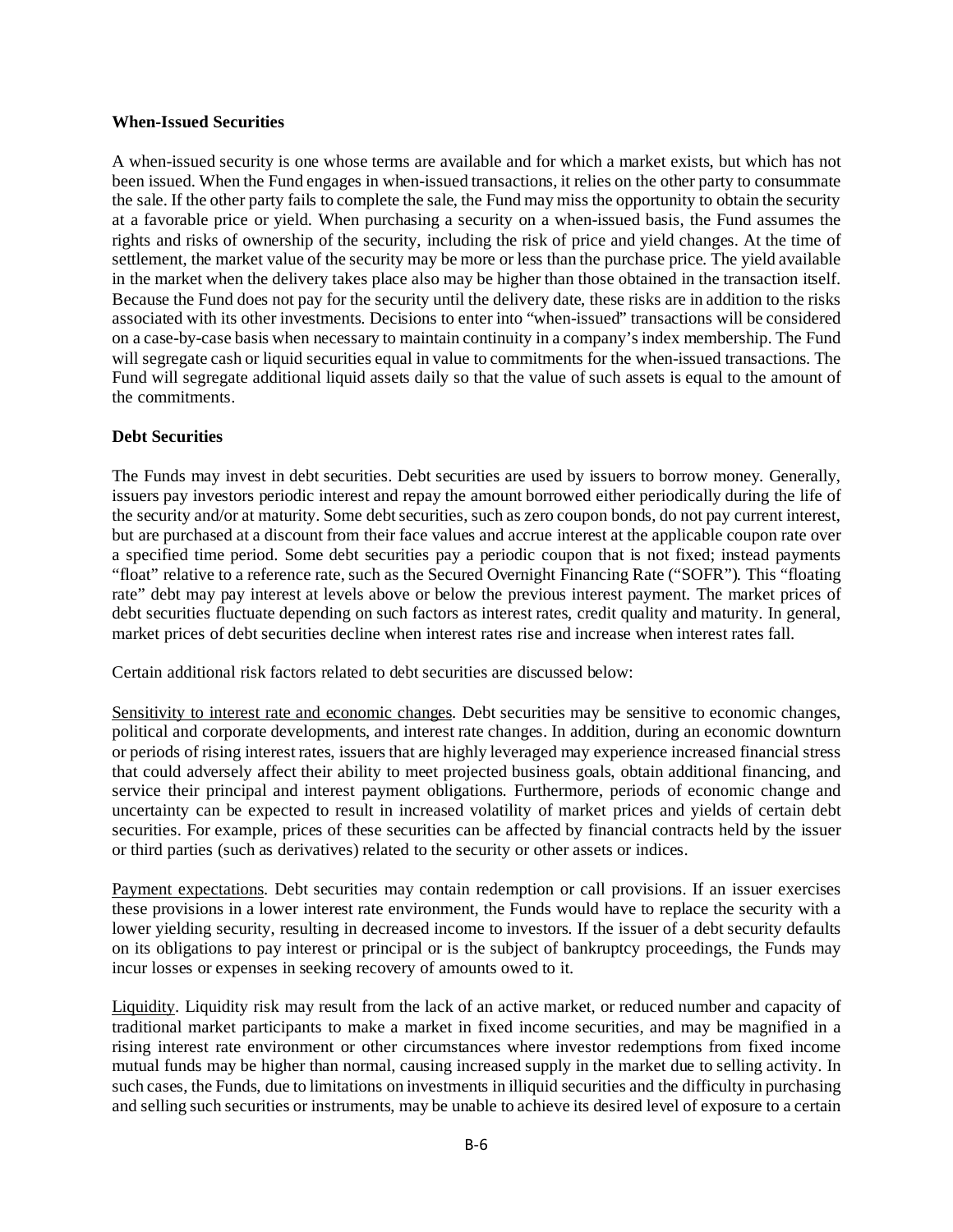sector. To the extent that the Funds' principal investment strategies involve investments in securities of companies with smaller market capitalizations, foreign non-U.S. securities, Rule 144A securities, illiquid sectors of fixed income securities, derivatives or securities with substantial market and/or credit risk, the Funds will tend to have the greatest exposure to liquidity risk. Further, fixed income securities with longer durations until maturity face heightened levels of liquidity risk as compared to fixed income securities with shorter durations until maturity. Finally, liquidity risk also refers to the risk of unusually high redemption requests or other unusual market conditions that may make it difficult for the Funds to fully honor redemption requests within the allowable time period. Meeting such redemption requests could require the Funds to sell securities at reduced prices or under unfavorable conditions, which would reduce the value of the Funds. It may also be the case that other market participants may be attempting to liquidate fixed income holdings at the same time as the Funds, causing increased supply in the market and contributing to liquidity risk and downward pricing pressure.

The Advisor or Sub-advisor, as applicable, attempts to reduce the risks described above through diversification of the Funds' portfolio, credit analysis of each issuer, and by monitoring broad economic trends as well as corporate and legislative developments, but there can be no assurance that it will be successful in doing so. Credit ratings of debt securities provided by rating agencies indicate a measure of the safety of principal and interest payments, not market value risk. The rating of an issuer is a rating agency's view of past and future potential developments related to the issuer and may not necessarily reflect actual outcomes. There can be a lag between corporate developments and the time a rating is assigned and updated.

Changing Fixed Income Market Conditions. Following the financial crisis that began in 2007, the U.S. government and the Board of Governors of the Federal Reserve System (the "Federal Reserve") as well as certain foreign governments and central banks, took steps to support the financial markets, including by keeping interest rates at historically low levels and by purchasing large quantities of securities issued or guaranteed by the U.S. government, its agencies or instrumentalities on the open market ("Quantitative Easing"). Similar steps were taken again in 2020 in an effort to support the economy during the coronavirus pandemic. This and other government interventions may not work as intended, particularly if the efforts are perceived by investors as being unlikely to achieve the desired results. In addition, when the Federal Reserve determines to "taper" or reduce Quantitative Easing and/or raise the federal funds rate, there is a risk that interest rates across the U.S. financial system will rise. Such policy changes may expose fixedincome and related markets to heightened volatility and may reduce liquidity for certain Fund investments, which could cause the value of the Funds' investments and share price to decline. If a Fund invests in derivatives tied to fixed income markets it may be more substantially exposed to these risks than a fund that does not invest in derivatives.

Bond markets have consistently grown over the past three decades while the capacity for traditional dealer counterparties to engage in fixed income trading has not kept pace and in some cases has decreased. As a result, dealer inventories of corporate bonds, which provide a core indication of the ability of financial intermediaries to "make markets," are at or near historic lows in relation to market size. Because market makers provide stability to a market through their intermediary services, the significant reduction in dealer inventories could potentially lead to decreased liquidity and increased volatility in the fixed income markets. Such issues may be exacerbated during periods of economic uncertainty.

Bond Ratings. Bond rating agencies may assign modifiers (such as  $+/-$ ) to ratings categories to signify the relative position of a credit within the rating category. Investment policies that are based on ratings categories should be read to include any security within that category, without considering the modifier. Please refer to Appendix A for more information about credit ratings.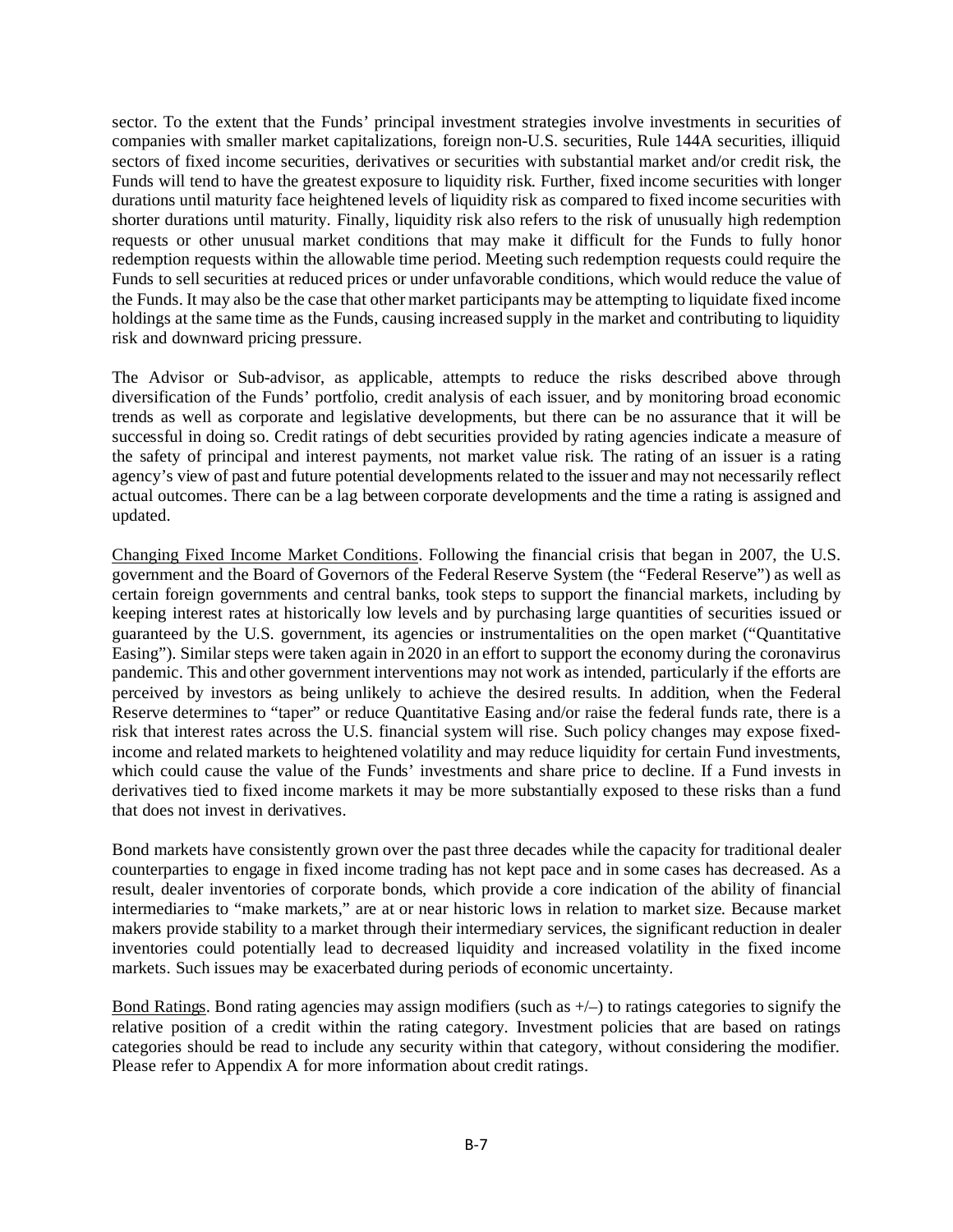#### **OTHER INVESTMENT STRATEGIES, POLICIES AND RISKS**

#### **INVESTMENT COMPANY SECURITIES**

The Fund may invest in shares of other investment companies (each, an "Underlying Fund"), including open-end funds, closed-end funds, unit investment trusts ("UITs") and exchange-traded funds ("ETFs"), to the extent permitted by applicable law and subject to certain restrictions set forth in this SAI.

Under Section  $12(d)(1)(A)$  of the 1940 Act, the Fund may acquire securities of an Underlying Fund in amounts which, as determined immediately after the acquisition is made, do not exceed (i) 3% of the total outstanding voting stock of such Underlying Fund, (ii) 5% of the value of the Fund's total assets, and (iii) 10% of the value of the Fund's total assets when combined with all other Underlying Fund securities held by the Fund. The Fund may exceed these statutory limits when permitted by SEC order or other applicable law or regulatory guidance, such as is the case with many ETFs. In October 2020, the SEC adopted certain regulatory changes and took other actions related to the ability of an investment company to invest in the securities of another investment company. These changes include, in part, the rescission of certain SEC exemptive orders permitting investments in excess of the statutory limits and the withdrawal of certain related SEC staff no-action letters, and the adoption of Rule 12d1-4 under the 1940 Act, which permits the Fund to invest in other investment companies beyond the statutory limits, subject to certain conditions. Rule 12d1-4, among other things, (1) applies to both "acquired funds" and "acquiring funds," each as defined under the rule; (2) includes limits on control and voting of acquired funds' shares; (3) requires that the investment advisers of an acquired fund and acquiring fund relying on the rule make certain specified findings based on their evaluation of the relevant fund of funds structure; (4) requires funds that are relying on the rule, and which do not have the same investment adviser, to enter into a fund of funds investment agreement, which must include specific terms; and (5) includes certain limits on complex fund of funds structures.

Generally, under Sections 12(d)(1)(F) and 12(d)(1)(G) of the 1940 Act and SEC rules adopted pursuant to the 1940 Act, the Fund may acquire the securities of affiliated and unaffiliated Underlying Funds subject to the following guidelines and restrictions:

- The Fund may own an unlimited amount of the securities of any registered open-end fund or registered unit investment trust that is affiliated with the Fund, so long as any such Underlying Fund has a policy that prohibits it from acquiring any securities of registered open-end funds or registered UITs in reliance on certain sections of the 1940 Act.
- The Fund and its "affiliated persons" may own up to 3% of the outstanding stock of any fund, subject to the following restrictions:
	- i. the Fund and each Underlying Fund, in the aggregate, may not charge a sales load greater than the limits set forth in Rule 2830(d)(3) of the Conduct Rules of the Financial Industry Regulatory Authority ("FINRA") applicable to funds of funds;
	- ii. each Underlying Fund is not obligated to redeem more than 1% of its total outstanding securities during any period less than 30 days; and
	- iii. the Fund is obligated either to (i) seek instructions from its shareholders with regard to the voting of all proxies with respect to the Underlying Fund and to vote in accordance with such instructions, or (ii) to vote the shares of the Underlying Fund held by the Fund in the same proportion as the vote of all other shareholders of the Underlying Fund.

Underlying Funds typically incur fees that are separate from those fees incurred directly by the Fund. The Fund's purchase of such investment company securities results in the layering of expenses as Fund shareholders would indirectly bear a proportionate share of the operating expenses of such investment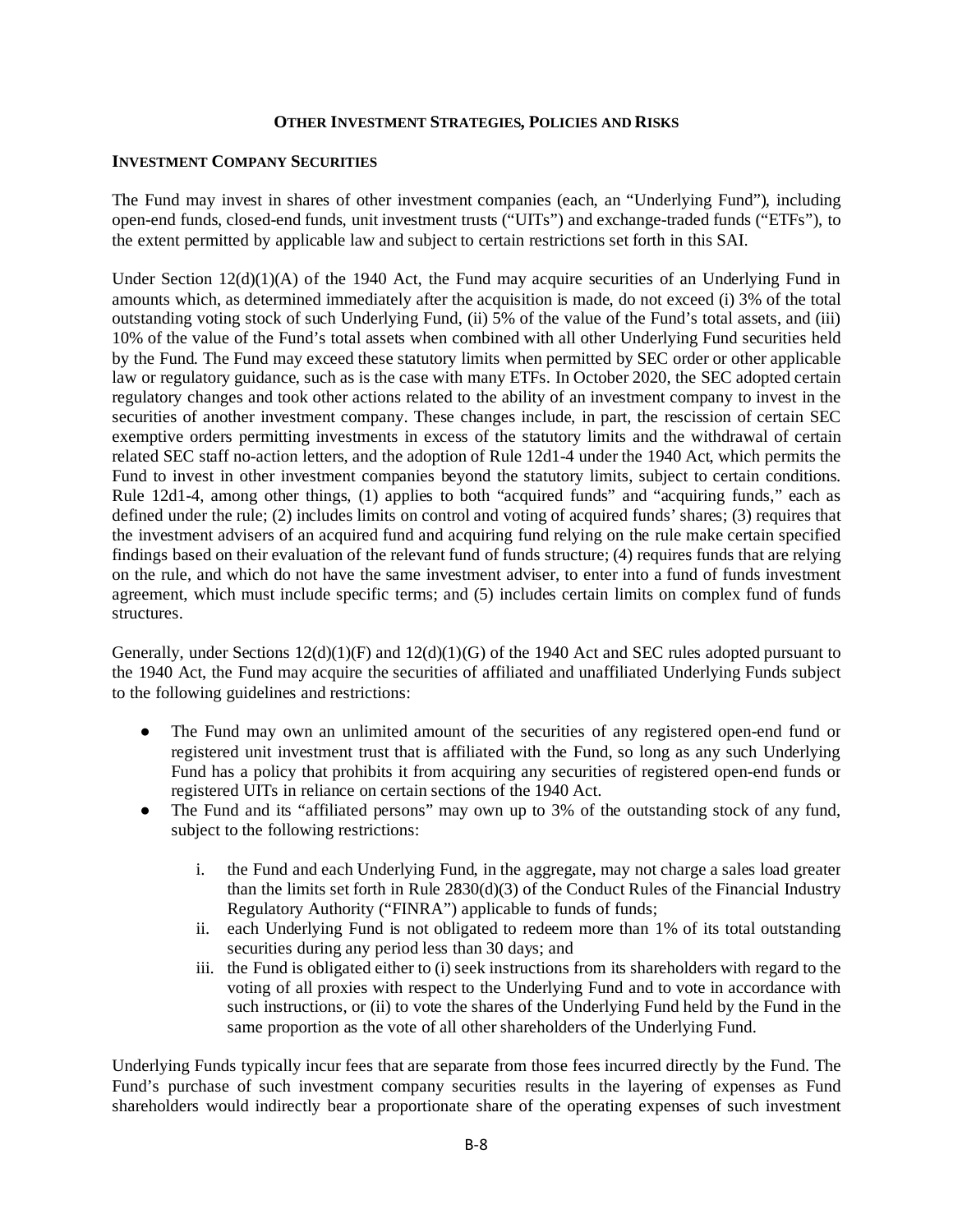companies, including advisory fees, in addition to paying Fund expenses. In addition, the securities of other investment companies may also be leveraged and will therefore be subject to certain leverage risks. The net asset value and market value of leveraged securities will be more volatile and the yield to shareholders will tend to fluctuate more than the yield generated by unleveraged securities. Investment companies may have investment policies that differ from those of the Fund.

Under certain circumstances an open-end investment company in which the Fund invests may determine to make payment of a redemption by the Fund wholly or in part by a distribution in kind of securities from its portfolio, instead of in cash. As a result, the Fund may hold such securities until the Sub-Advisor determines it is appropriate to dispose of them. Such disposition will impose additional costs on the Fund.

Investment decisions by the investment advisors to the registered investment companies in which the Fund invests are made independently of the Fund. At any particular time, one Underlying Fund may be purchasing shares of an issuer whose shares are being sold by another Underlying Fund. As a result, under these circumstances the Fund indirectly would incur certain transactional costs without accomplishing any investment purpose.

## **Exchange-Traded Funds**

The Fund may invest in ETFs. ETFs are pooled investment vehicles that generally seek to track the performance of specific indices. ETFs may be organized as open-end funds or as UITs. Their shares are listed on stock exchanges and can be traded throughout the day at market-determined prices.

An ETF generally issues index-based investments in large aggregations of shares known as "Creation Units" in exchange for a "Portfolio Deposit" consisting of (a) a portfolio of securities designated by the ETF, (b) a cash payment equal to a pro rata portion of the dividends accrued on the ETF's portfolio securities since the last dividend payment by the ETF, net of expenses and liabilities, and (c) a cash payment or credit ("Balancing Amount") designed to equalize the net asset value of the shares and the net asset value of a Portfolio Deposit.

Shares of ETFs are not individually redeemable, except upon the reorganization, merger, conversion or liquidation of the ETF. To redeem shares of an ETF, an investor must accumulate enough shares of the ETF to reconstitute a Creation Unit. The liquidity of small holdings of ETF shares, therefore, will depend upon the existence of a secondary market for such shares. Upon redemption of a Creation Unit, the investor will receive securities designated by the ETF ("Redemption Securities") and a cash payment in an amount equal to the difference between the net asset value of the shares being redeemed and the net asset value of the Redemption Securities.

The price of ETF shares is based upon (but not necessarily identical to) the value of the securities held by the ETF. Accordingly, the level of risk involved in the purchase or sale of ETF shares is similar to the risk involved in the purchase or sale of traditional common stock, with the exception that the pricing mechanism for ETF shares is based on a basket of stocks. Disruptions in the markets for the securities underlying ETF shares purchased or sold by the Fund could result in losses on such shares. There is no assurance that the requirements of the national securities exchanges necessary to maintain the listing of shares of any ETF will continue to be met.

## **U.S. GOVERNMENT SECURITIES**

The Fund may invest in U.S. Government obligations. Such obligations include Treasury bills, certificates of indebtedness, notes and bonds. U.S. Government obligations include securities issued or guaranteed as to principal and interest by the U.S. Government, its agencies or instrumentalities. Treasury bills, the most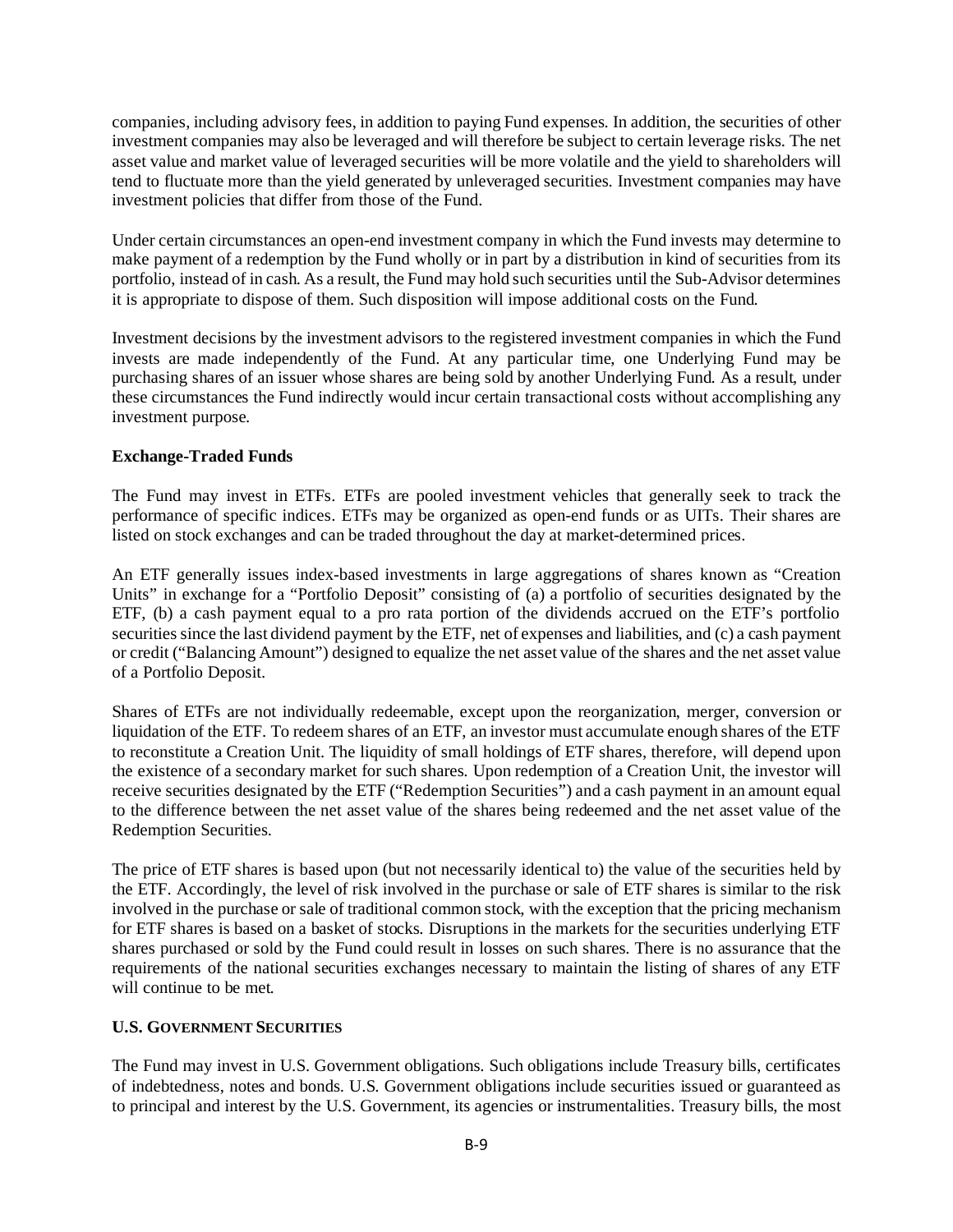frequently issued marketable government securities, have a maturity of up to one year and are issued on a discount basis. U.S. Government obligations include securities issued or guaranteed by governmentsponsored enterprises.

Payment of principal and interest on U.S. Government obligations may be backed by the full faith and credit of the United States or may be backed solely by the issuing or guaranteeing agency or instrumentality itself. In the latter case, the investor must look principally to the agency or instrumentality issuing or guaranteeing the obligation for ultimate repayment, which agency or instrumentality may be privately owned. There can be no assurance that the U.S. Government would provide financial support to its agencies or instrumentalities, including government-sponsored enterprises, where it is not obligated to do so. In addition, U.S. Government obligations are subject to fluctuations in market value due to fluctuations in market interest rates. As a general matter, the value of debt instruments, including U.S. Government obligations, declines when market interest rates increase and rises when market interest rates decrease. Certain types of U.S. Government obligations are subject to fluctuations in yield or value due to their structure or contract terms.

## **LENDING PORTFOLIO SECURITIES**

Consistent with applicable regulatory requirements and the Fund's investment restrictions, the Fund may lend portfolio securities to securities broker-dealers or financial institutions, provided that such loans are callable at any time by the Fund (subject to notice provisions described below), and are at all times secured by cash or cash equivalents, which are maintained in a segregated account pursuant to applicable regulations and that are at least equal to the market value, determined daily, of the loaned securities. The advantage of such loans is that the Fund continues to receive the income on the loaned securities while at the same time earns interest on the cash amounts deposited as collateral, which will be invested in short-term obligations. The Fund will not lend portfolio securities if such loans are not permitted by the laws or regulations of any state in which its shares are qualified for sale. The Fund's loans of portfolio securities will be collateralized in accordance with applicable regulatory requirements and no loan will cause the value of all loaned securities to exceed 33 1/3% of the value of the Fund's total assets.

A loan may generally be terminated by the borrower on one business day's notice, or by the Fund on five business days' notice. If the borrower fails to deliver the loaned securities within five days after receipt of notice or fails to maintain the requisite amount of collateral, the Fund could use the collateral to replace the securities while holding the borrower liable for any excess of replacement cost over collateral. As with any extensions of credit, there are risks of delay in recovery and in some cases even loss of rights in the collateral should the borrower of the securities fail financially. However, these loans of portfolio securities will only be made to firms deemed by the Fund's management to be creditworthy and when the income that can be earned from such loans justifies the attendant risks. Upon termination of the loan, the borrower is required to return the securities to the Fund. Any gain or loss in the market price during the loan period would inure to the Fund. The risks associated with loans of portfolio securities are substantially similar to those associated with repurchase agreements. Thus, if the counterparty to the loan petitions for bankruptcy or becomes subject to the U.S. Bankruptcy Code, the law regarding the rights of the Fund is unsettled. As a result, under extreme circumstances, there may be a restriction on the Fund's ability to sell the collateral, and the Fund would suffer a loss. When voting or consent rights that accompany loaned securities pass to the borrower, the Fund will follow the policy of calling the loaned securities, to be delivered within one day after notice, to permit the exercise of such rights if the matters involved would have a material effect on the Fund's investment in such loaned securities. The Fund will pay reasonable finder's, administrative and custodial fees in connection with a loan of its securities.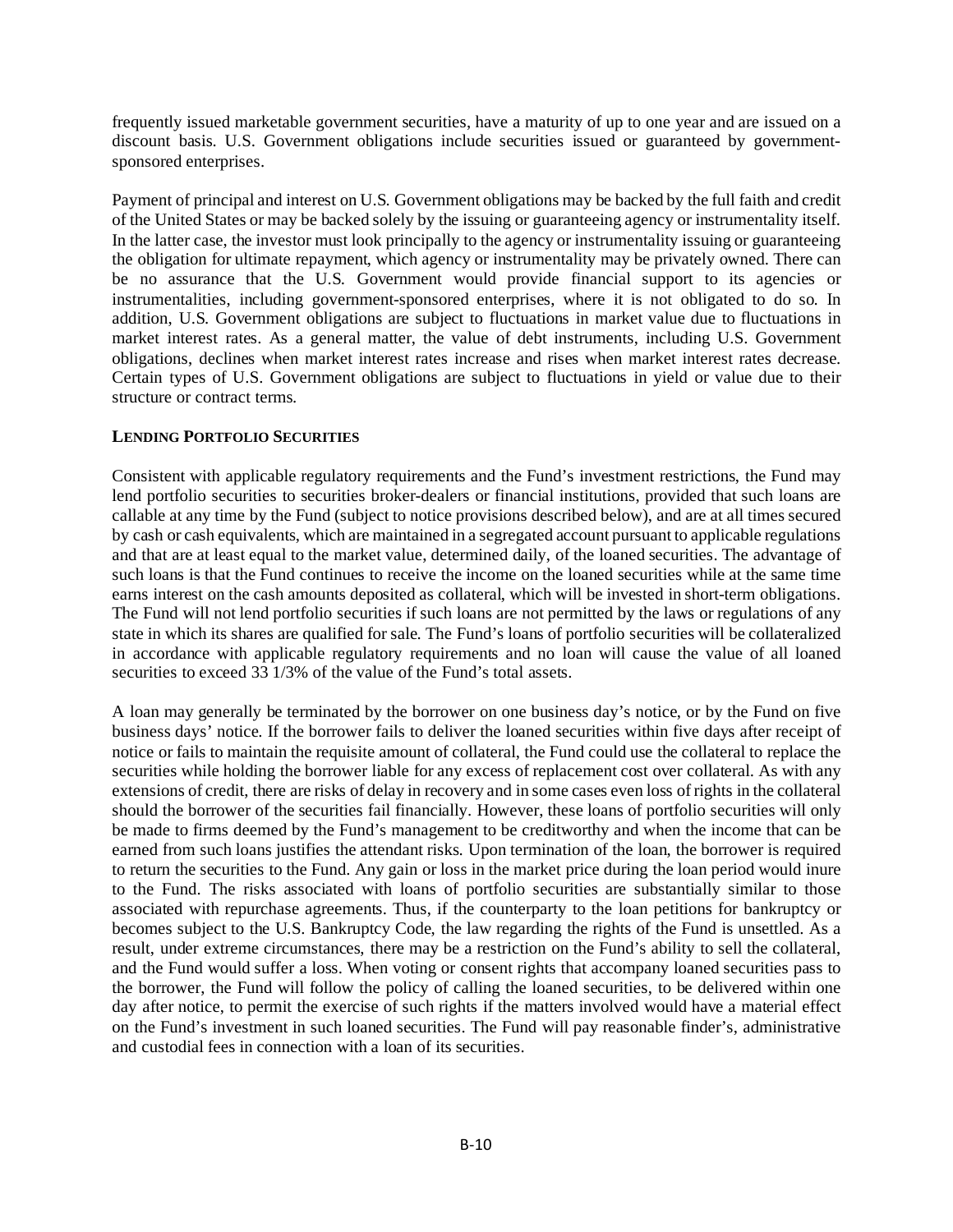#### **BORROWING**

The Fund may engage in limited borrowing activities. Borrowing creates an opportunity for increased return, but, at the same time, creates special risks. Furthermore, if a Fund were to engage in borrowing, an increase in interest rates could reduce the value of the Fund's shares by increasing the Fund's interest expense. Subject to the limitations described under "Investment Limitations" below, the Fund may be permitted to borrow for temporary purposes and/or for investment purposes. Such a practice will result in leveraging of the Fund's assets and may cause the Fund to liquidate portfolio positions when it would not be advantageous to do so. This borrowing may be secured or unsecured. Provisions of the 1940 Act require the Fund to maintain continuous asset coverage (that is, total assets including borrowings, less liabilities exclusive of borrowings) of 300% of the amount borrowed, with an exception for borrowings not in excess of 5% of the Fund's total assets made for temporary administrative purposes. Any borrowings for temporary administrative purposes in excess of 5% of the Fund's total assets will count against this asset coverage requirement. If the 300% asset coverage should decline as a result of market fluctuations or other reasons, the Fund may be required to sell some of its portfolio holdings within three days to reduce the debt and restore the 300% asset coverage, even though it may be disadvantageous from an investment standpoint if the Fund sells securities at that time. Borrowing will tend to exaggerate the effect on net asset value of any increase or decrease in the market value of the Fund's portfolios. Money borrowed will be subject to interest charges which may or may not be recovered by appreciation of the securities purchased, if any. The Fund also may be required to maintain minimum average balances in connection with such borrowings or to pay a commitment or other fee to maintain a line of credit; either of these requirements would increase the cost of borrowing over the stated interest rate.

#### **REPURCHASE AGREEMENTS**

The Fund may enter into repurchase agreements with respect to its portfolio securities. Pursuant to such agreements, the Fund acquires securities from financial institutions such as banks and broker-dealers deemed to be creditworthy by the Advisor or a Sub-Advisor, subject to the seller's agreement to repurchase and the Fund's agreement to resell such securities at a mutually agreed upon date and price. The repurchase price generally equals the price paid by the Fund plus interest negotiated on the basis of current short-term rates (which may be more or less than the rate on the underlying portfolio security). Securities subject to repurchase agreements will be held by the custodian or in the Federal Reserve/Treasury Book-Entry System or an equivalent foreign system. The seller under a repurchase agreement will be required to maintain the value of the underlying securities at not less than 102% of the repurchase price under the agreement. If the seller defaults on its repurchase obligation, the Fund will suffer a loss to the extent that the proceeds from a sale of the underlying securities are less than the repurchase price under the agreement. Bankruptcy or insolvency of such a defaulting seller may cause the Fund's rights with respect to such securities to be delayed or limited. Repurchase agreements are considered to be loans under the 1940 Act.

### **TEMPORARY INVESTMENTS**

The Fund may take temporary defensive measures that are inconsistent with the Fund's normal fundamental or non- fundamental investment policies and strategies in response to adverse market, economic, political, or other conditions as determined by the Advisor. Such measures could include, but are not limited to, investments in (1) highly liquid short- term fixed income securities issued by or on behalf of municipal or corporate issuers, obligations of the U.S. government and its agencies, commercial paper, and bank certificates of deposit; (2) repurchase agreements involving any such securities; and (3) other money market instruments. The Fund also may invest in shares of money market mutual funds to the extent permitted under applicable law. Money market mutual funds are investment companies, and the investments in those companies by the Fund are in some cases subject to certain fundamental investment restrictions. As a shareholder in a mutual fund, the Fund will bear its ratable share of its expenses, including management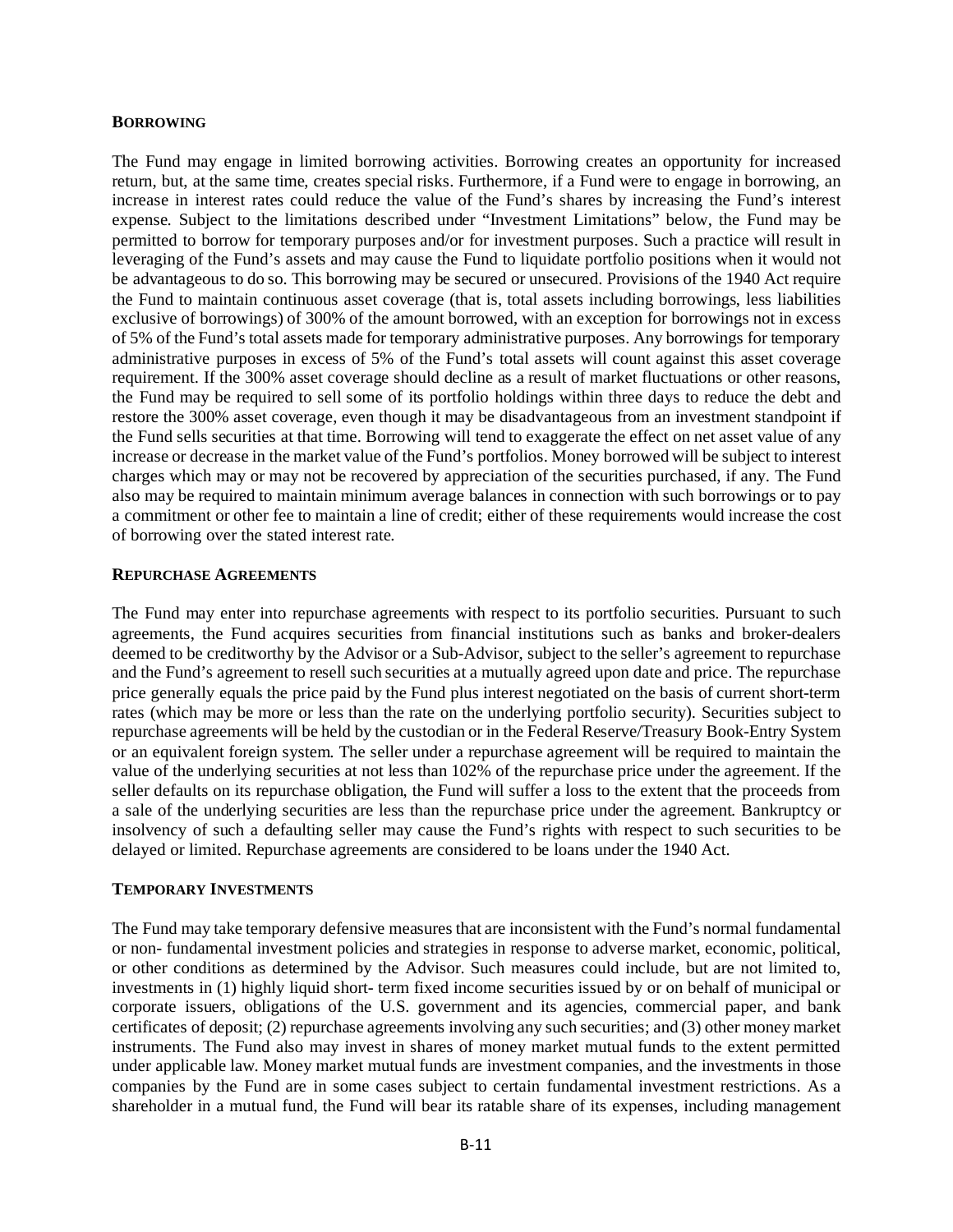fees, and will remain subject to payment of the fees to the Advisor, with respect to assets so invested. The Fund may not achieve its investment objectives during temporary defensive periods.

### **SHORT-TERM INVESTMENTS**

The Fund may invest in any of the following securities and instruments:

### **Certificates of Deposit, Bankers' Acceptances and Time Deposits**

The Fund may acquire certificates of deposit, bankers' acceptances and time deposits in U.S. Dollar or foreign currencies. Certificates of deposit are negotiable certificates issued against monies deposited in a commercial bank, or savings and loan association for a definite period of time that earn a specified return. Bankers' acceptances are negotiable drafts or bills of exchange, normally drawn by an importer or exporter to pay for specific merchandise, which are "accepted" by a bank, meaning in effect that the bank unconditionally agrees to pay the face value of the instrument on maturity. Time deposits are non-negotiable deposits maintained at a banking institution for a specified period of time at a specified interest rate. The Fund may only acquire certificates of deposit, bankers' acceptances, and time deposits issued by commercial banks or savings and loan associations that, at the time of the Fund's investment, have capital, surplus and undivided profits in excess of \$100 million (including assets of both domestic and foreign branches), based on latest published reports, or less than \$100 million if the principal amount of such obligations are fully insured by the U.S. government. If the Fund holds instruments of foreign banks or financial institutions, it may be subject to additional investment risks that are different in some respects from those incurred if the Fund invests only in debt obligations of U.S. domestic issuers. Such risks include future political and economic developments, the possible imposition of withholding taxes by the particular country in which the issuer is located, the possible confiscation or nationalization of foreign deposits, the possible establishment of exchange controls, or the adoption of other foreign governmental restrictions which may adversely affect the payment of principal and interest on these securities.

Domestic banks and foreign banks are subject to different governmental regulations with respect to the amount and types of loans that may be made and interest rates that may be charged. In addition, the profitability of the banking industry depends largely upon the availability and cost of funds and the interest income generated from lending operations. General economic conditions and the quality of loan portfolios affect the banking industry.

As a result of federal and state laws and regulations, domestic banks are required to maintain specified levels of reserves, limited in the amount that they can loan to a single borrower, and are subject to regulations designed to promote financial soundness. However, such laws and regulations may not necessarily apply to foreign banks, thereby affecting the risk involved in bank obligations that the Fund may acquire.

## **Commercial Paper, Short-Term Notes and Other Corporate Obligations**

The Fund may invest a portion of its assets in commercial paper and short-term notes. Commercial paper consists of unsecured promissory notes issued by corporations. Issues of commercial paper and short-term notes will normally have maturities of less than nine months and fixed rates of return, although such instruments may have maturities of up to one year.

The Fund's investment in commercial paper and short-term notes will consist of issues rated at the time of purchase "A-2" or higher by S&P, "Prime-1" or "Prime-2" by Moody's, or similarly rated by another nationally recognized statistical rating organization or, if unrated, will be determined by the Advisor to be of comparable quality. These rating symbols are described in Appendix A.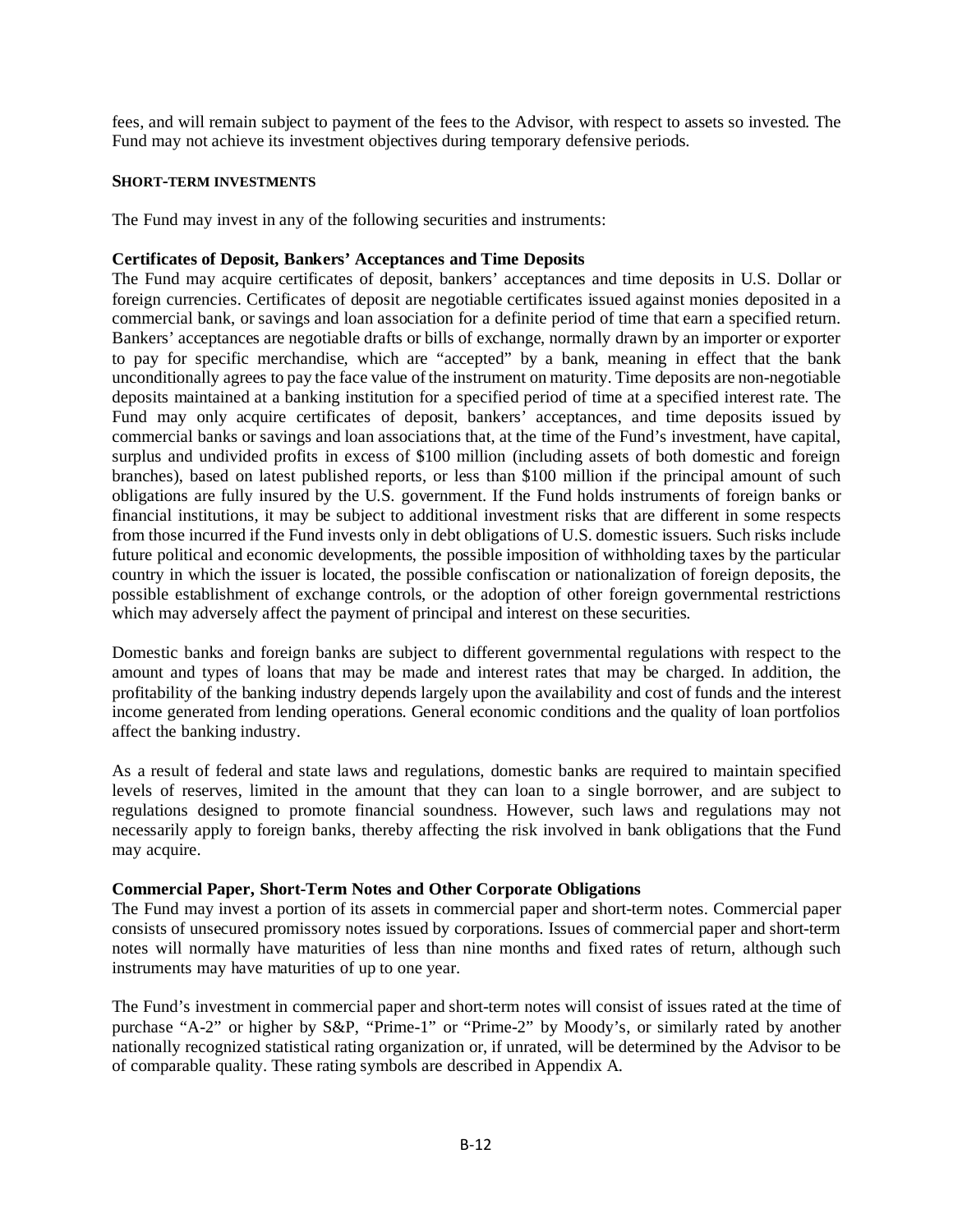Corporate debt obligations are subject to the risk of an issuer's inability to meet principal and interest payments on the obligations, i.e., credit risk. The Advisor may actively expose the Fund to credit risk. However, there can be no guarantee that the Advisor will be successful in making the right selections and thus fully mitigate the impact of credit risk changes on the Fund.

## **ILLIQUID AND RESTRICTED SECURITIES**

The Fund may invest up to 15% of its net assets in illiquid securities. Illiquid securities are securities that the Fund reasonably expects cannot be sold or disposed of in current market conditions in seven calendar days or less without the sale or disposition significantly changing the market value of the securities. Illiquid securities may be difficult to value, and the Fund may have difficulty or be unable to dispose of such securities promptly or at reasonable prices.

The Fund may invest in restricted securities. Restricted securities are securities that may not be sold freely to the public absent registration under the 1933 Act, or an exemption from registration. While restricted securities are generally presumed to be illiquid, it may be determined that a particular restricted security is liquid. Rule 144A under the 1933 Act establishes a safe harbor from the registration requirements of the 1933 Act for resales of certain securities to qualified institutional buyers. Institutional markets for restricted securities sold pursuant to Rule 144A in many cases provide both readily ascertainable values for restricted securities and the ability to liquidate an investment to satisfy share redemption orders. Such markets might include automated systems for the trading, clearance and settlement of unregistered securities of domestic and foreign issuers, such as the PORTAL System sponsored by NASDAQ. An insufficient number of qualified buyers interested in purchasing Rule 144A eligible restricted securities, however, could adversely affect the marketability of such portfolio securities and result in the Fund's inability to dispose of such securities promptly or at favorable prices.

The Fund may purchase commercial paper issued pursuant to Section  $4(a)(2)$  of the 1933 Act.  $4(a)(2)$ commercial paper has substantially the same price and liquidity characteristics as commercial paper, except that the resale of 4(a)(2) commercial paper is limited to the institutional investor marketplace. Such a restriction on resale makes 4(a)(2) commercial paper technically a restricted security under the 1933 Act. In practice, however,  $4(a)(2)$  commercial paper can be resold as easily as any other unrestricted security held by the Fund.

Rule 22e-4 under the 1940 Act requires, among other things, that the Fund establish a liquidity risk management program ("LRMP") that is reasonably designed to assess and manage liquidity risk. Rule 22e-4 defines "liquidity risk" as the risk that the Fund could not meet requests to redeem shares issued by the fund without significant dilution of the remaining investors' interests in the fund. The Fund has implemented a LRMP to meet the relevant requirements. Additionally, the Board, including a majority of the Independent Trustees, approved the designation of the Advisor as the Fund's LRMP administrator to administer such program, and will review no less frequently than annually a written report prepared by the Advisor that addresses the operation of the LRMP and assesses its adequacy and effectiveness of implementation. Among other things, the LRMP provides for the classification of the Fund investment as a "highly liquid investment," "moderately liquid investment," "less liquid investment" or "illiquid investment." The liquidity risk classifications of the Fund's investments are determined after reasonable inquiry and taking into account relevant market, trading and investment-specific considerations. To the extent that the Fund investment is deemed to be an "illiquid investment" or a "less liquid investment," the Fund can expect to be exposed to greater liquidity risk. There is no guarantee the LRMP will be effective in its operations, and complying with Rule 22e-4, including bearing related costs, could impact the Fund's performance and its ability to seek its investment objective.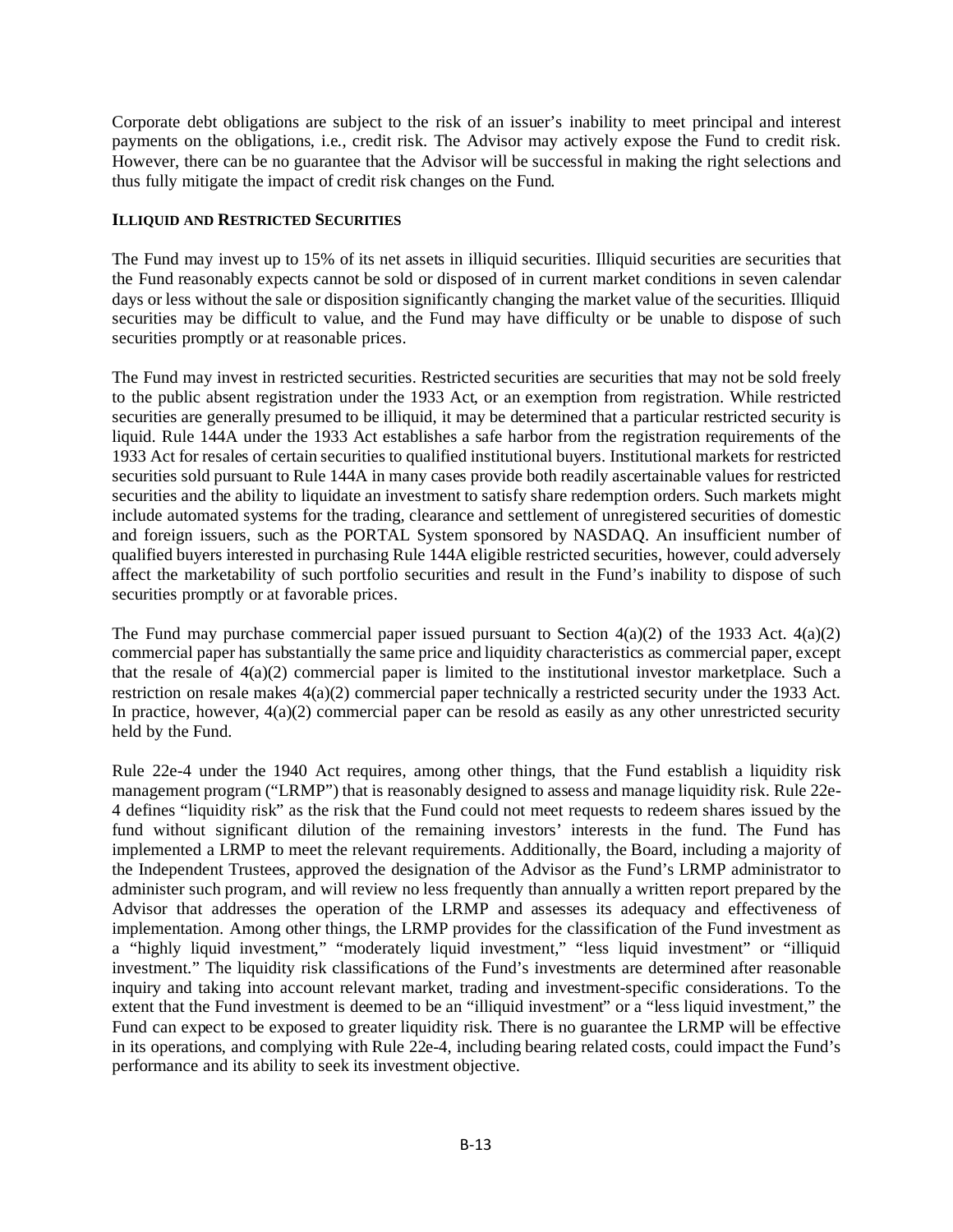The Fund will not purchase illiquid securities if, as a result of the purchase, more than 15% of the Fund's net assets are invested in such securities. If at any time a portfolio manager and/or the Advisor or Sub-Advisor determines that the value of illiquid securities held by the Fund exceeds 15% of the Fund's net assets, the Fund's portfolio managers and the Advisor or Sub-Advisor will take such steps as they consider appropriate to reduce the percentage as soon as reasonably practicable.

## **LIBOR RISK**

Many financial instruments, financings or other transactions to which the Fund may be a party use or may use a floating rate based on the London Interbank Offered Rate ("LIBOR"). LIBOR is the offered rate at which major international banks can obtain wholesale, unsecured funding, and LIBOR may be available for different durations (e.g., 1 month or 3 months) and for different currencies. LIBOR may be a significant factor in determining the Fund's payment obligations under a derivative investment, the cost of financing to the Fund or an investment's value or return to the Fund, and may be used in other ways that affect the Fund's investment performance. In July 2017, the Financial Conduct Authority, the United Kingdom's financial regulatory body, announced that after 2021 it will cease its active encouragement of banks to provide the quotations needed to sustain LIBOR. In March 2021, the administrator of LIBOR announced a delay in the phase out of the majority of the USD LIBOR publications until June 30, 2023, although the remainder of LIBOR publications ended on December 31, 2021. Various financial industry groups have begun planning for the transition, but there are obstacles to converting certain securities and transactions to a new benchmark. Transition planning is ongoing, and the effect of the transition process and its ultimate success cannot yet be determined. The transition process may lead to increased volatility and illiquidity in markets for instruments the terms of which are based on LIBOR. It could also lead to a reduction in the value of some LIBOR-based investments and reduce the effectiveness of new hedges placed against existing LIBOR-based investments. While some LIBOR-based instruments may contemplate a scenario in which LIBOR is no longer available by providing for an alternative rate-setting methodology and/or increased costs for certain LIBOR-related instruments or financing transactions, not all may have such provisions and there may be significant uncertainty regarding the effectiveness of any such alternative methodologies, resulting in prolonged adverse market conditions for the Fund. Since the usefulness of LIBOR as a benchmark could deteriorate during the transition period, these effects could occur prior to the completion of the applicable phase out. The willingness and ability of issuers to include enhanced provisions in new and existing contracts or instruments also remains uncertain. Any of these factors may adversely affect the Fund's performance or NAV.

## **CYBERSECURITY RISK**

Investment companies, such as the Fund, and its service providers may be subject to operational and information security risks resulting from cyber attacks. Cyber attacks include, among other behaviors, stealing or corrupting data maintained online or digitally, denial of service attacks on websites, the unauthorized release of confidential information or various other forms of cybersecurity breaches. Cyber attacks affecting the Fund, the Advisor or Sub-Advisor, the Fund's custodian or transfer agent, or intermediaries or other third-party service providers may adversely impact the Fund. For instance, cyber attacks may interfere with the processing of shareholder transactions, impact the Fund's ability to calculate its net asset value, cause the release of private shareholder information or confidential company information, impede trading, subject the Fund to regulatory fines or financial losses, and cause reputational damage. The Fund may also incur additional costs for cybersecurity risk management purposes. While the Fund and its service providers have established business continuity plans and risk management systems designed to prevent or reduce the impact of cybersecurity attacks, such plans and systems have inherent limitations due in part to the ever-changing nature of technology and cybersecurity attack tactics, and there is a possibility that certain risks have not been adequately identified or prepared for. Furthermore, the Fund cannot control any cybersecurity plans or systems implemented by its service providers.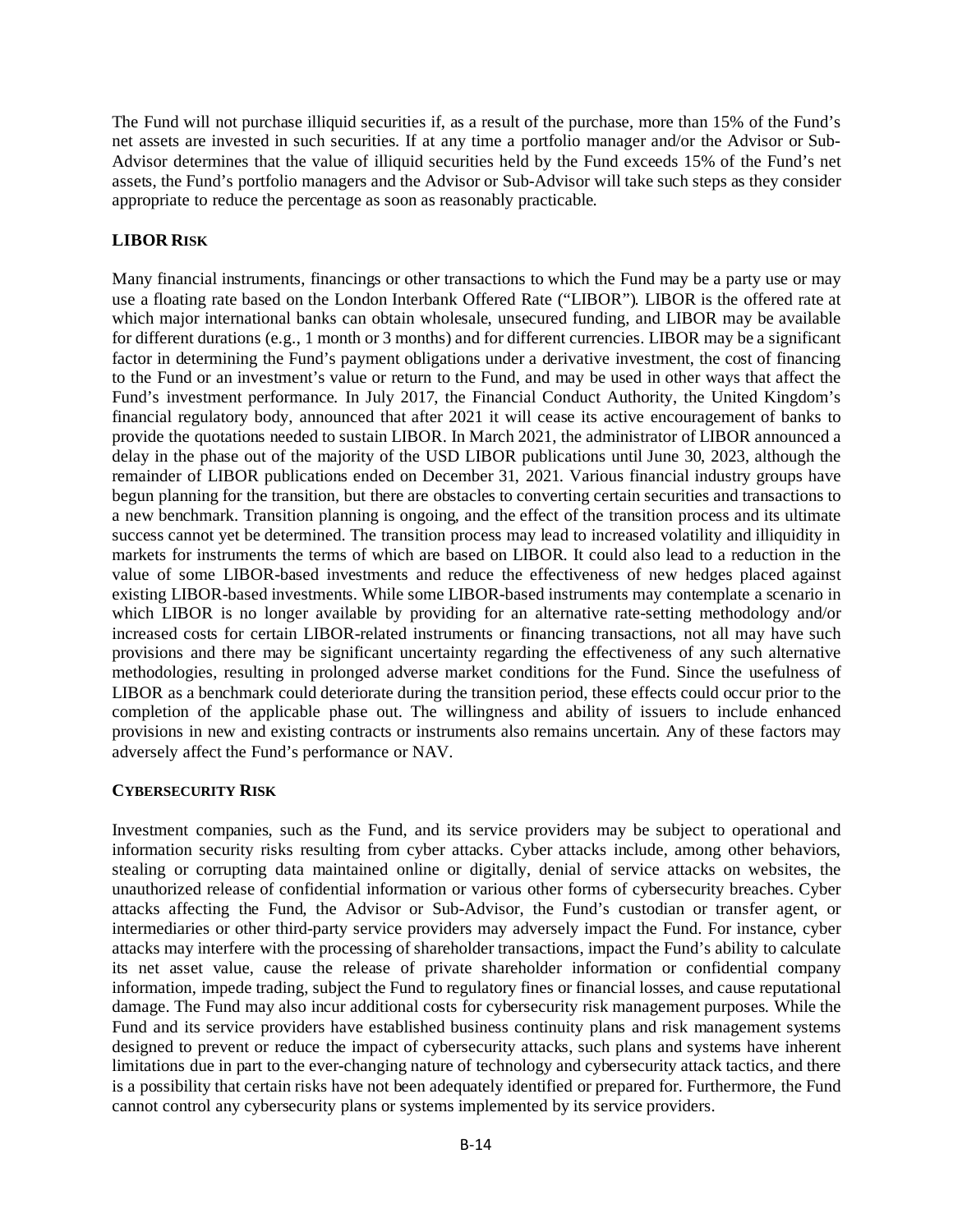Similar types of cybersecurity risks are also present for issuers of securities in which the Fund invests, which could result in material adverse consequences for such issuers, and may cause the Fund's investment in such portfolio companies to lose value.

## **INVESTMENT RESTRICTIONS**

The Fund has adopted the following restrictions as fundamental policies, which may not be changed without the favorable "vote of the holders of a majority of the outstanding voting securities" of the Fund, as defined in the 1940 Act. Under the 1940 Act, the "vote of the holders of a majority of the outstanding voting securities" of the Fund means the vote of the holders of the lesser of (i) 67% of the shares of the Fund represented at a meeting at which the holders of more than 50% of its outstanding shares are represented or (ii) more than 50% of the outstanding shares of the Fund. The Fund's investment objective is a nonfundamental policy and may be changed without shareholder approval.

The Fund may not:

- 1. Issue senior securities, borrow money or pledge its assets, except that (i) the Fund may borrow from banks in amounts not exceeding one-third of its net assets (including the amount borrowed); and (ii) this restriction shall not prohibit the Fund from engaging in options transactions or short sales or investing in financial futures, swaps, when-issued or delayed delivery securities, or reverse repurchase agreements;
- 2. Act as underwriter, except to the extent the Fund may be deemed to be an underwriter in connection with the sale of securities in its investment portfolio;
- 3. Invest 25% or more of its total assets, calculated at the time of purchase in any one industry (other than securities issued by the U.S. government, its agencies or instrumentalities);
- 4. Purchase or sell real estate or interests in real estate or real estate limited partnerships (although the Fund may purchase and sell securities which are secured by real estate and securities of companies which invest or deal in real estate, such as REITs);
- 5. Make loans of money, except (a) for purchases of debt securities consistent with the investment policies of the Fund, (b) by engaging in repurchase agreements or, (c) through the loan of portfolio securities in an amount up to 33 1/3% of the Fund's net assets; or
- 6. Purchase or sell physical commodities, unless acquired as a result of ownership of securities or other instruments. This limitation shall not prevent the Fund from purchasing, selling or entering into futures contracts, or acquiring securities or other instruments and options thereon backed by, or related to, physical commodities.
- 7. With respect to 75% of its total assets, purchase the securities of any one issuer if, immediately after and as a result of such purchase, (a) the value of the Fund's holdings in the securities of such issuer exceeds 5% of the value of the Fund's total assets, or (b) the Fund owns more than 10% of the outstanding voting securities of the issuer (with the exception that this restriction does not apply to the Fund's investments in the securities of the U.S. government, or its agencies or instrumentalities, or other investment companies).

The Fund observes the following restriction as a matter of operating but not fundamental policy, pursuant to positions taken by federal regulatory authorities: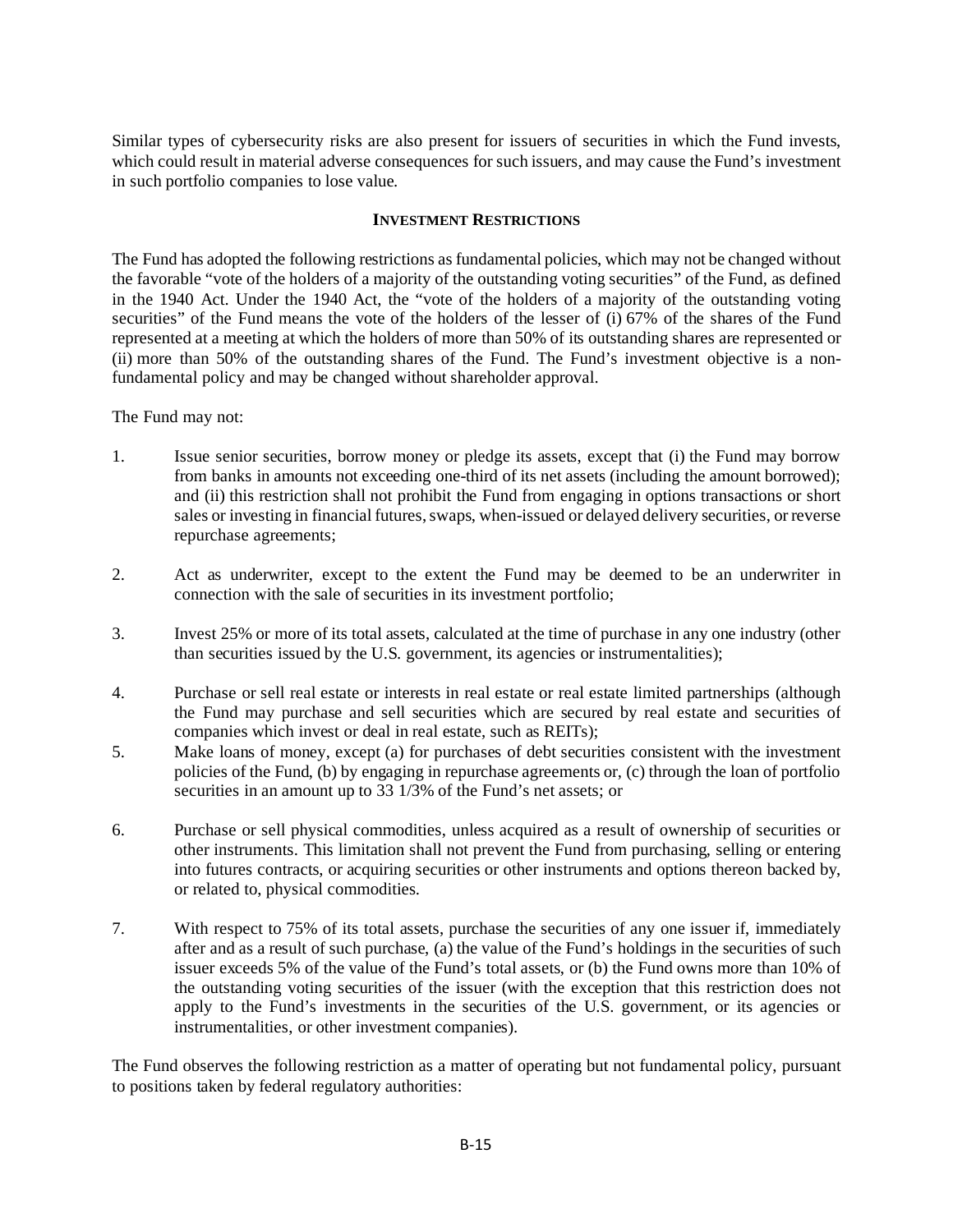The Fund may not invest, in the aggregate, more than 15% of its net assets in illiquid securities that the Fund reasonably expects cannot be sold or disposed of in current market conditions in seven calendar days or less without the sale or disposition significantly changing the market value of the securities.

Except with respect to borrowing, if a percentage or rating restriction on investment or use of assets set forth herein or in the Prospectus is adhered to at the time a transaction is effected, later changes in percentage resulting from any cause other than actions by the Fund will not be considered a violation.

## **MANAGEMENT OF THE FUND**

## **Trustees and Officers**

The overall management of the business and affairs of the Trust is vested with its Board of Trustees. The Board approves all significant agreements between the Trust and persons or companies furnishing services to it, including the agreements with the Advisor, Sub-Advisor, co-administrators, distributor, custodian and transfer agent. The day-to-day operations of the Trust are delegated to its officers, except that the Advisor and Sub-Advisor are responsible for making day-to-day investment decisions in accordance with the Fund's investment objectives, strategies, and policies, all of which are subject to general supervision by the Board.

The Trustees and officers of the Trust, their years of birth and positions with the Trust, term of office with the Trust and length of time served, their business addresses and principal occupations during the past five years and other directorships held during the past five years are listed in the table below. Unless noted otherwise, each person has held the position listed for a minimum of five years. Thomas Knipper, Kathleen K. Shkuda, Larry D. Tashjian and John P. Zader are all of the Trustees who are not "interested persons" of the Trust, as that term is defined in the 1940 Act (collectively, the "Independent Trustees").

| Name, Address, Year of<br>Birth and Position(s) held Length of<br>with Trust          | Term of<br>Office <sup>c</sup> and<br><b>Time Served</b> Affiliations | <b>Principal Occupation During the</b><br><b>Past Five Years and Other</b>                                                                        | Number of<br>Portfolios in<br>the Fund<br><b>Complex</b><br>Overseen by<br><b>Trustee</b> <sup>d</sup> | <b>Other</b><br><b>Directorships</b><br><b>Held by</b><br><b>Trustee During</b><br>the Past Five<br>Years <sup>e</sup> |
|---------------------------------------------------------------------------------------|-----------------------------------------------------------------------|---------------------------------------------------------------------------------------------------------------------------------------------------|--------------------------------------------------------------------------------------------------------|------------------------------------------------------------------------------------------------------------------------|
| "Independent" Trustees:                                                               |                                                                       |                                                                                                                                                   |                                                                                                        |                                                                                                                        |
| Thomas Knipper, CPA <sup>a</sup><br>(born 1957)<br><b>Trustee</b>                     | Since<br>September<br>2013                                            | Vice President and Chief Compliance<br>Officer, Ameritas Investment<br>Partners, a registered investment<br>advisor $(1995 - present)$ .          | 41                                                                                                     | None.                                                                                                                  |
| Kathleen K. Shkuda <sup>a</sup><br>(born 1951)<br><b>Trustee</b>                      | Since<br>September<br>2013                                            | Zigzag Consulting, a financial<br>services consulting firm $(2008 -$<br>present); Director, Managed<br>Accounts, Merrill Lynch (2007 -<br>2008).  | 41                                                                                                     | None.                                                                                                                  |
| Larry D. Tashjian <sup>a</sup><br>(born 1953)<br>Trustee and Chairman of<br>the Board | Since<br>September<br>2013                                            | Principal, CAM Capital Advisors, a<br>family office $(2001 - present)$ .                                                                          | 41                                                                                                     | General Finance<br>Corporation.                                                                                        |
| John P. Zader <sup>a</sup><br>(born 1961)<br>Trustee                                  | Since<br>September<br>2013                                            | Retired (June 2014 – present); CEO,<br>UMB Fund Services, Inc., a mutual<br>fund and hedge fund service provider,<br>and the transfer agent, fund | 41                                                                                                     | Investment<br><b>Managers Series</b><br>Trust, a<br>registered                                                         |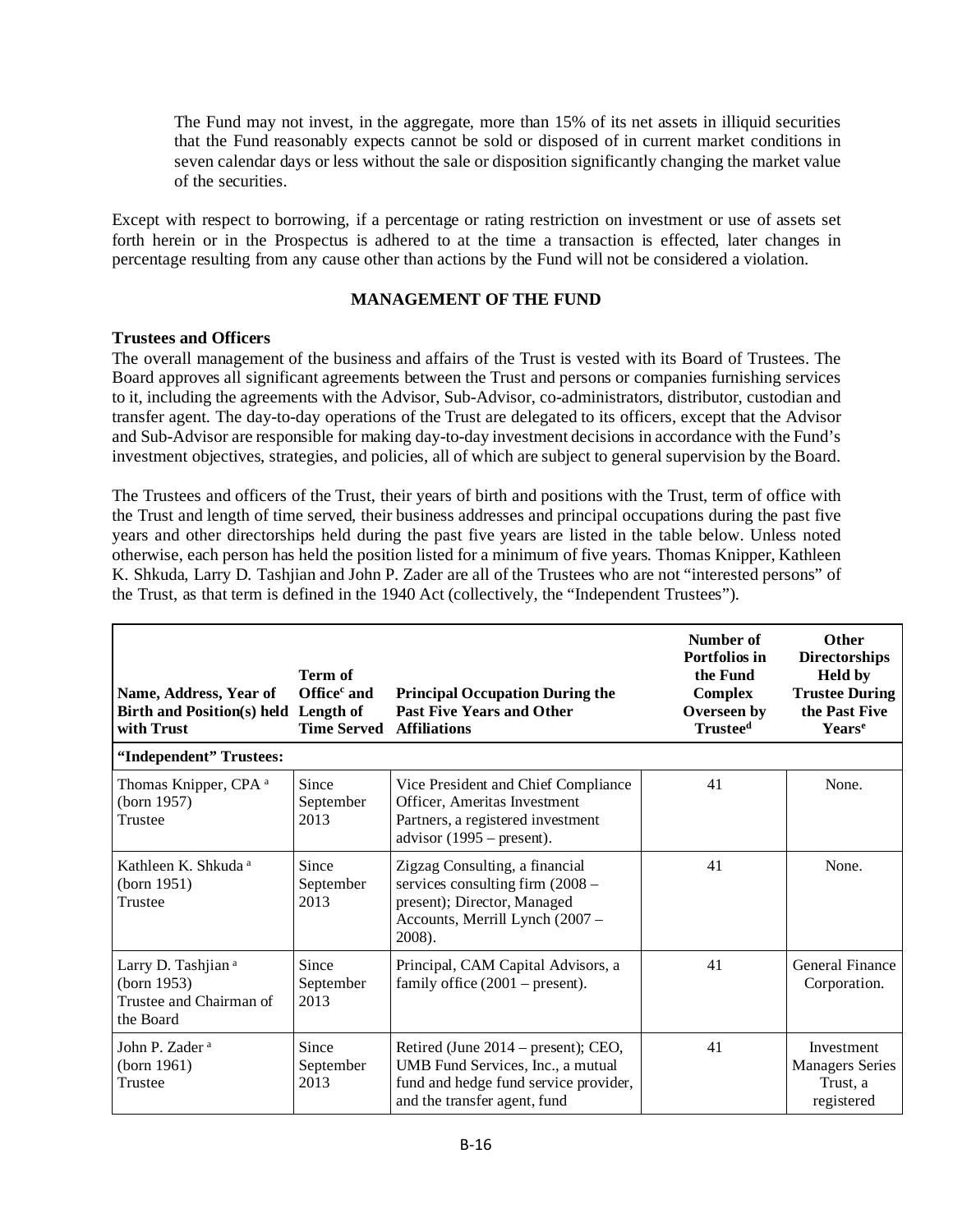| Name, Address, Year of<br>Birth and Position(s) held Length of<br>with Trust       | Term of<br>Office <sup>c</sup> and<br><b>Time Served</b> | <b>Principal Occupation During the</b><br><b>Past Five Years and Other</b><br><b>Affiliations</b>                                                                                                                                                                                                           | Number of<br>Portfolios in<br>the Fund<br><b>Complex</b><br>Overseen by<br><b>Trustee</b> <sup>d</sup> | Other<br><b>Directorships</b><br><b>Held</b> by<br><b>Trustee During</b><br>the Past Five<br>Yearse                                                                                                                                                                                                                                                                                                                                                                                |
|------------------------------------------------------------------------------------|----------------------------------------------------------|-------------------------------------------------------------------------------------------------------------------------------------------------------------------------------------------------------------------------------------------------------------------------------------------------------------|--------------------------------------------------------------------------------------------------------|------------------------------------------------------------------------------------------------------------------------------------------------------------------------------------------------------------------------------------------------------------------------------------------------------------------------------------------------------------------------------------------------------------------------------------------------------------------------------------|
|                                                                                    |                                                          | accountant, and co-administrator for<br>the Fund (December 2006 - June<br>2014); President, Investment<br>Managers Series Trust (December<br>$2007 - June 2014$ ).                                                                                                                                          |                                                                                                        | investment<br>company<br>(includes 53<br>portfolios.                                                                                                                                                                                                                                                                                                                                                                                                                               |
| <b>Interest Trustees:</b>                                                          |                                                          |                                                                                                                                                                                                                                                                                                             |                                                                                                        |                                                                                                                                                                                                                                                                                                                                                                                                                                                                                    |
| Eric M. Banhazl <sup>b†</sup><br>(born 1957)<br>Trustee                            | Since<br>September<br>2013                               | Chairman, Foothill Capital<br>Management, LLC, a registered<br>investment advisor (2018 – present);<br>Chairman $(2016 - present)$ , and<br>President (2006 - 2015), Mutual Fund<br>Administration, LLC, co-<br>administrator for the Fund.                                                                 | 41                                                                                                     | Investment<br><b>Managers Series</b><br>Trust, a<br>registered<br>investment<br>company<br>(includes 53<br>portfolios).                                                                                                                                                                                                                                                                                                                                                            |
| Terrance P. Gallagher <sup>a*</sup><br>(born 1958)<br><b>Trustee and President</b> | Since July<br>2019                                       | President, Investment Managers<br>Series Trust II (September 2013 -<br>present); Executive Vice President,<br>UMB Fund Services, Inc. (2007 -<br>present); and Director of Compliance,<br>Unified Fund Services Inc. (now<br>Huntington Fund Services), a mutual<br>fund service provider $(2004 – 2007)$ . | 41                                                                                                     | Cliffwater<br>Corporate<br>Lending Fund,<br>Agility Multi-<br>Asset Income<br>Fund, Corbin<br>Multi-Strategy<br>Fund, Aspiriant<br>Risk-Managed<br>Real Asset<br>Fund, Aspiriant<br>Risk-Managed<br>Capital<br>Appreciation<br>Fund, Infinity<br>Core Alternative<br>Fund, Infinity<br>Long/Short<br>Equity Fund,<br>LLC, Keystone<br>Private Income<br>Fund, Relative<br>Value Fund and<br>Variant<br>Alternative<br>Income Fund,<br>each a closed-<br>end investment<br>company. |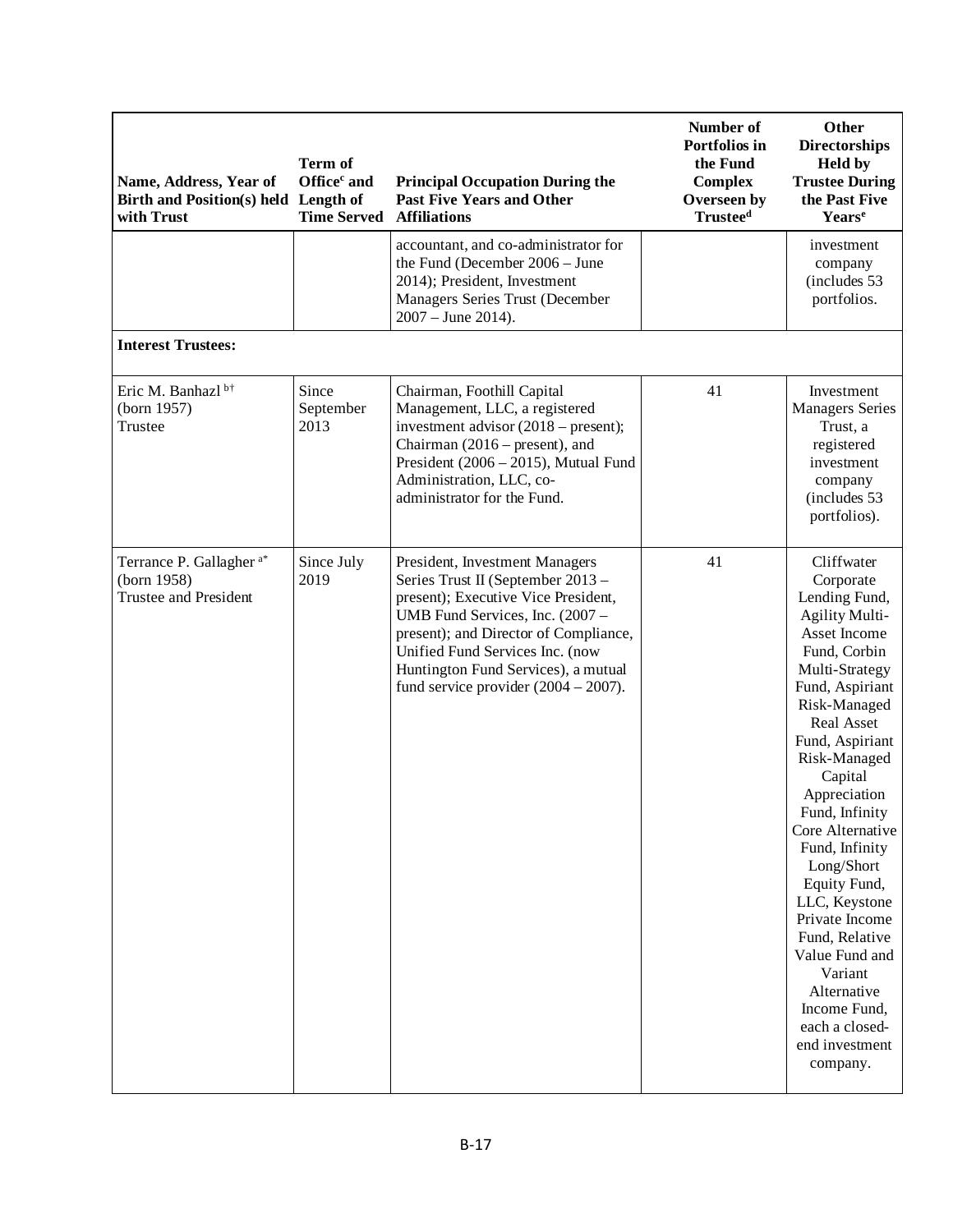| Name, Address, Year of<br>Birth and Position(s) held Length of<br>with Trust                     | <b>Term of</b><br>Office <sup>c</sup> and<br><b>Time Served</b> | <b>Principal Occupation During the</b><br><b>Past Five Years and Other</b><br><b>Affiliations</b>                                                                                                                                                                                                                                                    | Number of<br>Portfolios in<br>the Fund<br><b>Complex</b><br>Overseen by<br><b>Trusteed</b> | Other<br><b>Directorships</b><br><b>Held</b> by<br><b>Trustee During</b><br>the Past Five<br>Years <sup>e</sup> |
|--------------------------------------------------------------------------------------------------|-----------------------------------------------------------------|------------------------------------------------------------------------------------------------------------------------------------------------------------------------------------------------------------------------------------------------------------------------------------------------------------------------------------------------------|--------------------------------------------------------------------------------------------|-----------------------------------------------------------------------------------------------------------------|
| <b>Officers of the Trust:</b>                                                                    |                                                                 |                                                                                                                                                                                                                                                                                                                                                      |                                                                                            |                                                                                                                 |
| Rita Dam <sup>b</sup><br>(born 1966)<br><b>Treasurer and Assistant</b><br>Secretary              | Since<br>September<br>2013                                      | Co-President, Foothill Capital<br>Management, LLC, a registered<br>investment advisor $(2018 - present)$ ;<br>Co-Chief Executive Officer (2016 -<br>present), and Vice President (2006 –<br>2015), Mutual Fund Administration,<br>LLC.                                                                                                               | N/A                                                                                        | N/A                                                                                                             |
| Joy Ausili <sup>b</sup><br>(born 1966)<br>President<br>Vice<br>and<br><b>Assistant Secretary</b> | Since January<br>2016                                           | Co-President, Foothill Capital<br>Management, LLC, a registered<br>investment advisor $(2018 - present)$ ;<br>Co-Chief Executive Officer (2016 -<br>present), and Vice President (2006 -<br>2015), Mutual Fund Administration,<br>LLC; Secretary and Assistant<br>Treasurer, Investment Managers<br>Series Trust (September 2013 -<br>January 2016). | N/A                                                                                        | N/A                                                                                                             |
| Diane Drake <sup>b</sup><br>(born 1967)<br>Secretary                                             | Since January<br>2016                                           | Senior Counsel, Mutual Fund<br>Administration, LLC (October 2015 -<br>present); Chief Compliance Officer,<br>Foothill Capital Management, LLC, a<br>registered investment advisor (2018 -<br>2019).                                                                                                                                                  | N/A                                                                                        | N/A                                                                                                             |
| Martin Dziura <sup>b</sup><br>(born 1959)<br>Chief Compliance Officer                            | Since<br>September<br>2013                                      | Principal, Dziura Compliance<br>Consulting, LLC (October 2014 -<br>present); Managing Director,<br>Cipperman Compliance Services<br>$(2010 - September 2014)$ ; Chief<br>Compliance Officer, Hanlon<br>Investment Management (2009 -<br>$2010$ ); Vice President - Compliance,<br>Morgan Stanley Investment<br>Management $(2000 - 2009)$ .          | N/A                                                                                        | N/A                                                                                                             |

a Address for certain Trustees and certain officers: 235 West Galena Street, Milwaukee, Wisconsin 53212.

b Address for Mr. Banhazl, Ms. Ausili, Ms. Dam and Ms. Drake: 2220 E. Route 66, Suite 226, Glendora, California 91740.

Address for Mr. Dziura: 309 Woodridge Lane, Media, Pennsylvania 19063.

- c Trustees and officers serve until their successors have been duly elected.
- d The Trust is comprised of 51 series managed by unaffiliated investment advisors. Each Trustee serves as Trustee of each series of the Trust. The term "Fund Complex" applies only to the series managed by the same investment advisor. The Fund's investment advisor also serves as investment advisor to other mutual funds and ETFs which are offered in separate prospectuses. The Fund does not hold itself out as related to any other series within the Trust, for purposes of investment and investor services.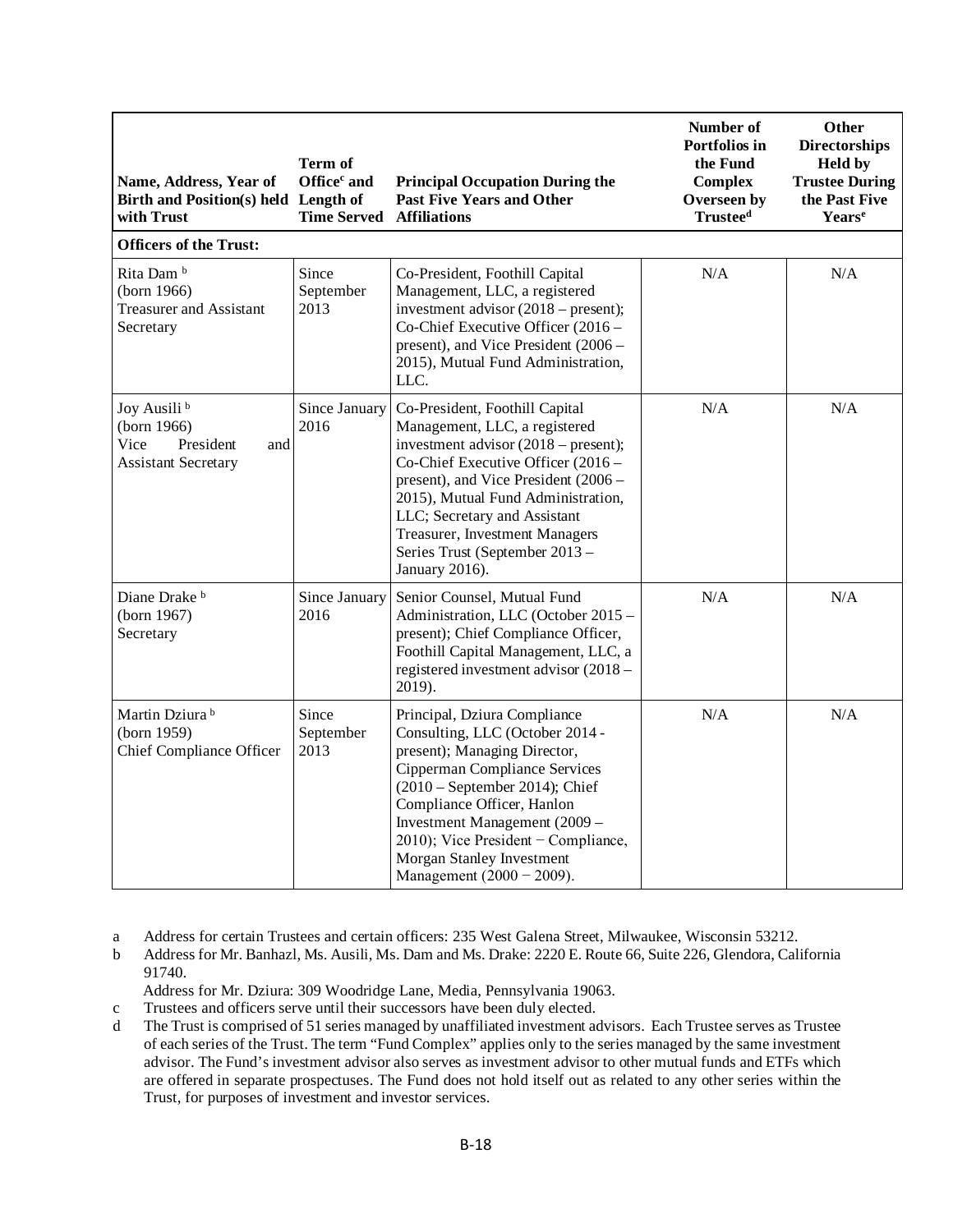- e "Other Directorships Held" includes only directorships of companies required to register or file reports with the SEC under the Securities Exchange Act of 1934, as amended (that is, "public companies") or other investment companies registered under the 1940 Act.
- † Mr. Banhazl is an "interested person" of the Trust by virtue of his position with Mutual Fund Administration, LLC and Foothill Capital Management, LLC.
- \* Mr. Gallagher is an "interested person" of the Trust by virtue of his position with UMB Fund Services, Inc.

## **Compensation**

Each Independent Trustee receives a quarterly retainer of \$14,500, \$4,000 for each special in-person meeting attended and \$1,500 for each special telephonic meeting attended. The Trust has no pension or retirement plan. No other entity affiliated with the Trust pays any compensation to the Trustees. The Advisor pays the Independent Trustees' fees and not the Fund.

The Trustees may elect to defer payment of their compensation pursuant to the Trust's non-qualified Deferred Compensation Plan for Trustees which permits the Trustees to defer receipt of all or part of their compensation from the Trust. Amounts deferred are deemed invested in shares of one or more series of the Trust, as selected by the Trustee from time to time. A Trustee's deferred compensation account will be paid in cash at such times as elected by the Trustee, subject to certain mandatory payment provisions in the Deferred Compensation Plan. Deferral and payment elections under the Deferred Compensation Plan are subject to strict requirements for modification.

|                                                                                         | <b>Independent Trustees</b>        |                                                                                                                   |                                                                     |                                                                                        |  |  |
|-----------------------------------------------------------------------------------------|------------------------------------|-------------------------------------------------------------------------------------------------------------------|---------------------------------------------------------------------|----------------------------------------------------------------------------------------|--|--|
|                                                                                         | <b>Thomas</b><br>Knipper,          | Kathleen K.<br>Shkuda,                                                                                            |                                                                     | <b>John P</b><br>Zader,                                                                |  |  |
|                                                                                         | Audit<br><b>Committee</b><br>Chair | <b>Independent Independent</b><br><b>Trustee and Trustee and</b><br><b>Valuation</b><br><b>Committee</b><br>Chair | Larry D.<br>Tashjian,<br>Independent<br>Trustee,<br><b>Chairman</b> | Independent<br><b>Trustee</b><br><b>Nominating</b><br><b>Committee</b><br><b>Chair</b> |  |  |
| $AXS$ First Priority CLO Bond $ETF1$                                                    | \$0                                | \$0                                                                                                               | \$0                                                                 | \$0                                                                                    |  |  |
| Pension or Retirement Benefits Accrued as<br>Part of Fund's Expenses                    | None                               | None                                                                                                              | None                                                                | None                                                                                   |  |  |
| <b>Estimated Annual Benefits Upon Retirement</b>                                        | None                               | None                                                                                                              | None                                                                | None                                                                                   |  |  |
| <b>Total Compensation from Fund and Fund</b><br>Complex Paid to Trustees <sup>1,2</sup> | \$27,000                           | \$27,000                                                                                                          | \$27,000                                                            | \$27,000                                                                               |  |  |

1 Fees paid to the Independent Trustees are paid by the Advisor and not by the Fund.

2 There are currently numerous portfolios comprising the Trust. The term "Fund Complex" applies only to the series managed by the same investment advisor. The Fund's investment advisor also serves as investment advisor to the AXS Alternative Growth Fund, AXS Alternative Value Fund, AXS Chesapeake Strategy Fund, AXS Managed Futures Strategy Fund, AXS Multi-Strategy Alternatives Fund, AXS Sustainable Income Fund, AXS Thomson Reuters Private Equity Return Tracker Fund, AXS Thomson Reuters Venture Capital Return Tracker Fund, AXS All Terrain Opportunity Fund, AXS Market Neutral Fund, AXS Merger Fund, AXS Astoria Inflation Sensitive ETF, and AXS Change Finance ESG ETF, which are offered in separate prospectuses. The Fund does not hold itself out as related to any other series within the Trust, for purposes of investment and investor services.

Messers. Banhazl and Gallagher are not compensated for their services as Trustees because of their affiliation with the Trust. Officers of the Trust are not compensated by the Fund for their services.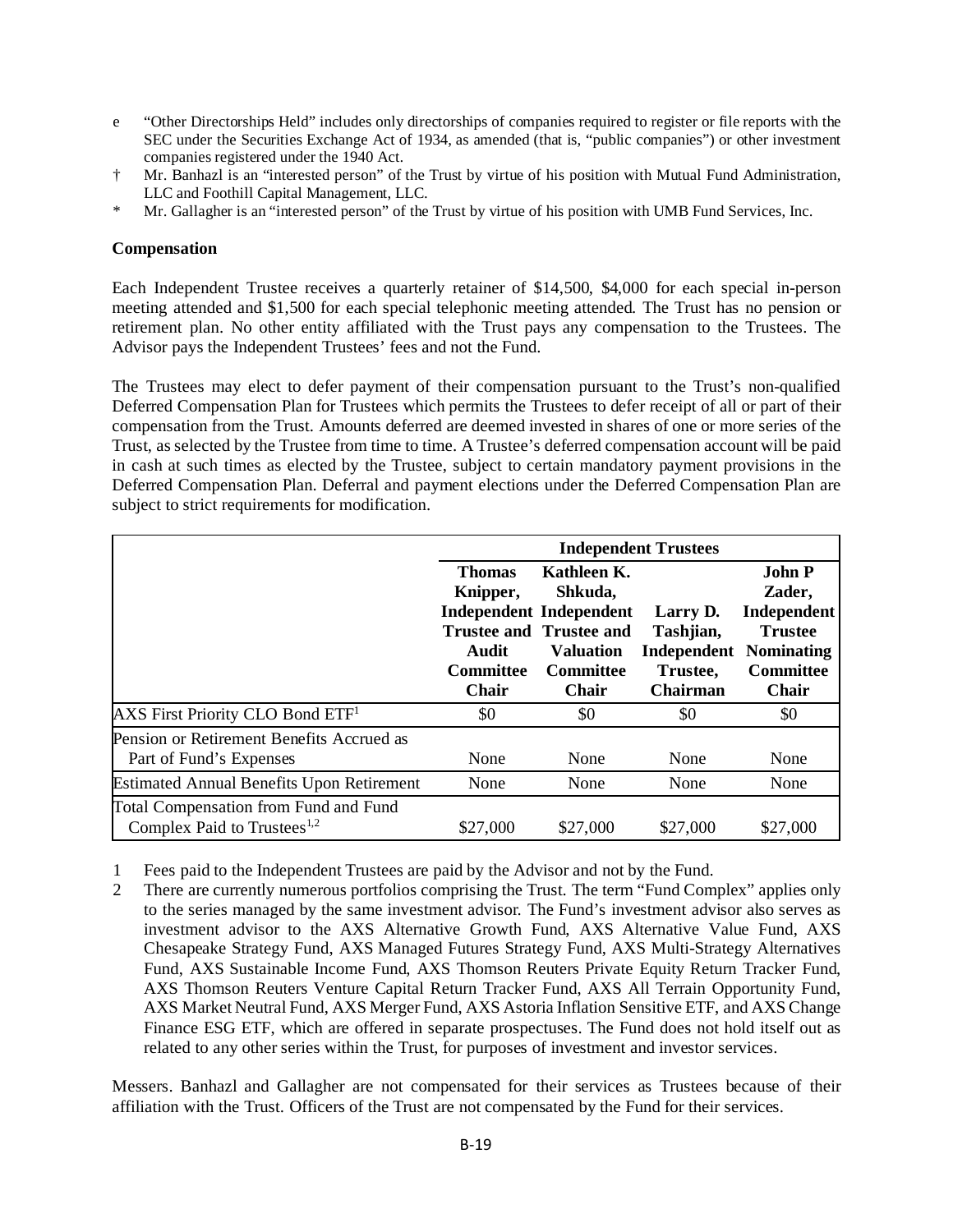## **Additional Information Concerning the Board and the Trustees**

The current Trustees were selected in September 2013 (July 2019 for Mr. Gallagher) with a view towards establishing a Board that would have the broad experience needed to oversee a registered investment company comprised of multiple series employing a variety of different investment strategies. As a group, the Board has extensive experience in many different aspects of the financial services and asset management industries.

The Trustees were selected to join the Board based upon the following factors, among others: character and integrity; willingness to serve and willingness and ability to commit the time necessary to perform the duties of a Trustee; as to each Trustee other than Mr. Banhazl, Mr. Gallagher and Mr. Zader (at that time), satisfying the criteria for not being classified as an "interested person" of the Trust as defined in the 1940 Act; as to Mr. Banhazl and Mr. Gallagher, their positions with Mutual Fund Administration, LLC, and UMB Fund Services, Inc., respectively, the Trust's co-administrators. In addition, the Trustees have the following specific experience, qualifications, attributes and/or skills relevant to the operations of the Trust:

- Mr. Knipper has substantial experience with respect to the operation, administration and compliance programs of mutual funds and as a senior executive with a registered investment advisor.
- Ms. Shkuda has substantial experience in the investment management industry, including as a consultant with respect to operations and marketing of investment managers and distribution of mutual funds and other investment products.
- Mr. Tashjian has extensive leadership experience in the investment management industry, including as a principal and a chief executive officer of a registered investment advisor.
- Mr. Banhazl has significant experience serving in senior executive and board positions for mutual funds and with respect to the organization and operation of mutual funds and multiple series trusts similar to the Trust.
- Mr. Zader has substantial experience serving in senior executive positions at mutual fund administrative service providers.
- Mr. Gallagher has substantial experience serving in senior executive positions at mutual fund administrative service providers.

In its periodic self-assessment of the effectiveness of the Board, the Board considers the complementary individual skills and experience of the individual Trustees primarily in the broader context of the Board's overall composition so that the Board, as a body, possesses the appropriate (and appropriately diverse) skills and experience to oversee the business of the Fund. The summaries set forth above as to the qualifications, attributes and skills of the Trustees are required by the registration form adopted by the SEC, do not constitute holding out the Board or any Trustee as having any special expertise or experience, and do not impose any greater responsibility or liability on any such person or on the Board as a whole than would otherwise be the case.

The Board of Trustees has three standing committees: the Audit Committee, the Nominating, Governance and Regulatory Review Committee (the "Nominating Committee"), and the Valuation Committee.

• The function of the Audit Committee, with respect to each series of the Trust, is to review the scope and results of the series' annual audit and any matters bearing on the audit or the series' financial statements and to assist the Board's oversight of the integrity of the series' pricing and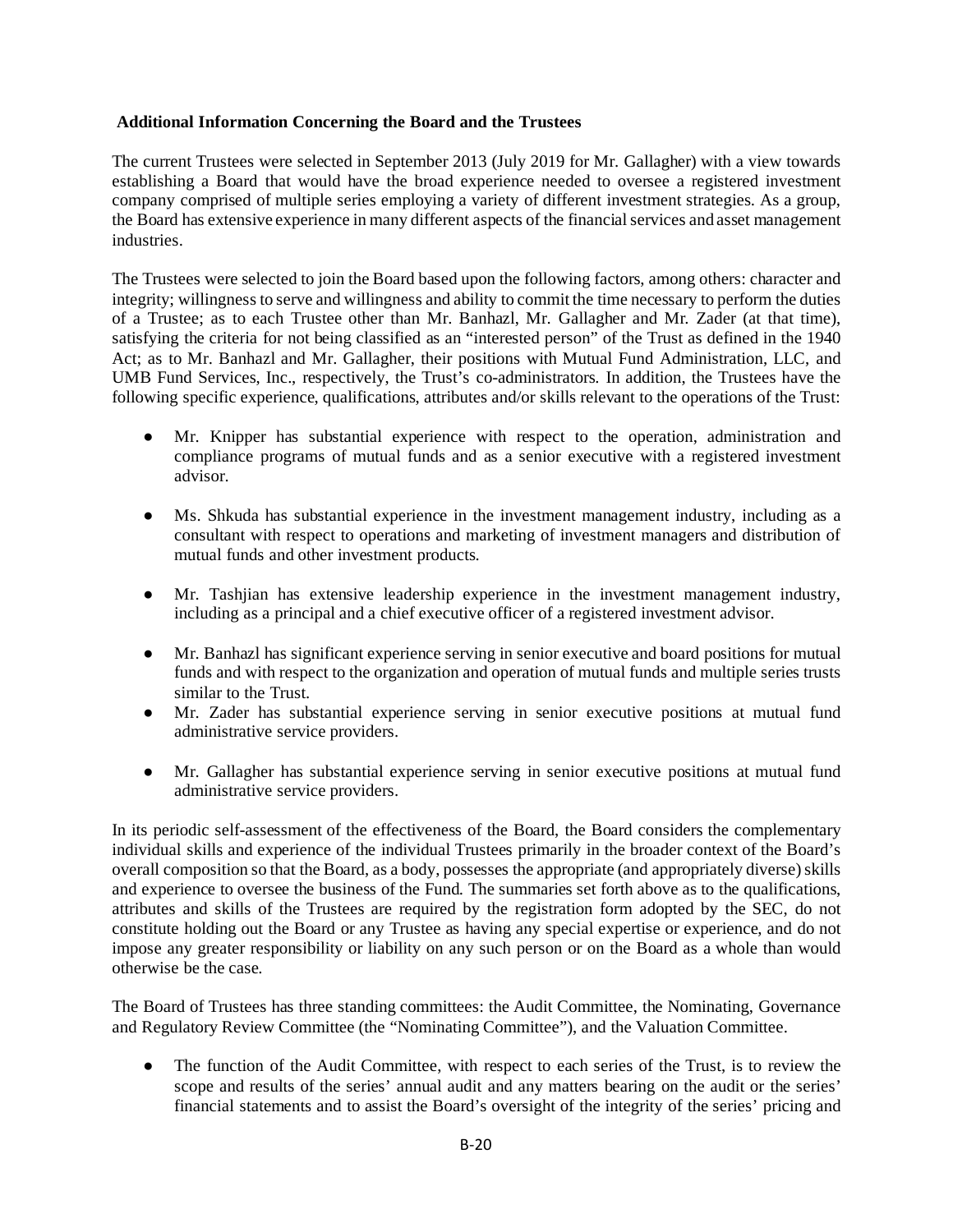financial reporting. The Audit Committee is comprised of all of the Independent Trustees and is chaired by Mr. Knipper. It does not include any Interested Trustees. The Audit Committee is expected to meet at least twice a year with respect to each series of the Trust.

The Audit Committee also serves as the Qualified Legal Compliance Committee ("QLCC") for the Trust for the purpose of compliance with Rules 205.2(k) and 205.3(c) of the Code of Federal Regulations regarding alternative reporting procedures for attorneys retained or employed by an issuer who appear and practice before the SEC on behalf of the issuer.

- The Nominating Committee is responsible for reviewing matters pertaining to composition, committees, and operations of the Board, as well as assisting the Board in overseeing matters related to certain regulatory issues. The Nominating Committee meets from time to time as needed. The Nominating Committee will consider trustee nominees properly recommended by the Trust's shareholders. Shareholders who wish to recommend a nominee should send nominations that include, among other things, biographical data and the qualifications of the proposed nominee to the Trust's Secretary. The Independent Trustees comprise the Nominating Committee, and the Committee is chaired by Mr. Zader.
- The function of the Valuation Committee is to recommend to the Board for its approval methodologies for valuing securities held by any series of the Trust for which current and reliable market quotations are not readily available; monitor prices determined by officers of the Trust pursuant to such methodologies; and approve fair valued security prices that are not determined pursuant to an approved methodology. The actions of the Valuation Committee are subsequently reviewed by the Board. The Valuation Committee is comprised of all the Trustees and is chaired by Ms. Shkuda, but action may be taken by any one of the Trustees. The Valuation Committee meets as needed.

Independent Trustees comprise 67% of the Board and Larry Tashjian, an Independent Trustee, serves as Chairperson of the Board. The Chairperson serves as a key point person for dealings between the Trust's management and the other Independent Trustees. As noted above, through the committees of the Board the Independent Trustees consider and address important matters involving each series of the Trust, including those presenting conflicts or potential conflicts of interest. The Independent Trustees also regularly meet outside the presence of management and are advised by independent legal counsel. The Board has determined that its organization and leadership structure are appropriate in light of its fiduciary and oversight obligations, the special obligations of the Independent Trustees, and the relationship between the Interested Trustees and the Trust's co-administrators. The Board also believes that its structure facilitates the orderly and efficient flow of information to the Independent Trustees from management.

Consistent with its responsibility for oversight of the Fund in the interests of shareholders, the Board among other things oversees risk management of the Fund's investment programs and business affairs directly and through the Audit Committee. The Board has emphasized to the Advisor the importance of maintaining vigorous risk management programs and procedures.

The Fund faces a number of risks, such as investment risk, valuation risk, reputational risk, risk of operational failure or lack of business continuity, and legal, compliance and regulatory risk. Risk management seeks to identify and address risks, i.e., events or circumstances that could have material adverse effects on the business, operations, shareholder services, investment performance or reputation of the Fund. Under the overall supervision of the Board, the Advisor, Sub-Advisor and other service providers to the Fund employ a variety of processes, procedures and controls to identify various of those possible events or circumstances, to lessen the probability of their occurrence and/or to mitigate the effects of such events or circumstances if they do occur. Different processes, procedures and controls are employed with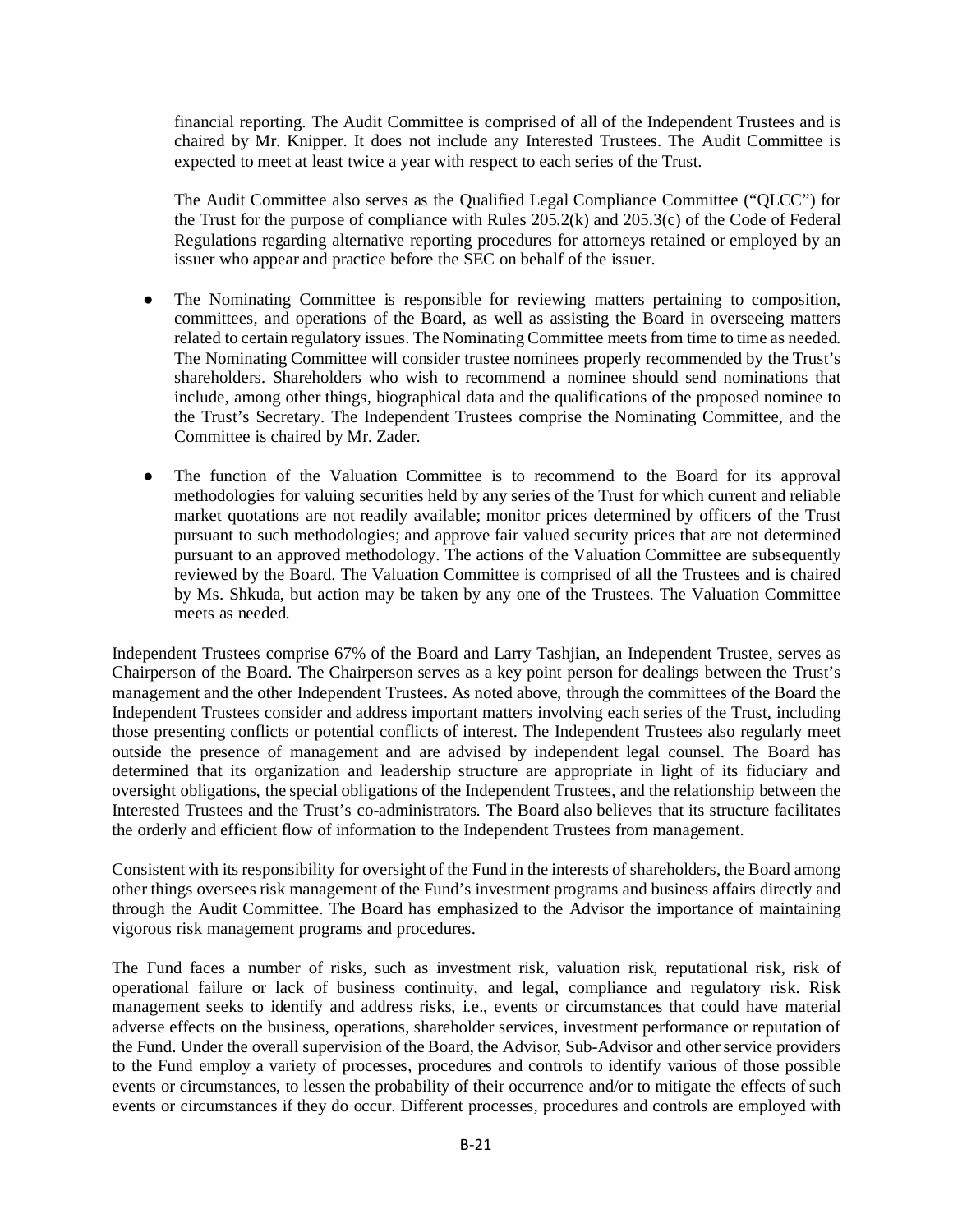respect to different types of risks. Various personnel, including the Trust's Chief Compliance Officer (the "CCO"), the Advisor's management, and other service providers (such as the Fund's independent registered public accounting firm) make periodic reports to the Board or to the Audit Committee with respect to various aspects of risk management. The Board recognizes that not all risks that may affect the Fund can be identified, that it may not be practical or cost-effective to eliminate or mitigate certain risks, that it may be necessary to bear certain risks (such as investment-related risks) to achieve the Fund's investment objective, and that the processes, procedures and controls employed to address certain risks may be limited in their effectiveness. Moreover, reports received by the Trustees as to risk management matters are typically summaries of the relevant information. As a result of the foregoing and other factors, the Board's risk management oversight is subject to substantial limitations.

## **Fund Shares Beneficially Owned by Trustees**

Certain information regarding ownership by the Trustees of the Fund and other series of the Trust, as of December 31, 2021, is set forth in the following table.

| <b>Name of Trustee</b>                    | <b>Dollar Range of Equity</b><br><b>Securities</b><br>in AXS First Priority CLO<br><b>Bond</b><br>ETF(\$) | <b>Aggregate Dollar Range</b><br>of Equity Securities in<br>all Registered<br><b>Investment Companies</b><br><b>Overseen by Trustee in</b><br><b>Family of Investment</b><br>Companies (\$) |
|-------------------------------------------|-----------------------------------------------------------------------------------------------------------|---------------------------------------------------------------------------------------------------------------------------------------------------------------------------------------------|
| Larry Tashiian, Independent Trustee       | None                                                                                                      | None                                                                                                                                                                                        |
| Kathy Shkuda, Independent Trustee         | None                                                                                                      | None                                                                                                                                                                                        |
| Thomas Knipper, Independent Trustee       | None                                                                                                      | None                                                                                                                                                                                        |
| John P. Zader, Independent Trustee        | None                                                                                                      | $$10,001 - $50,000$                                                                                                                                                                         |
| Eric M. Banhazl, Interested Trustee       | None                                                                                                      | Over \$100,000                                                                                                                                                                              |
| Terrance P. Gallagher, Interested Trustee | None                                                                                                      | None                                                                                                                                                                                        |

## **Control Persons, Principal Shareholders, and Management Ownership**

A control person is one who owns beneficially or through controlled companies more than 25% of the voting securities of the Fund or acknowledges the existence of control. Shareholders with a controlling interest could affect the outcome of voting or the direction of management of the applicable Fund.

The principal shareholders are holders of record of more than 5% of the outstanding shares of the indicated classes of the Fund, including the listed shareholders that are financial intermediaries. As of the date of this SAI, the Fund is under the control of the Advisor, which had voting authority with respect to 100% of the outstanding shares in the Fund on such date.

As of the date of this SAI, the Trustees and officers of the Trust as a group did not own more than 1% of the outstanding shares of either Fund. Furthermore, neither the Independent Trustees, nor members of their immediate families, own securities beneficially or of record in the Advisor, the Fund's distributor, IMST Distributors, LLC (the "Distributor"), or any of their respective affiliates.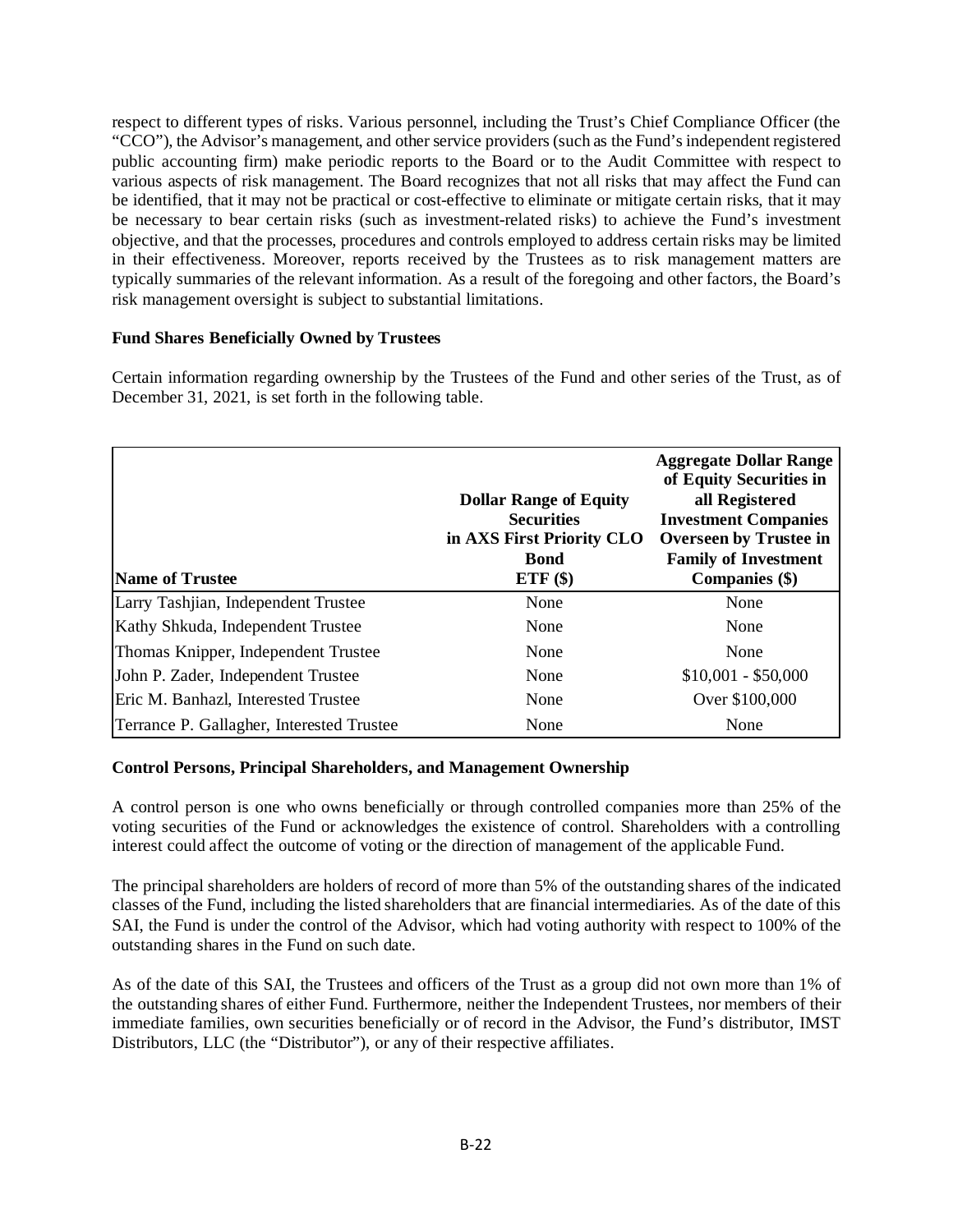### **The Advisor**

AXS Investments LLC (the "Advisor" or "AXS"), located at 181 Westchester Avenue, Suite 402, Port Chester, New York 10573, acts as investment advisor to the Fund pursuant to an Investment Advisory Agreement (the "Advisory Agreement"). Pursuant to the terms of the Advisory Agreement, the Advisor provides the Fund with investment advice, makes recommendations with respect to the selection and continued employment of the Sub-Advisor to manage the Fund's assets, performs diligence on and monitors the Sub-Advisor, investment performance and adherence to compliance procedures, and oversees the investments made by the Sub-Advisor. The Advisor also continuously monitors the Sub-Advisor's compliance with the Fund's investment objectives, policies and restrictions. Subject to such policies as the Board of Trustees may determine, the Advisor is ultimately responsible for investment decisions for the Fund. AXS Investments LLC is wholly owned by AXS Holdings LLC. AXS Holdings LLC is ultimately controlled by Gregory Bassuk.

Pursuant to the Advisory Agreement, AXS oversees the investment of Fund assets and is responsible for paying all expenses of the Fund, excluding fee payments under the Investment Advisory Agreement, interest, dividends and other expenses on securities sold short, taxes, brokerage commissions and other expenses incurred in placing or settlement of orders for the purchase and sale of securities and other investment instruments, acquired fund fees and expenses, accrued deferred tax liability, extraordinary expenses, distribution fees and expenses payable by the Fund under any distribution plan adopted pursuant to Rule 12b-1 under the 1940 Act.

The Advisory Agreement will remain in effect for an initial two-year period. After the initial two-year period, the Advisory Agreement will continue in effect with respect to the Fund from year to year only if such continuance is specifically approved at least annually by the Board or by vote of a majority of the Fund's outstanding voting securities and by a majority of the Trustees who are not parties to the Advisory Agreement or interested persons of any such party, at a meeting called for the purpose of voting on the Advisory Agreement. The Advisory Agreement is terminable without penalty by the Trust on behalf of the Fund, upon giving the Advisor 60 days' notice when authorized either by a majority vote of the Fund's shareholders or by a vote of a majority of the Board, or by the Advisor on 60 days' written notice, and will automatically terminate in the event of its "assignment" (as defined in the 1940 Act). The Advisory Agreement provides that the Advisor shall not be liable for any error of judgment or for any loss suffered by the Trust in connection with the Advisory Agreement, except for a loss resulting from a breach of fiduciary duty, or for a loss resulting from willful misfeasance, bad faith or gross negligence in the performance of its duties, or from reckless disregard by the Advisor of its duties under the Advisory Agreement.

In consideration of the services to be provided by the Advisor pursuant to the Advisory Agreement, the Advisor is entitled to receive from the Fund an investment advisory fee computed daily and paid twice a month based on an annual rate equal to a percentage of the Fund's average daily net assets specified in the Prospectus.

The Predecessor Fund paid \$21,727 fees to the Predecessor Fund's investment advisor for the period September 8, 2020 (commencement of operations) through July 31, 2021.

#### **Sub-Advisor**

The Advisor has entered into a sub-advisory agreement with AAF with respect to the Fund (the "Sub-Advisory Agreement"). AAF serves as the investment sub-advisor for the Fund. The Sub-Advisor is a registered investment adviser with offices located at 2150 Park Place, Suite 100, El Segundo, California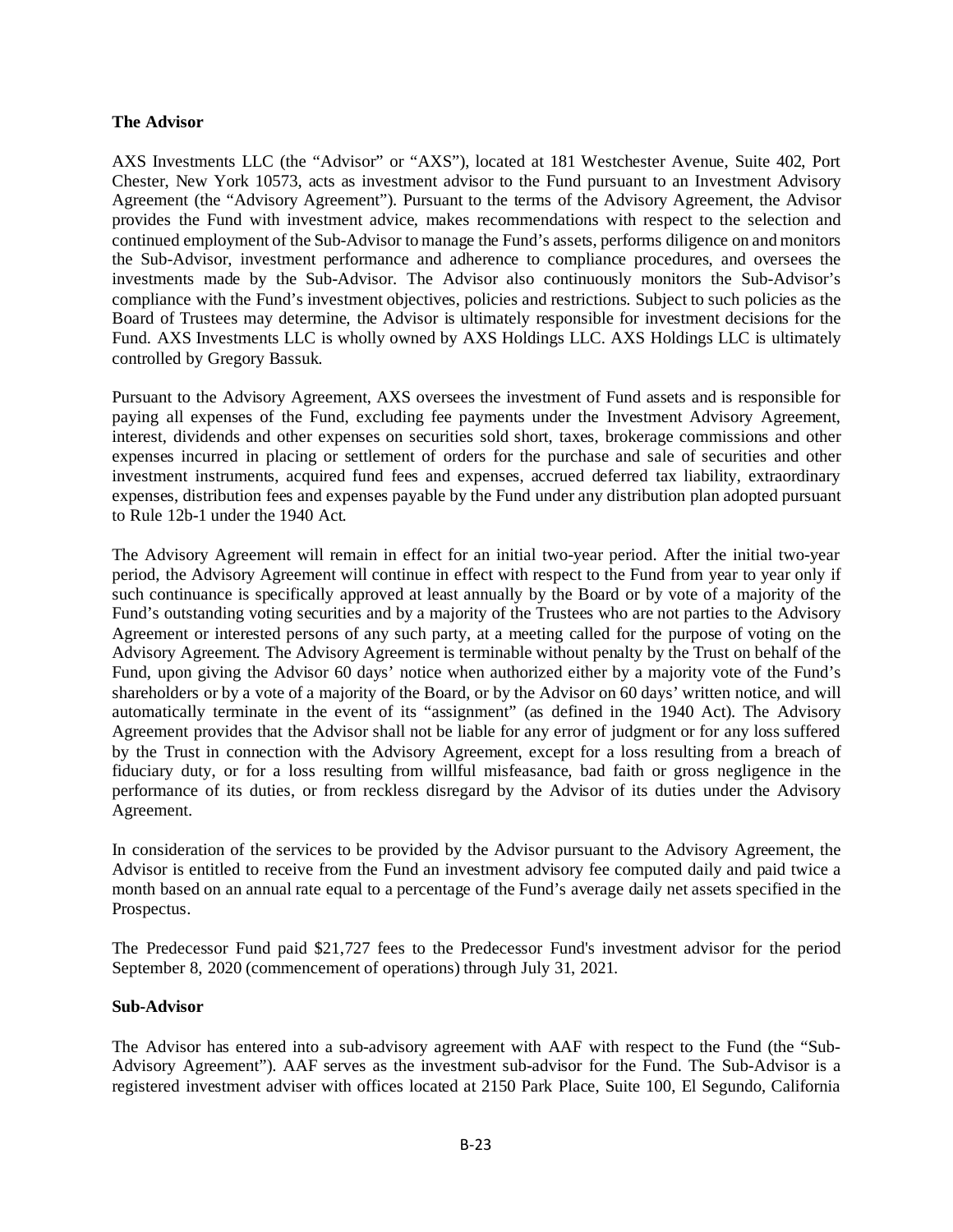90245, and provides investment advisory services to ETFs. AAF is controlled by its founding member, Peter Coppa.

The Advisor compensates the Sub-Advisor out of the investment advisory fees the Advisor receives from the Fund. The Sub-Advisor makes investment decisions for the assets it has been allocated to manage, subject to the overall supervision of the Advisor.

The Sub-Advisory Agreement will remain in effect for an initial two-year period. After the initial two-year period, the Sub-Advisory Agreement will continue in effect from year to year only as long as such continuance is specifically approved at least annually by (i) the Board of Trustees of the Trust or by the vote of a majority of the outstanding voting shares of the Fund, and (ii) by the vote of a majority of the Trustees of the Trust who are not parties to the Sub-Advisory Agreement or interested persons of the Advisor, the Sub-Advisor or the Trust. The Sub-Advisory Agreement may be terminated at any time without the payment of any penalty by the Board of Trustees of the Trust or by the vote of a majority of the outstanding voting shares of the relevant Fund, or by the Sub-Advisor or the Advisor, upon 60 days' written notice to the other party. Additionally, the Sub-Advisory Agreement automatically terminates in the event of its assignment. The Sub-Advisory Agreement provides that the Sub-Advisor shall not be liable for any error of judgment or for any loss suffered by the Trust in connection with the Sub-Advisory Agreement, except for a loss resulting from a breach of fiduciary duty, or for a loss resulting from willful misfeasance, bad faith or gross negligence in the performance of its duties, or from reckless disregard by the Sub-Advisor of its duties under the Sub-Advisory Agreement.

## **Portfolio Manager**

Set forth below is the following information as of the date of this SAI with respect to the portfolio manager who is primarily responsible for the day-to-day management of the Fund's portfolio, as identified in the Prospectus: (i) other accounts managed by the portfolio manager, (ii) a description of the portfolio manager's compensation structure and (iii) the dollar range of the portfolio manager's investments in the Fund.

|                           | <b>Registered Investment</b><br><b>Companies</b> |                                                   | <b>Other Pooled</b><br><b>Investment Vehicles</b> |                                            | <b>Other Accounts</b>                  |                                                   |
|---------------------------|--------------------------------------------------|---------------------------------------------------|---------------------------------------------------|--------------------------------------------|----------------------------------------|---------------------------------------------------|
| <b>Portfolio Managers</b> | <b>Number</b><br>of<br><b>Accounts</b>           | <b>Total</b><br><b>Assets</b><br>(in<br>millions) | <b>Number</b><br><sub>of</sub><br><b>Accounts</b> | Total<br><b>Assets</b><br>(in<br>millions) | <b>Number</b><br>оf<br><b>Accounts</b> | <b>Total</b><br><b>Assets</b><br>(in<br>millions) |
| Peter Coppa               |                                                  |                                                   |                                                   |                                            |                                        | 00                                                |

|                           |                                                  | <b>Number of Accounts with Advisory Fee Based on Performance</b> |                                                   |                                                   |                              |                                                   |  |
|---------------------------|--------------------------------------------------|------------------------------------------------------------------|---------------------------------------------------|---------------------------------------------------|------------------------------|---------------------------------------------------|--|
|                           | <b>Registered Investment</b><br><b>Companies</b> |                                                                  | <b>Other Pooled</b><br><b>Investment Vehicles</b> |                                                   | <b>Other Accounts</b>        |                                                   |  |
| <b>Portfolio Managers</b> | Number of<br><b>Accounts</b>                     | Total<br><b>Assets</b><br>(in<br>millions)                       | Number of<br><b>Accounts</b>                      | <b>Total</b><br><b>Assets</b><br>(in<br>millions) | Number of<br><b>Accounts</b> | <b>Total</b><br><b>Assets</b><br>(in<br>millions) |  |
| Peter Coppa               |                                                  |                                                                  |                                                   | 0                                                 |                              |                                                   |  |

*Material Conflicts of Interest*. Actual or apparent conflicts of interest may arise when a portfolio manager has day-to-day management responsibilities with respect to more than one fund or other account. Where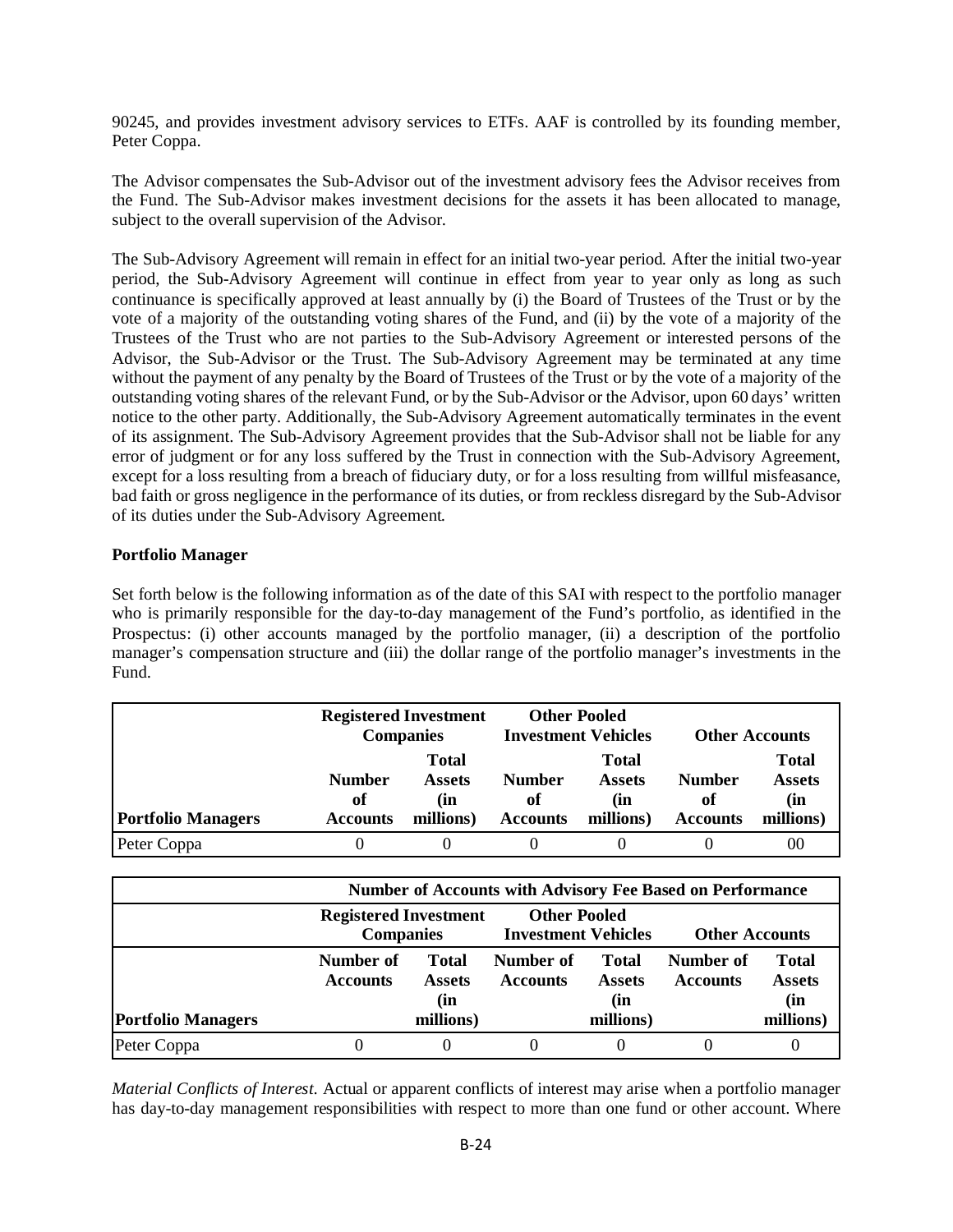conflicts of interest arise between the Fund and other accounts managed by a portfolio manager, the Advisor and/or Sub-Advisor will proceed in a manner that ensures that the Fund will not be treated less favorably than the other accounts. There may be instances where similar portfolio transactions may be executed for the same security for numerous accounts managed by the portfolio manager. In such instances, securities will be allocated in accordance with the Advisor's and/or Sub-Advisor's trade allocation policy.

*Compensation*. Mr. Coppa as the owner of the Sub-Advisor only receives compensation when the Sub-Advisor is profitable, in the form of dividends from ownership of the firm.

*Ownership of the Fund by Portfolio Manager*. As of the date of this SAI, the portfolio manager own over \$1,000,000 of shares of the Fund.

## **Manager of Managers Structure**

AXS and the Trust have received an exemptive order from the SEC which allows AXS to operate the Fund under a "manager of managers" structure (the "Order"). The Order permits AXS, subject to the approval of the Board, to hire or replace sub-advisors and modify any existing or future agreement with such subadvisors without obtaining shareholder approval.

## **Service Providers**

Pursuant to a Co-Administration Agreement (the "Co-Administration Agreement"), UMB Fund Services, Inc. ("UMBFS"), 235 West Galena Street, Milwaukee, Wisconsin 53212, and Mutual Fund Administration, LLC ("MFAC"), 2220 E. Route 66, Suite 226, Glendora, California 91740 (collectively the "Co-Administrators"), act as co-administrators for the Fund. The Co-Administrators provide certain administrative services to the Fund, including, among other responsibilities, coordinating the negotiation of contracts and fees with, and the monitoring of performance and billing of, the Fund's independent contractors and agents; preparing for signature by an officer of the Trust of all documents required to be filed for compliance with applicable laws and regulations including those of the securities laws of various states; arranging for the computation of performance data, including net asset value and yield; arranging for the maintenance of books and records of the Fund; and providing, at their own expense, office facilities, equipment and personnel necessary to carry out their duties. In this capacity, the Co-Administrators do not have any responsibility or authority for the management of the Fund, the determination of investment policy, or for any matter pertaining to the distribution of Fund shares. The Co-Administration Agreement provides that neither Co-Administrator shall be liable for any error of judgment or mistake of law or for any loss suffered by the Trust or its series, except for losses resulting from a Co-Administrator's willful misfeasance, bad faith or negligence in the performance of its duties or from reckless disregard by it of its obligations and duties under the Agreement.

The Advisor pays the Co-Administrators a fee for administration services. The fee is payable monthly based on the Fund's average daily net assets.

*Transfer Agent***.** Brown Brothers Harriman & Co., located at 50 Post Office Square, Boston, Massachusetts 02110, serves as the Fund's transfer agent. The transfer agent provides record keeping and shareholder services.

*Custodian***.** Brown Brothers Harriman & Co., located at 50 Post Office Square, Boston, Massachusetts 02110, serves as the Fund's custodian. The custodian holds the securities, cash and other assets of the Fund.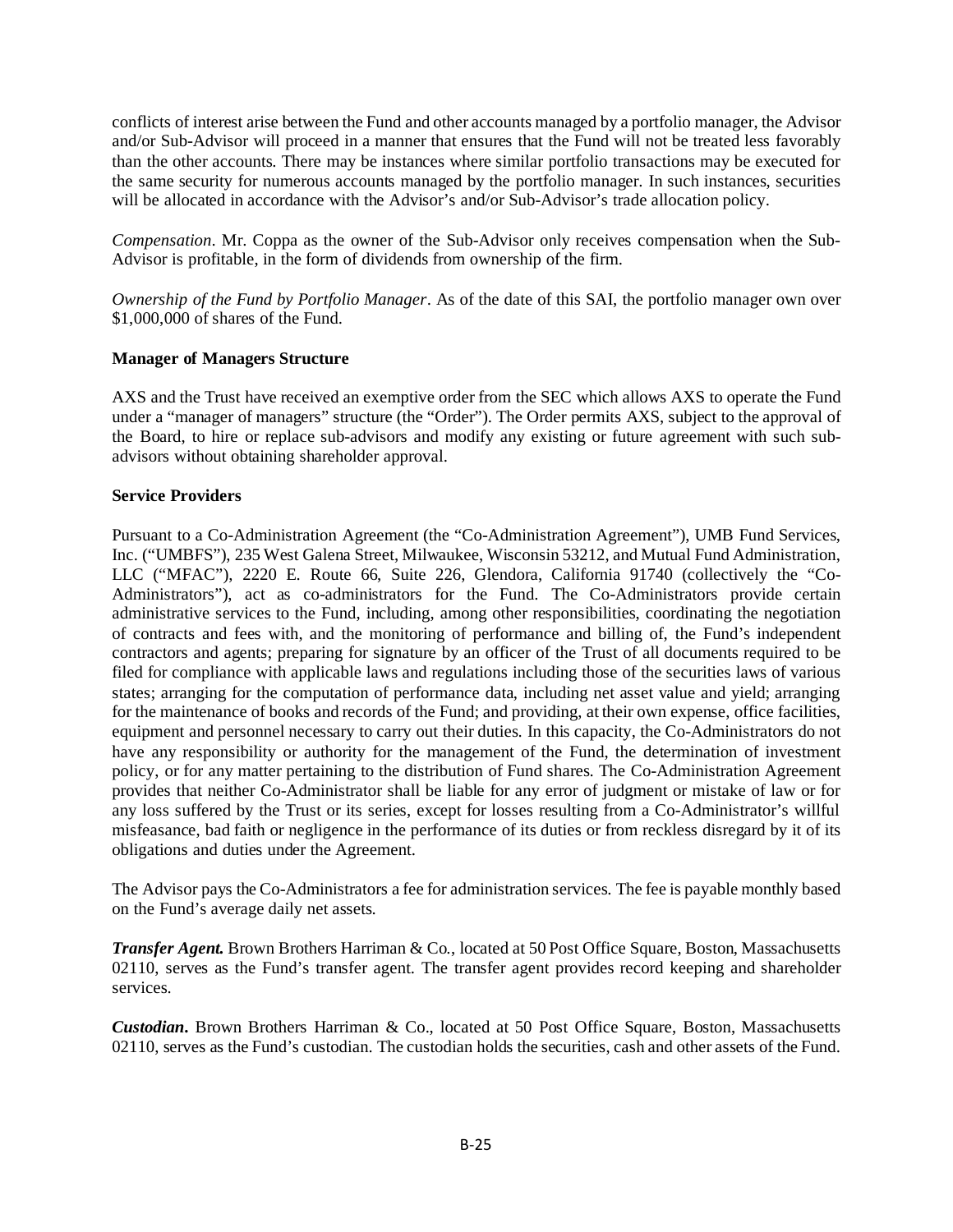*Fund Accounting Agent*. Brown Brothers Harriman & Co., located at 50 Post Office Square, Boston, Massachusetts 02110, serves as the fund accounting agent for the Fund. The fund accounting agent calculates the Fund's daily NAV.

*Legal Counsel***.** Morgan, Lewis & Bockius LLP ("Morgan Lewis"), 600 Anton Boulevard, Suite 1800, Costa Mesa, California 92626, serves as legal counsel to the Trust and the Independent Trustees.

*Independent Registered Public Accounting Firm.* Tait, Weller & Baker LLP ("Tait Weller"), Two Liberty Place, 50 South 16<sup>th</sup> Street, Suite 2900, Philadelphia, Pennsylvania 19102-2529, is the independent registered public accounting firm for the Fund. Its services include auditing the Fund's financial statements and the performance of related tax services.

## **Distributor and the Distribution Agreement**

IMST Distributors, LLC is the distributor (also known as the principal underwriter) of the shares of the Fund and is located at Three Canal Plaza, Suite 100, Portland, Maine 04101. The Distributor is a registered broker-dealer and is a member of the Financial Industry Regulatory Authority, Inc. ("FINRA"). The Distributor is not affiliated with the Trust, the Advisor, or any other service provider for the Fund.

Under a Distribution Agreement with the Trust dated September 30, 2021 (the "Distribution Agreement"), the Distributor acts as principal underwriter for the Fund's shares and distributes the shares of the Fund. Shares of the Fund are continuously offered for sale by the Distributor only in Creation Units. The Distributor will not distribute shares of the Fund in amounts less than a Creation Unit.

The Distributor will deliver prospectuses and, upon request, Statements of Additional Information to persons purchasing Creation Units and will maintain records of orders placed with it. The Distributor is a broker-dealer registered under the Exchange Act and a member of the Financial Industry Regulatory Authority ("FINRA").

The Distributor may enter into agreements with securities dealers wishing to purchase Creation Units if such securities dealers qualify as Authorized Participants (as discussed in "Procedures for Creation of Creation Units" below).

The Distribution Agreement will continue in effect with respect to the Fund only if such continuance is specifically approved at least annually by the Board or by vote of a majority of the Fund's outstanding voting securities in accordance with the 1940 Act. The Distribution Agreement is terminable without penalty by the Trust on behalf of the Fund on no less than 60 days' written notice when authorized either by a vote of a majority of the outstanding voting securities of the Fund or by vote of a majority of the members of the Board who are not "interested persons" (as defined in the 1940 Act) of the Trust and have no direct or indirect financial interest in the operation of the Distribution Agreement, or by the Distributor, and will automatically terminate in the event of its "assignment" (as defined in the 1940 Act). The Distribution Agreement provides that the Distributor shall not be liable for any error of judgment or mistake of law or for any loss suffered by the Trust in connection with the performance of the Distributor's obligations and duties under the Distribution Agreement, except a loss resulting from the Distributor's willful misfeasance, bad faith or gross negligence in the performance of such duties and obligations, or by reason of its reckless disregard thereof.

## **Rule 12b-1 Plan**

The Trust has adopted a plan pursuant to Rule 12b-1 under the 1940 Act (the "12b-1 Plan") that provides for Fund assets to be used for the payment for distribution services. The Fund may reimburse the Distributor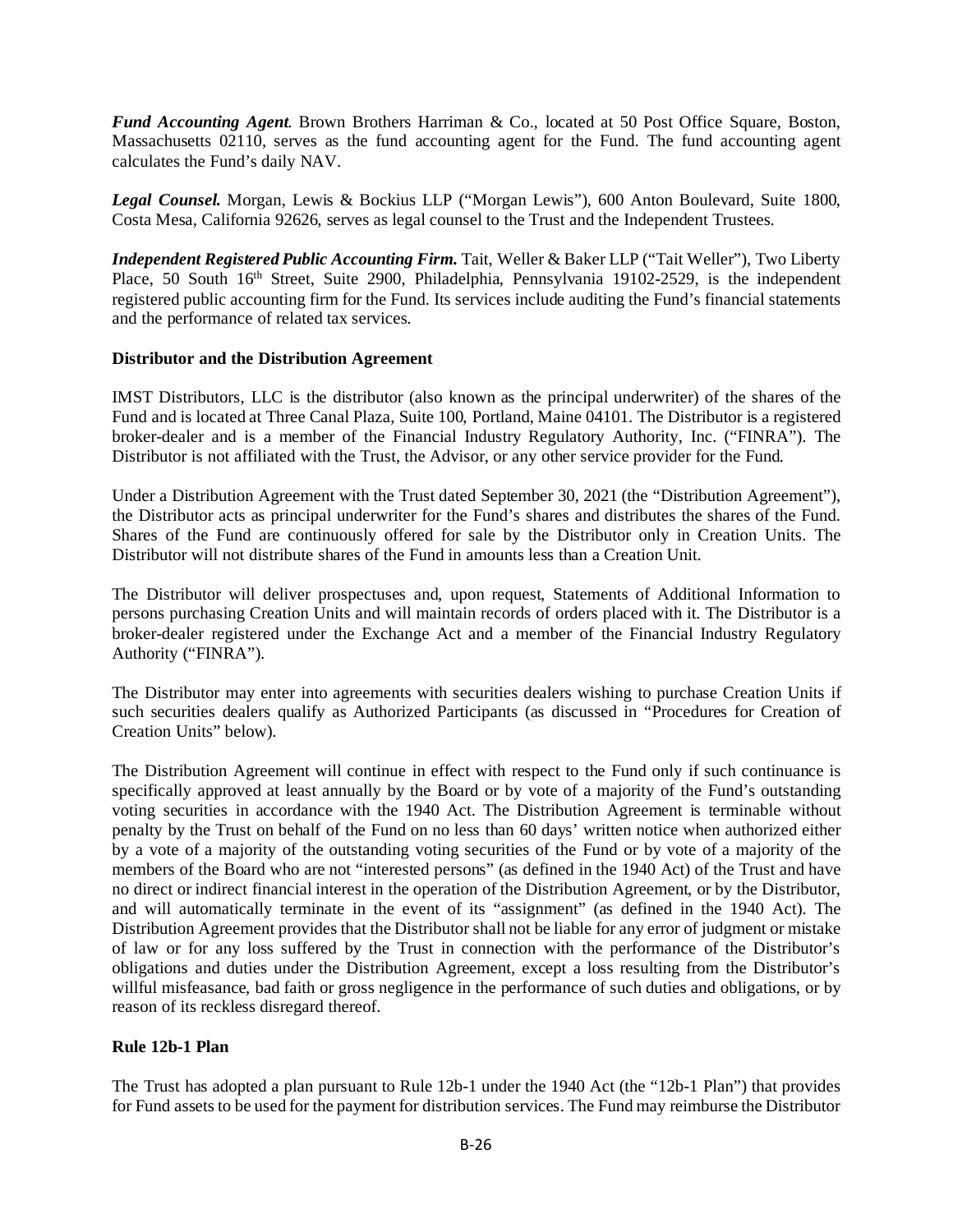up to a maximum annual rate of 0.25% of its average daily net assets. The Fund does not currently pay, and the Fund has no current intention to pay, 12b-1 fees.

In the event 12b-1 fees are charged in the future, under the 12b-1 Plan, and as required by Rule 12b-1, the Trustees will receive and review after the end of each calendar quarter a written report provided by the Distributor of the amounts expended under the 12b-1 Plan and the purpose for which such expenditures were made. With the exception of the Distributor and its affiliates, no "interested person" of the Trust (as such term is defined in the 1940 Act) and no Trustee of the Trust has a direct or indirect financial interest in the operation of the 12b-1 Plan or any related agreement.

### **Marketing and Support Payments**

The Advisor, out of its own resources and without additional cost to the Fund or its shareholders, may provide cash payments or other compensation to certain financial intermediaries who sell shares of the Fund. These payments are in addition to other fees described in the Fund's Prospectus and this SAI, and are generally provided for shareholder services or marketing support. Payments for marketing support are typically for inclusion of the Fund on sales lists, including electronic sales platforms. Investors may wish to take these payments into account when considering and evaluating recommendations to purchase shares of the Fund.

## **PORTFOLIO TRANSACTIONS AND BROKERAGE**

Pursuant to the Advisory Agreement or Sub-Advisory Agreement, the Advisor or Sub-Advisor determines which securities are to be purchased and sold by the Fund and which broker-dealers are eligible to execute the Fund's portfolio transactions. The purchases and sales of securities in the over-the-counter market will generally be executed by using a broker for the transaction.

Purchases of portfolio securities for the Fund also may be made directly from issuers or from underwriters. Where possible, purchase and sale transactions will be effected through dealers (including banks) that specialize in the types of securities which the Fund will be holding unless better executions are available elsewhere. Dealers and underwriters usually act as principals for their own accounts. Purchases from underwriters will include a concession paid by the issuer to the underwriter and purchases from dealers will include the spread between the bid and the asked price. If the execution and price offered by more than one dealer or underwriter are comparable, the order may be allocated to a dealer or underwriter that has provided research or other services as discussed below.

In placing portfolio transactions, the Advisor or Sub-Advisor will use reasonable efforts to choose brokerdealers capable of providing the services necessary to obtain the most favorable price and execution available. The full range and quality of services available will be considered in making these determinations, such as the size of the order, the difficulty of execution, the operational facilities of the broker-dealer involved, the risk in positioning the block of securities, and other factors. In those instances where it is reasonably determined that more than one broker-dealer can offer the services needed to obtain the most favorable price and execution available, consideration may be given to those broker-dealers which furnish or supply research and statistical information to the Advisor or Sub-Advisor that they may lawfully and appropriately use in their investment advisory capacities, as well as provide other services in addition to execution services. The Advisor or Sub-Advisor considers such information, which is in addition to and not in lieu of the services required to be performed by it under its Advisory Agreement or Sub-Advisory Agreement with the Fund, to be useful in varying degrees, but of indeterminable value.

While it is the Fund's general policy to seek to obtain the most favorable price and execution available in selecting a broker-dealer to execute portfolio transactions for the Fund, weight is also given to the ability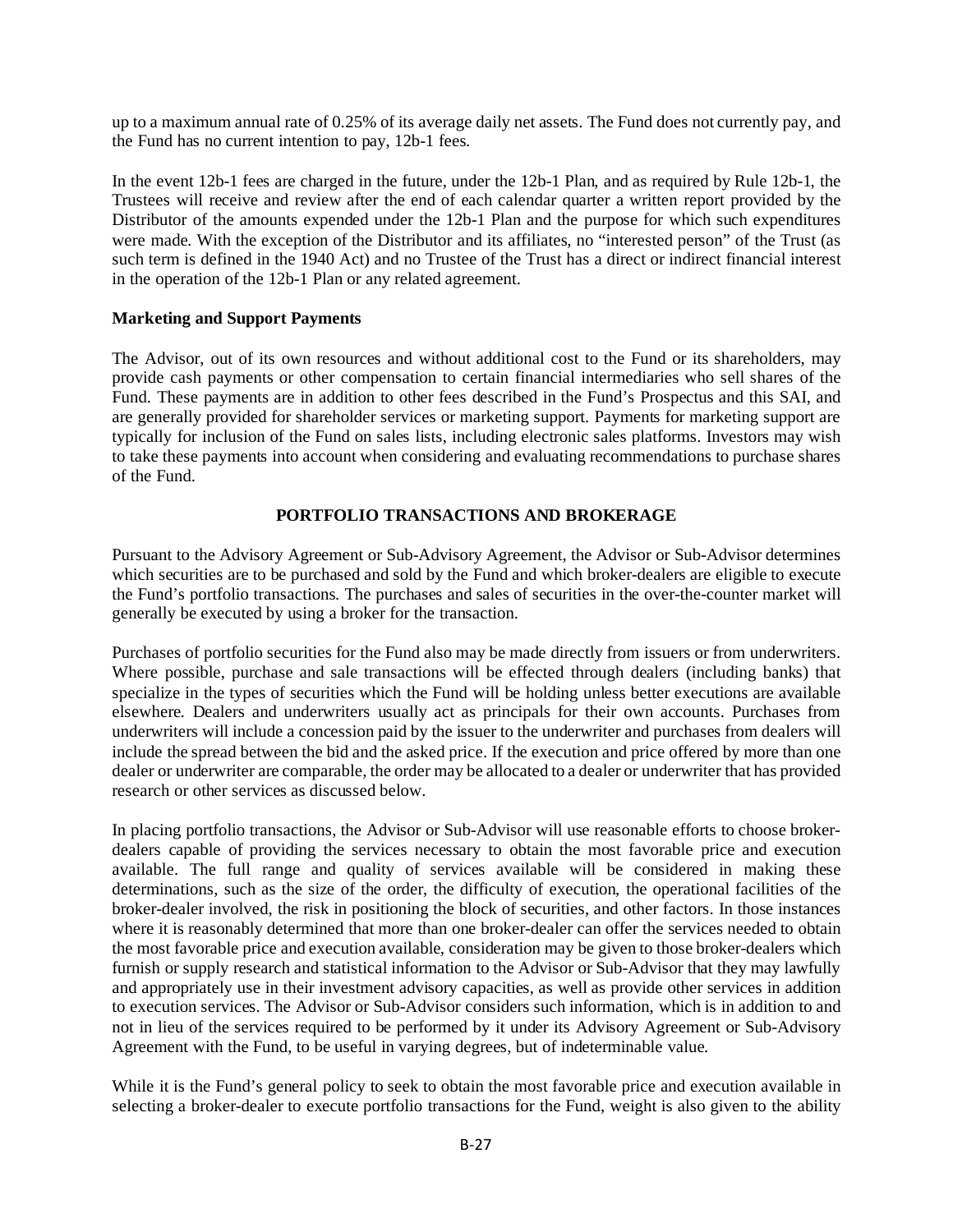of a broker-dealer to furnish brokerage and research services as defined in Section 28(e) of the Securities Exchange Act of 1934, as amended, to the Fund or to the Advisor or Sub-Advisor, even if the specific services are not directly useful to the Fund and may be useful to the Advisor or Sub-Advisor in advising other clients. In negotiating commissions with a broker or evaluating the spread to be paid to a dealer, the Fund may therefore pay a higher commission or spread than would be the case if no weight were given to the furnishing of these supplemental services, provided that the amount of such commission or spread has been determined in good faith by the Advisor or Sub-Advisor to be reasonable in relation to the value of the brokerage and/or research services provided by such broker-dealer. The standard of reasonableness is to be measured in light of the Advisor's or Sub-Advisor's overall responsibilities to the Fund.

Investment decisions for the Fund are made independently from those of other client accounts that may be managed or advised by the Advisor or Sub-Advisor. Nevertheless, it is possible that at times, identical securities will be acceptable for both the Fund and one or more of such client accounts. In such event, the position of the Fund and such client accounts in the same issuer may vary and the holding period may likewise vary. However, to the extent any of these client accounts seek to acquire the same security as a Fund at the same time, the Fund may not be able to acquire as large a position in such security as it desires, or it may have to pay a higher price or obtain a lower yield for such security. Similarly, the Fund may not be able to obtain as high a price for, or as large an execution of, an order to sell any particular security at the same time as the Advisor's or Sub-Advisor's other client accounts.

The Fund does not effect securities transactions through brokers in accordance with any formula, nor do they effect securities transactions through brokers for selling shares of the Fund. However, broker-dealers who execute brokerage transactions may effect purchase of shares of the Fund for their customers. The brokers may also supply the Fund with research, statistical and other services.

The Predecessor Fund did not paid brokerage commissions for the period September 8, 2020 (commencement of operations) through July 31, 2021.

## **Holdings of Securities of the Fund's Regular Brokers and Dealers**

From time to time, the Fund may acquire and hold securities issued by its "regular brokers or dealers" or the parents of those brokers or dealers. "Regular brokers or dealers" (as such term is defined in the 1940 Act) of the Fund are the ten brokers or dealers that, during the most recent fiscal year, (i) received the greatest dollar amounts of brokerage commissions from the Fund's portfolio transactions, (ii) engaged as principal in the largest dollar amounts of the portfolio transactions of the Fund, or (iii) sold the largest dollar amounts of the Fund's shares. The Predecessor Fund did not hold any securities of its "regular brokerdealers" during the fiscal year ended July 31, 2021.

## **PORTFOLIO TURNOVER**

Although the Fund generally will not invest for short-term trading purposes, portfolio securities may be sold without regard to the length of time they have been held when, in the opinion of the Advisor, as applicable, investment considerations warrant such action. Portfolio turnover rate is calculated by dividing (1) the lesser of purchases or sales of portfolio securities for the fiscal year by (2) the monthly average of the value of portfolio securities owned during the fiscal year. A 100% turnover rate would occur if all the securities in the Fund's portfolio, with the exception of securities whose maturities at the time of acquisition were one year or less, were sold and either repurchased or replaced within one year. A high rate of portfolio turnover (100% or more) generally leads to higher transaction costs and may result in a greater number of taxable transactions. To the extent net short-term capital gains are realized, any distributions resulting from such gains will generally be taxed at ordinary income tax rates for federal income tax purposes.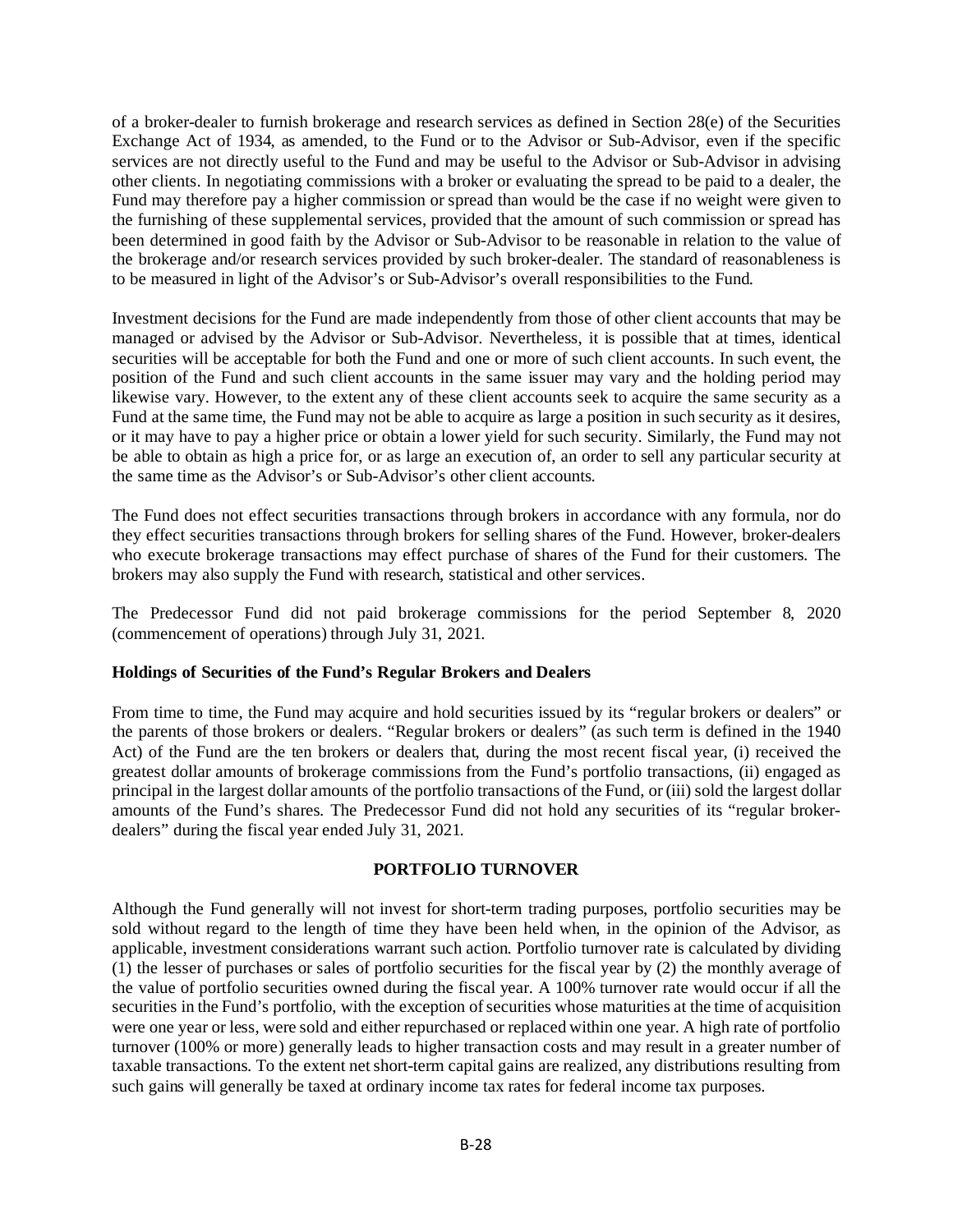The Predecessor Fund's portfolio turnover rate for the fiscal year ended July 31, 2021, was 34%.

## **PROXY VOTING POLICY**

The Board has adopted Proxy Voting Policies and Procedures (the "Trust Policies") on behalf of the Trust, which delegates the responsibility for voting the Fund's proxies to the Sub-Advisor, as applicable, subject to the Board's continuing oversight. The Trust Policies require that the Sub-Advisor vote proxies received in a manner consistent with the best interests of the Fund. The Trust Policies also require the Sub-Advisor to present to the Board, at least annually, the Sub-Advisor's Proxy Voting Policies and Procedures ("Sub-Advisor's Policies") and a record of each proxy voted by the Sub-Advisor on behalf of the Fund, including a report on the resolution of all proxies identified by the Sub-Advisor as involving a conflict of interest. See Appendix B for the Sub-Advisor's Proxy Policies and Procedures and the Trust Policies. The Trust Policies and Sub-Advisor's Policies are intended to serve as guidelines and to further the economic value of each security held by the Fund. The Trust's CCO will review the Trust Policies and the Sub-Advisor Policies annually. Each proxy will be considered individually, taking into account the relevant circumstances at the time of each vote.

If a proxy proposal raises a material conflict between the Sub-Advisor's interests and the Fund's interests, the Sub-Advisor will resolve the conflict by following the policy guidelines or the recommendation of an independent third party.

The Fund is required to annually file Form N-PX, which lists the Fund's complete proxy voting record for the 12-month period ended June 30 of each year. Once filed, the Fund's proxy voting record will be available without charge, upon request, by calling toll-free 1-866-984-2510 and on the SEC's web site at [www.sec.gov.](http://www.sec.gov/)

# **PORTFOLIO HOLDINGS INFORMATION**

The Trust's Board has adopted a policy regarding the disclosure of information about the Fund's security holdings. The Fund's entire portfolio holdings are publicly disseminated each day the Fund is open for business through financial reporting and news services including publicly available internet web sites. In addition, the composition of the in-kind creation basket and the in-kind redemption basket is publicly disseminated daily prior to the opening of the Exchange via the NSCC.

Greater than daily access to information concerning the Fund's portfolio holdings will be permitted (i) to certain personnel of service providers to the Fund involved in portfolio management and providing administrative, operational, risk management, or other support to portfolio management, and (ii) to other personnel of the Fund's service providers who deal directly with, or assist in, functions related to investment management, administration, custody and fund accounting, as may be necessary to conduct business in the ordinary course, agreements with the Fund, and the terms of the Trust's current registration statement. From time to time, and in the ordinary course of business, such information may also be disclosed (i) to other entities that provide services to the Fund, including pricing information vendors, and third parties that deliver analytical, statistical or consulting services to the Fund and (ii) generally after it has been disseminated to the NSCC.

The Fund will disclose its complete portfolio holdings in public filings with the SEC on a quarterly basis, based on the Fund's fiscal year-end, within 60 days of the end of the quarter, and will provide that information to shareholders, as required by federal securities laws and regulations thereunder.

No person is authorized to disclose any of the Fund's portfolio holdings or other investment positions (whether in writing, by fax, by e-mail, orally, or by other means) except in accordance with this policy. The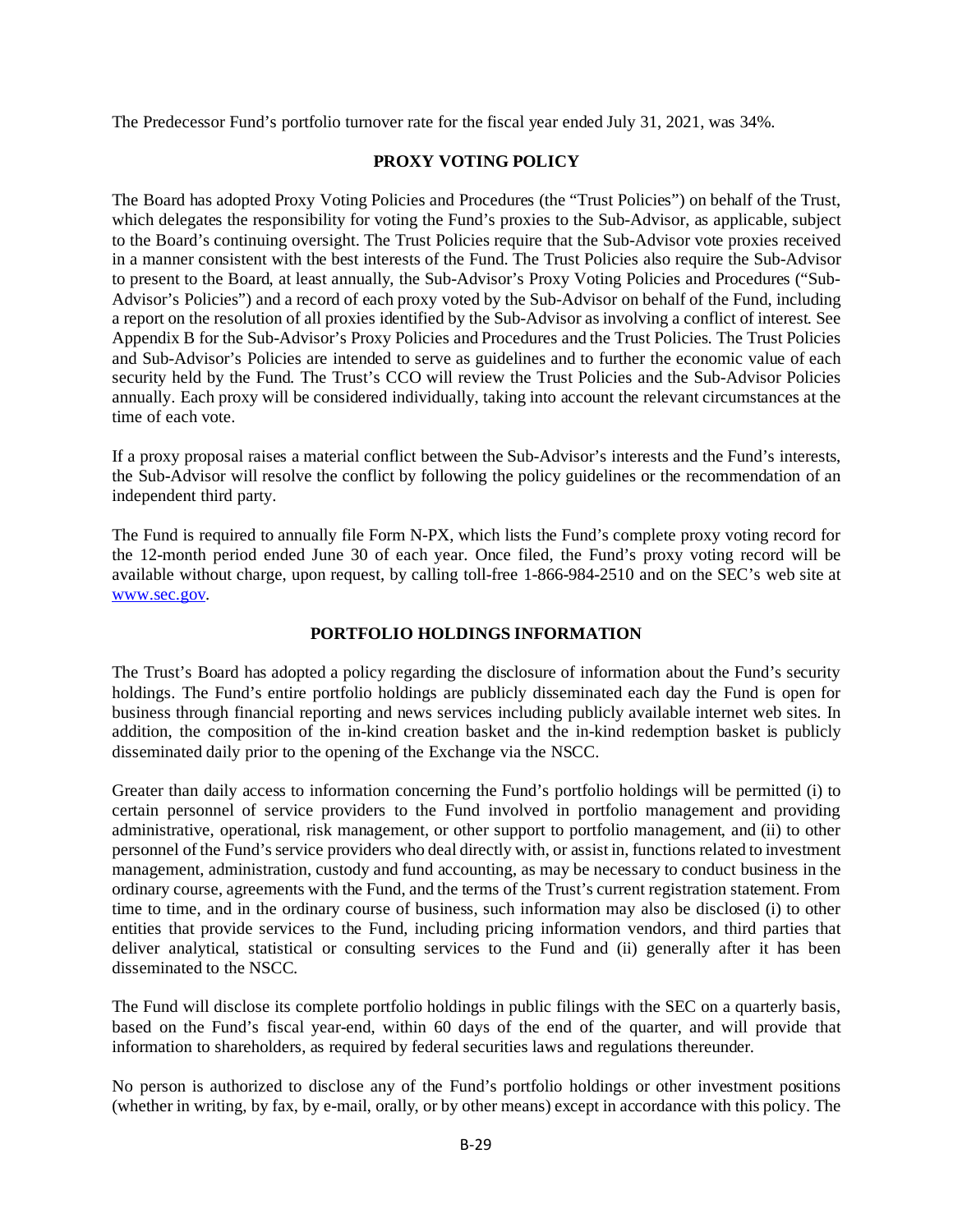Trust's Chief Compliance Officer may authorize disclosure of portfolio holdings. The Board reviews the implementation of this policy on a periodic basis.

## **DETERMINATION OF NET ASSET VALUE**

The NAVs of the Fund's shares will fluctuate and are determined as of 4:00 p.m. Eastern Time, the normal close of regular trading on the New York Stock Exchange (the "NYSE") on each day the NYSE is open for trading. The NAVs may be calculated earlier if permitted by the SEC. The NYSE annually announces the days on which it will not be open for trading. The most recent announcement indicates that the NYSE will not be open for the following holidays: New Year's Day, Martin Luther King, Jr. Day, Presidents' Day, Good Friday, Memorial Day, Juneteenth National Independence Day, Independence Day, Labor Day, Thanksgiving Day and Christmas Day. However, the NYSE may close on days not included in that announcement.

The NAV of each class of the Fund is computed by dividing (a) the difference between the value of the Fund's securities, cash and other assets and the amount of the Fund's expenses and liabilities attributable to the class by (b) the number of shares outstanding in that class (assets  $-$  liabilities / # of shares  $=$  NAV). Each NAV takes into account all of the expenses and fees of that class of the Fund, including management fees and administration fees, which are accrued daily.

 $\frac{\text{Net Assets}}{\text{Shares Outstanding}}$  = NAV

Generally, the Fund's investments are valued at market value or, in the absence of a market value, at fair value as determined in good faith by the Advisor, Sub-Advisor and the Trust's Valuation Committee pursuant to procedures approved by or under the direction of the Board. Pursuant to those procedures, the Board considers, among other things: 1) the last sale price on the securities exchange, if any, on which a security is primarily traded; 2) the mean between the bid and ask prices; 3) price quotations from an approved pricing service (which use information provided by market makers or estimates of market value based on similar securities), and 4) other factors as necessary to determine a fair value under certain circumstances.

The Fund's securities which are traded on securities exchanges are valued at the last sale price on the exchange on which such securities are traded, as of the close of business on the day the securities are being valued or, lacking any reported sales, at the mean between the last available bid and ask prices.

Pricing services generally value debt securities assuming orderly transactions of an institutional round lot size, but such securities may be held or transactions may be conducted in such securities in smaller, odd lot sizes. Odd lots often trade at lower prices than institutional round lots.

Securities that are traded on more than one exchange are valued on the exchange determined by the Sub-Advisor to be the primary market. Securities primarily traded in the National Association of Securities Dealers Automated Quotation ("NASDAQ"), National Market System for which market quotations are readily available shall be valued using the NASDAQ Official Closing Price ("NOCP"). If the NOCP is not available, such securities shall be valued at the last sale price on the day of valuation, or if there has not been any sale on such day, at the mean between the bid and ask prices. Over-the-counter ("OTC") securities which are not traded in the NASDAQ National Market System shall be valued at the most recent trade price.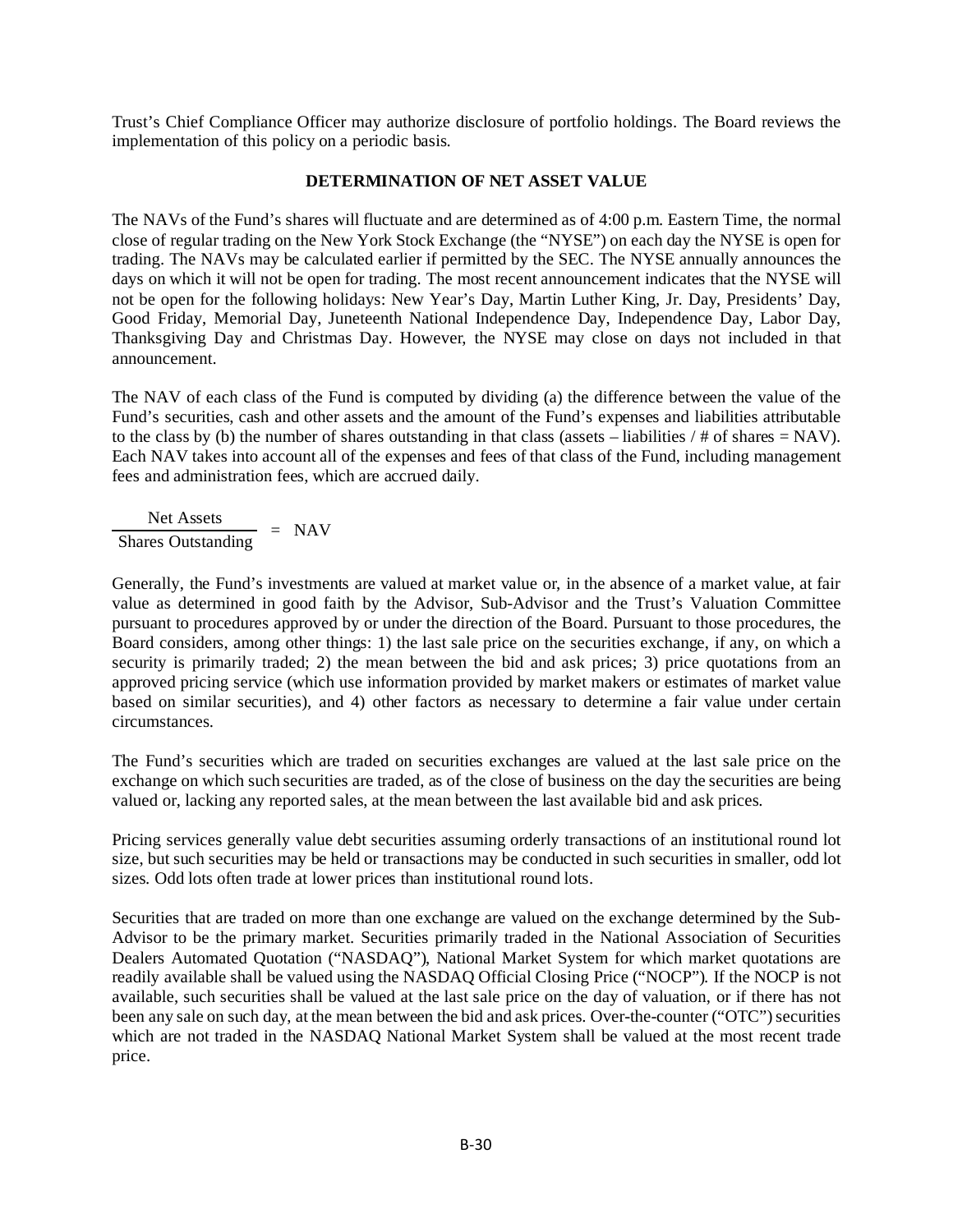Stocks that are "thinly traded" or events occurring when a foreign market is closed but the NYSE is open (for example, the value of a security held by the Fund has been materially affected by events occurring after the close of the exchange or market on which the security is principally traded) may create a situation in which a market quote would not be readily available. When a market quote is not readily available, the security's value is based on "fair value" as determined by procedures adopted by the Board. The Board will periodically review the reliability of the Fund's fair value methodology. The Fund may hold portfolio securities such as those traded on foreign securities exchanges that trade on weekends or other days when the Fund's shares are not priced. Therefore, the value of the Fund's shares may change on days when shareholders will not be able to purchase or redeem shares.

Short-term debt obligations with remaining maturities in excess of 60 days are valued at current market prices, as discussed above. Short-term securities with 60 days or less remaining to maturity are, unless conditions indicate otherwise, are amortized to maturity based on their cost to the Fund if acquired within 60 days of maturity or, if already held by the Fund on the  $60<sup>th</sup>$  day, based on the value determined on the  $61<sup>st</sup>$  day.

All other assets of the Fund are valued in such manner as the Board in good faith deems appropriate to reflect as their fair value.

## **BOOK ENTRY ONLY SYSTEM**

Depository Trust Company ("DTC") acts as securities depositary for the Fund's shares. Shares of the Fund are represented by securities registered in the name of DTC or its nominee, Cede & Co., and deposited with, or on behalf of, DTC. Except in limited circumstances set forth below, certificates will not be issued for shares.

DTC is a limited-purpose trust company that was created to hold securities of its participants (the "DTC Participants") and to facilitate the clearance and settlement of securities transactions among the DTC Participants in such securities through electronic book-entry changes in accounts of the DTC Participants, thereby eliminating the need for physical movement of securities certificates. DTC Participants include securities brokers and dealers, banks, trust companies, clearing corporations and certain other organizations, some of whom (and/or their representatives) own DTC. More specifically, DTC is owned by a number of its DTC Participants and by the NYSE and FINRA. Access to the DTC system is also available to others such as banks, brokers, dealers, and trust companies that clear through or maintain a custodial relationship with a DTC Participant, either directly or indirectly (the "Indirect Participants").

Beneficial ownership of shares of the Fund is limited to DTC Participants, Indirect Participants, and persons holding interests through DTC Participants and Indirect Participants. Ownership of beneficial interests in shares of the Fund (owners of such beneficial interests are referred to herein as "Beneficial Owners") is shown on, and the transfer of ownership is effected only through, records maintained by DTC (with respect to DTC Participants) and on the records of DTC Participants (with respect to Indirect Participants and Beneficial Owners that are not DTC Participants). Beneficial Owners will receive from or through the DTC Participant a written confirmation relating to their purchase of shares of the Fund. The Trust recognizes DTC or its nominee as the record owner of all shares of the Fund for all purposes. Beneficial Owners of shares of the Fund are not entitled to have such shares registered in their names, and will not receive or be entitled to physical delivery of share certificates. Each Beneficial Owner must rely on the procedures of DTC and any DTC Participant and/or Indirect Participant through which such Beneficial Owner holds its interests, to exercise any rights of a holder of shares of the Fund.

Conveyance of all notices, statements, and other communications to Beneficial Owners is effected as follows. DTC will make available to the Trust upon request and for a fee a listing of shares of the Fund held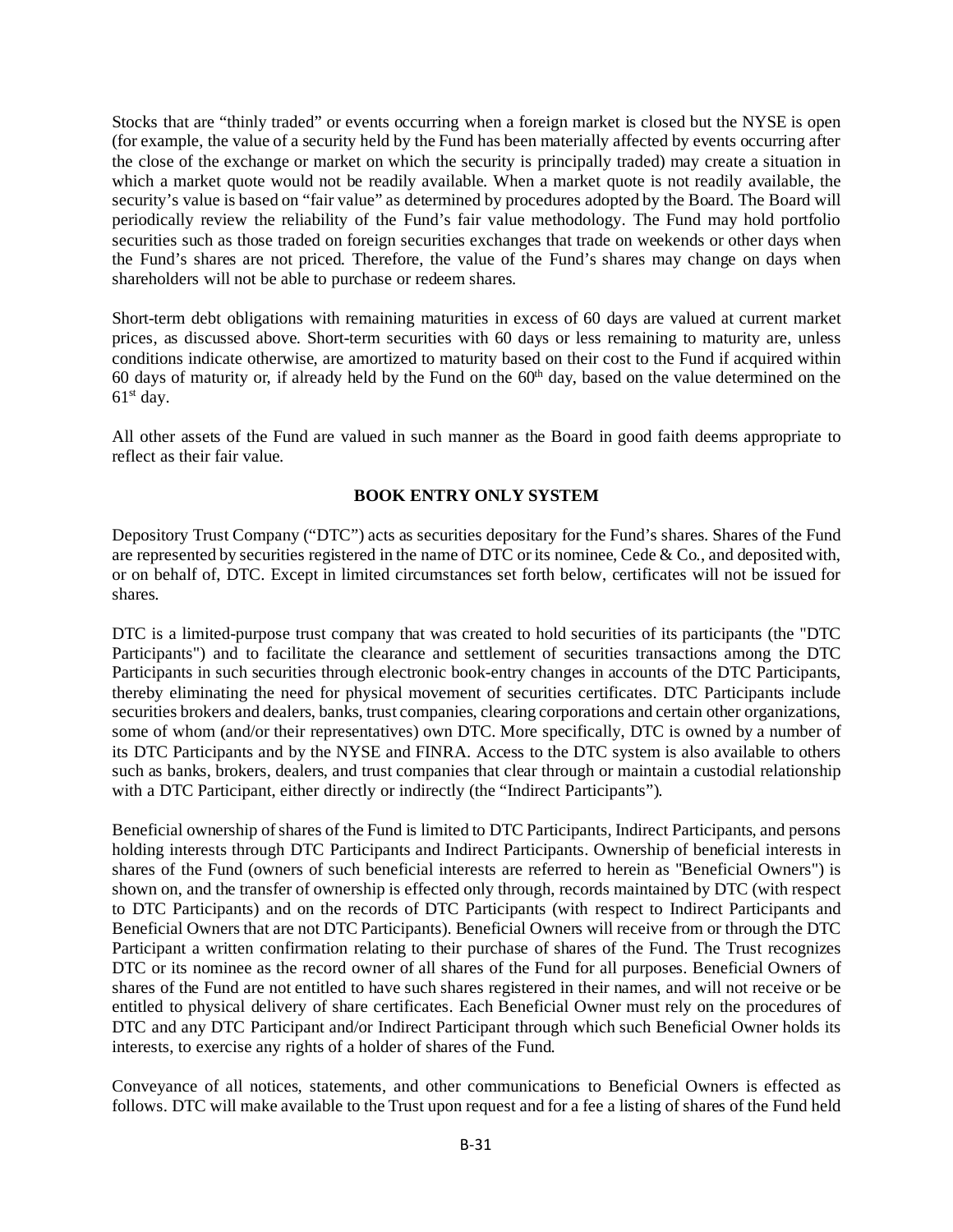by each DTC Participant. The Trust shall obtain from each such DTC Participant the number of Beneficial Owners holding shares of the Fund, directly or indirectly, through such DTC Participant. The Trust shall provide each such DTC Participant with copies of such notice, statement, or other communication, in such form, number and at such place as such DTC Participant may reasonably request, in order that such notice, statement or communication may be transmitted by such DTC Participant, directly or indirectly, to such Beneficial Owners. In addition, the Trust shall pay to each such DTC Participant a fair and reasonable amount as reimbursement for the expenses attendant to such transmittal, all subject to applicable statutory and regulatory requirements.

Share distributions shall be made to DTC or its nominee, Cede  $\&$  Co., as the registered holder of all shares of the Fund. DTC or its nominee, upon receipt of any such distributions, shall credit immediately DTC Participants' accounts with payments in amounts proportionate to their respective beneficial interests in the Fund as shown on the records of DTC or its nominee. Payments by DTC Participants to Indirect Participants and Beneficial Owners of shares of the Fund held through such DTC Participants will be governed by standing instructions and customary practices, as is now the case with securities held for the accounts of customers in bearer form or registered in a "street name," and will be the responsibility of such DTC Participants.

The Trust has no responsibility or liability for any aspect of the records relating to or notices to Beneficial Owners, or payments made on account of beneficial ownership interests in the Fund's shares, or for maintaining, supervising, or reviewing any records relating to such beneficial ownership interests, or for any other aspect of the relationship between DTC and the DTC Participants or the relationship between such DTC Participants and the Indirect Participants and Beneficial Owners owning through such DTC Participants.

DTC may determine to discontinue providing its service with respect to the Fund at any time by giving reasonable notice to the Fund and discharging its responsibilities with respect thereto under applicable law. Under such circumstances, the Fund shall take action either to find a replacement for DTC to perform its functions at a comparable cost or, if such replacement is unavailable, to issue and deliver printed certificates representing ownership of shares of the Fund, unless the Trust makes other arrangements with respect thereto satisfactory to the Exchange.

# **PURCHASE AND REDEMPTION OF SHARES IN CREATION UNITS**

The Fund issues and redeems its shares on a continuous basis, at NAV, only in a large specified number of shares called a "Creation Unit," either principally in-kind for securities designated by the Fund together with the deposit of a specified cash payment or in cash for the value of such securities. The NAV of the Fund's shares is determined once each Business Day (defined below), as described below under "Determination of Net Asset Value." The Creation Unit size may change. Authorized Participants will be notified of such change.

# **Purchase (Creation)**

The Trust issues and sells shares of the Fund only: (i) in Creation Units on a continuous basis through the Distributor, without a sales load (but subject to transaction fees), at their NAV per share next determined after receipt of an order, on any Business Day, in proper form pursuant to the terms of the Authorized Participant Agreement ("Participant Agreement"); or (ii) pursuant to the Dividend Reinvestment Service (defined below). The Fund will not issue fractional Creation Units. A Business Day is, generally, any day on which the Exchange is open for business.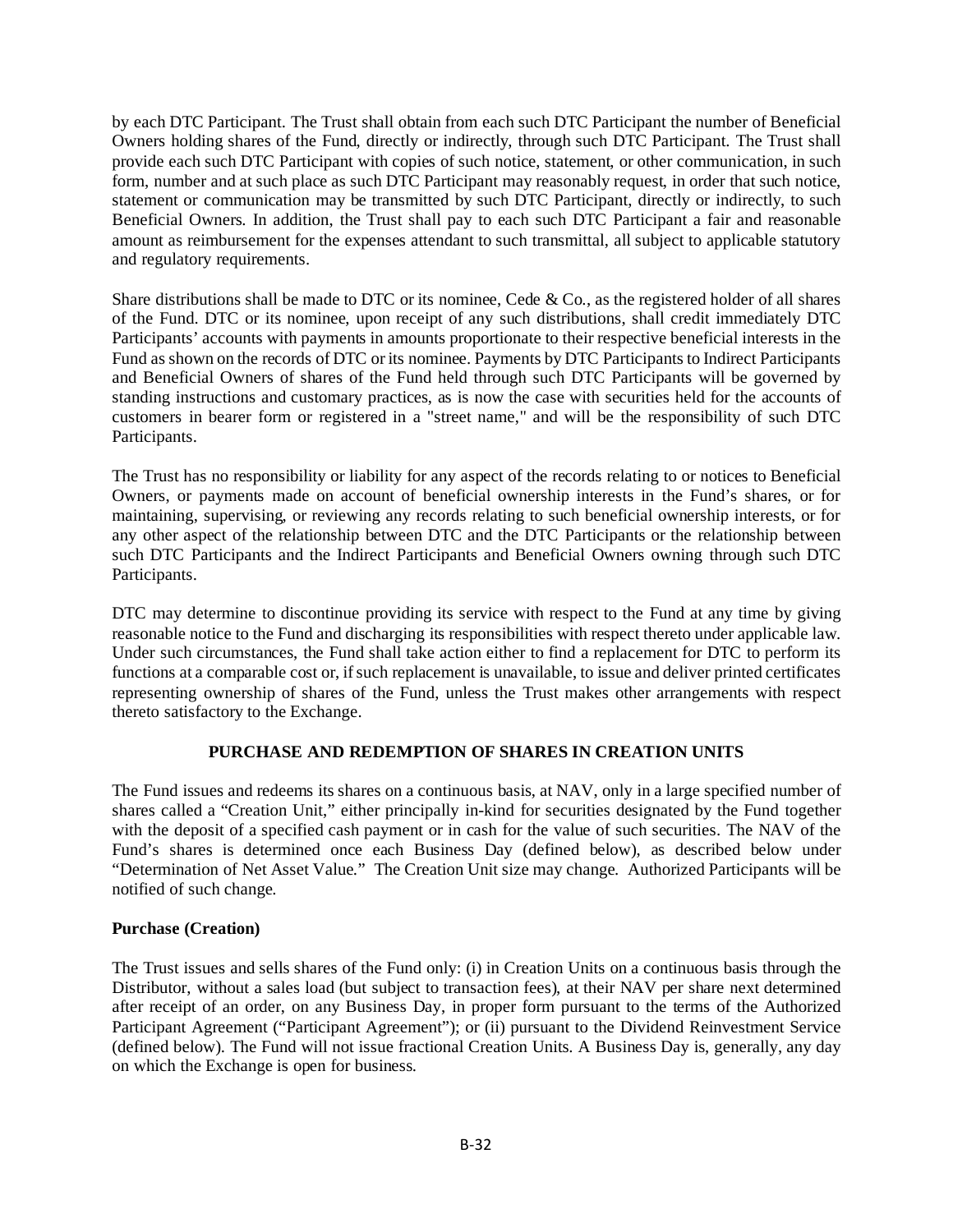## **Fund Deposit**

The consideration for purchase of a Creation Unit of the Fund generally consists of either (i) the in-kind deposit of the Deposit Securities and the Cash Component (defined below), computed as described below, or (ii) the cash value of the Deposit Cash and the Cash Component. When accepting purchases of Creation Units for cash, the Fund may incur additional costs associated with the acquisition of Deposit Securities that would otherwise be provided by an in-kind purchaser. These additional costs may be recoverable from the purchaser of Creation Units.

Together, the Deposit Securities or Deposit Cash, as applicable, and the Cash Component constitute the "Fund Deposit," which represents the minimum initial and subsequent investment amount for a Creation Unit of the Fund. The "Cash Component" is an amount equal to the difference between the NAV of the shares of the Fund (per Creation Unit) and the market value of the Deposit Securities or Deposit Cash, as applicable. If the Cash Component is a positive number (*i.e.*, the NAV per Creation Unit exceeds the market value of the Deposit Securities or Deposit Cash, as applicable), the Cash Component shall be such positive amount. If the Cash Component is a negative number (*i.e.*, the NAV per Creation Unit is less than the market value of the Deposit Securities or Deposit Cash, as applicable), the Cash Component shall be such negative amount and the creator will be entitled to receive cash in an amount equal to the Cash Component. The Cash Component serves the function of compensating for any differences between the NAV per Creation Unit and the market value of the Deposit Securities or Deposit Cash, as applicable. Computation of the Cash Component excludes any stamp duty or other similar fees and expenses payable upon transfer of beneficial ownership of the Deposit Securities, if applicable, which shall be the sole responsibility of the Authorized Participant (as defined below).

The Fund, through NSCC, makes available on each Business Day, prior to the opening of business on the Exchange (currently 9:30 a.m., Eastern time), the list of the names and the required number of shares of each Deposit Security or the required amount of Deposit Cash, as applicable, to be included in the current standard Fund Deposit (based on information at the end of the previous Business Day) for the Fund. Such standard Fund Deposit is subject to any applicable adjustments as described below, in order to effect purchases of Creation Units of the Fund until such time as the next-announced composition of the Deposit Securities or the required amount of Deposit Cash, as applicable, is made available.

The identity and number of shares of the Deposit Securities or the amount of Deposit Cash, as applicable, required for the Fund Deposit for the Fund may be changed from time to time with a view to the investment objective of the Fund. The composition of the Deposit Securities may also change in response to corporate action events and adjustments to the weighting or composition of the Fund's portfolio.

The Trust reserves the right to permit or require the substitution of Deposit Cash to replace any Deposit Security, which shall be added to the Cash Component, including, without limitation, in situations where the Deposit Security: (i) may not be available in sufficient quantity for delivery; (ii) may not be eligible for transfer through the systems of DTC for corporate securities and municipal securities or the Federal Reserve System for U.S. Treasury securities; (iii) may not be eligible for trading by an Authorized Participant (as defined below) or the investor for which it is acting; (iv) would be restricted under the securities laws or where the delivery of the Deposit Security to the Authorized Participant would result in the disposition of the Deposit Security by the Authorized Participant becoming restricted under the securities laws; or (v) in certain other situations (collectively, "custom orders"). The Trust also reserves the right to (i) permit or require the substitution of Deposit Securities in lieu of Deposit Cash; and (ii) include or remove Deposit Securities from the basket in anticipation of or implementation of changes to the Fund's portfolio.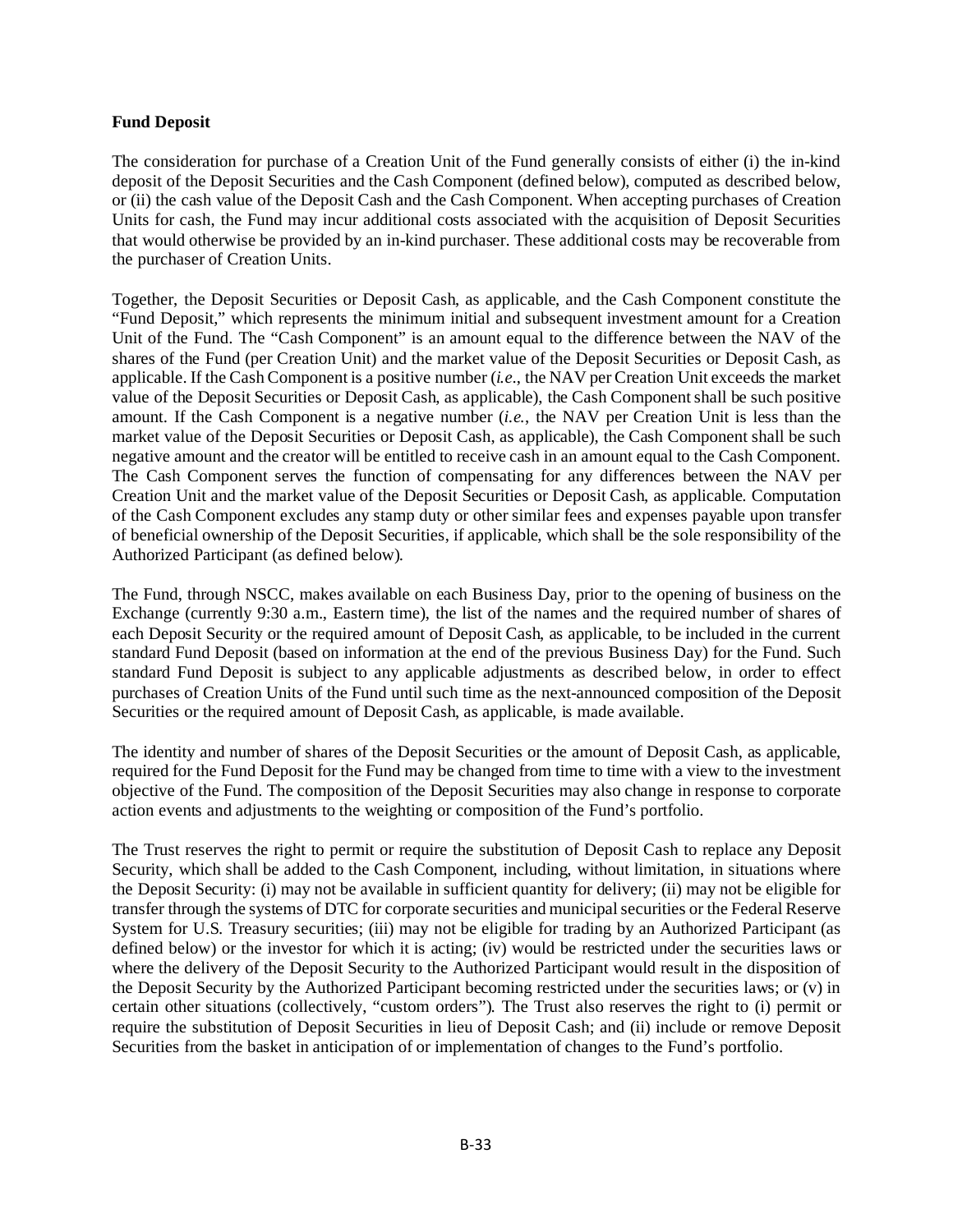### **Cash Purchase Method**

The Trust may at its discretion permit full or partial cash purchases of Creation Units of the Fund. When full or partial cash purchases of Creation Units are available or specified for the Fund, they will be effected in essentially the same manner as in-kind purchases thereof. In the case of a full or partial cash purchase, the Authorized Participant must pay the cash equivalent of the Deposit Securities it would otherwise be required to provide through an in-kind purchase, plus the same Cash Component required to be paid by an in-kind purchaser together with a creation transaction fee and non-standard charges, as may be applicable.

### **Procedures for Purchase of Creation Units**

To be eligible to place orders with the Transfer Agent to purchase a Creation Unit of the Fund, an entity must be (i) a "Participating Party", *i.e.*, a broker-dealer or other participant in the clearing process through the Continuous Net Settlement System of the NSCC (the "Clearing Process"), a clearing agency that is registered with the SEC; or (ii) a DTC Participant (see "Book Entry Only System"). In addition, each Participating Party or DTC Participant (each, an "Authorized Participant") must execute a Participant Agreement that has been agreed to by the Distributor, and that has been accepted by the Transfer Agent and the Trust, with respect to purchases and redemptions of Creation Units. Each Authorized Participant will agree, pursuant to the terms of a Participant Agreement, on behalf of itself or any investor on whose behalf it will act, to certain conditions, including that it will pay to the Trust, an amount of cash sufficient to pay the Cash Component together with the creation transaction fee (defined below) and any other applicable fees, taxes, and additional variable charge. The Adviser may retain all or a portion of the creation transaction fee to the extent the Adviser bears the expenses that otherwise would be borne by the Trust in connection with the purchase of a Creation Unit, which the creation transaction fee is designed to cover.

All orders to purchase shares of the Fund directly from the Fund, including custom orders, must be placed for one or more Creation Units in the manner and by the time set forth in the Participant Agreement and/or applicable order form. The date on which an order to purchase Creation Units (or an order to redeem Creation Units, as set forth below) is received and accepted is referred to as the "Order Placement Date." An Authorized Participant may require an investor to make certain representations or enter into agreements with respect to the order, (*e.g.*, to provide for payments of cash, when required). Investors should be aware that their particular broker may not have executed a Participant Agreement and that, therefore, orders to purchase shares directly from the Fund in Creation Units have to be placed by the investor's broker through an Authorized Participant that has executed a Participant Agreement. In such cases there may be additional charges to such investor. At any given time, there may be only a limited number of broker-dealers that have executed a Participant Agreement and only a small number of such Authorized Participants may have international capabilities.

On days when the Exchange closes earlier than normal, the Fund may require orders to create Creation Units to be placed earlier in the day. In addition, if a market or markets on which the Fund's investments are primarily traded is closed, the Fund will also generally not accept orders on such day(s). Orders must be transmitted by an Authorized Participant by telephone or other transmission method acceptable to the Transfer Agent pursuant to procedures set forth in the Participant Agreement and in accordance with the AP Handbook or applicable order form. The Transfer Agent will notify the Custodian of such order. The Custodian will then provide such information to the appropriate local sub-custodian(s). Those placing orders through an Authorized Participant should allow sufficient time to permit proper submission of the purchase order to the Transfer Agent by the applicable cut-off time on such Business Day. Economic or market disruptions or changes, or telephone or other communication failure may impede the ability to reach the Transfer Agent or an Authorized Participant.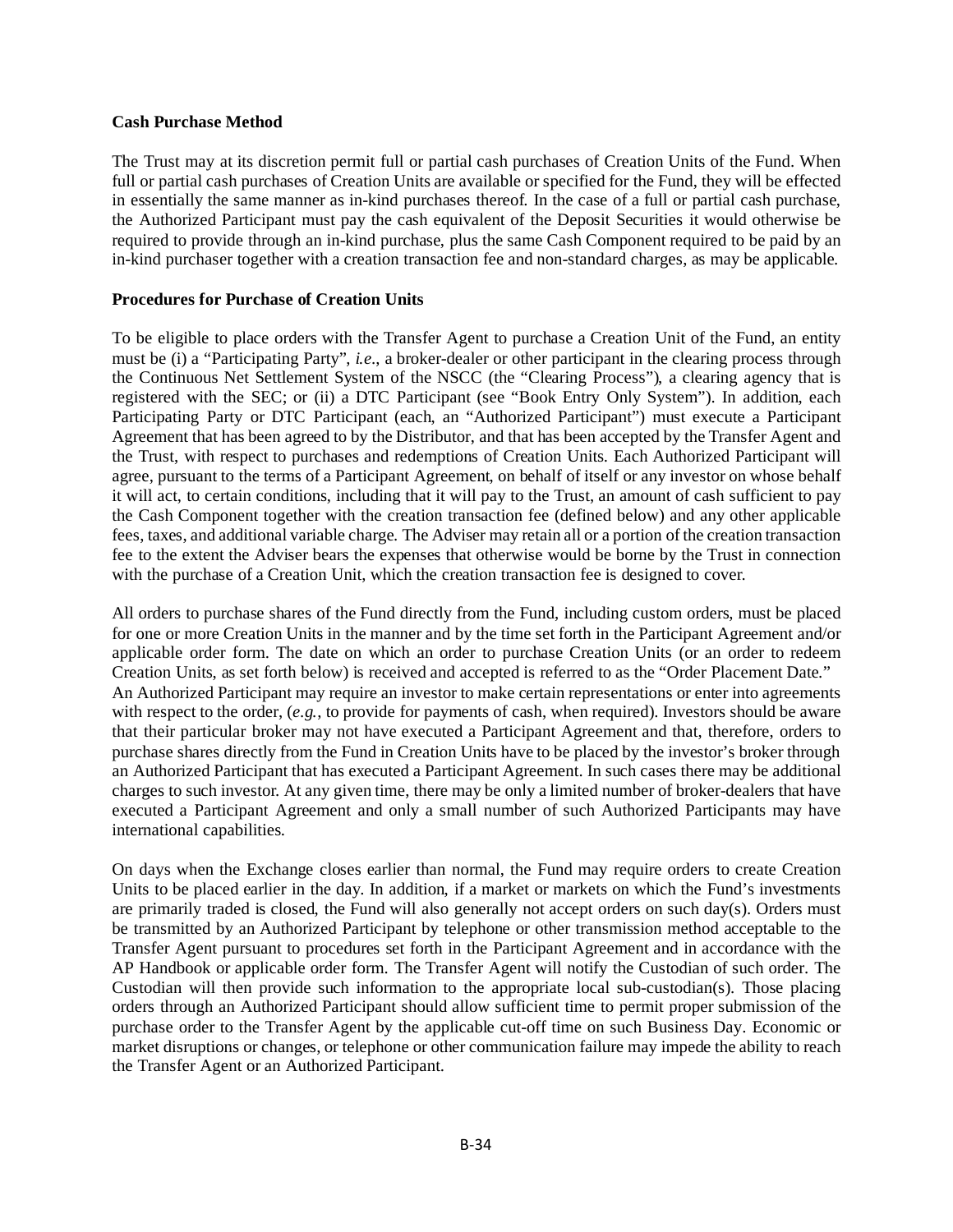Fund Deposits must be delivered by an Authorized Participant through the Federal Reserve System (for cash and U.S. government securities) or through DTC (for corporate securities), through a sub-custody agent (for foreign securities) and/or through such other arrangements allowed by the Trust or its agents. With respect to foreign Deposit Securities, the Custodian shall cause the sub-custodian of the Fund to maintain an account into which the Authorized Participant shall deliver, on behalf of itself or the party on whose behalf it is acting, such Deposit Securities (or Deposit Cash for all or a part of such securities, as permitted or required), with any appropriate adjustments as advised by the Trust. Foreign Deposit Securities must be delivered to an account maintained at the applicable local sub-custodian. The Fund Deposit transfer must be ordered by the Authorized Participant in a timely fashion so as to ensure the delivery of the requisite number of Deposit Securities or Deposit Cash, as applicable, to the account of the Fund or its agents by no later than the Settlement Date. The "Settlement Date" for the Fund is generally the second Business Day after the Order Placement Date. All questions as to the number of Deposit Securities or Deposit Cash to be delivered, as applicable, and the validity, form and eligibility (including time of receipt) for the deposit of any tendered securities or cash, as applicable, will be determined by the Trust, whose determination shall be final and binding. The amount of cash represented by the Cash Component must be transferred directly to the Custodian through the Federal Reserve Bank wire transfer system in a timely manner so as to be received by the Custodian no later than the Settlement Date. If the Cash Component and the Deposit Securities or Deposit Cash, as applicable, are not received by the Custodian in a timely manner by the Settlement Date, the creation order may be cancelled and the Authorized Participant shall be liable to the Fund for losses, if any, resulting therefrom. Upon written notice to the Distributor, such canceled order may be resubmitted the following Business Day using the Fund Deposit as newly constituted to reflect the then current NAV of the Fund.

The order shall be deemed to be received on the Business Day on which the order is placed provided that the order is placed in proper form prior to the applicable cut-off time and the federal funds in the appropriate amount are deposited by 4:00 p.m. Eastern time, with the Custodian on the Settlement Date. If the order is not placed in proper form as required, or federal funds in the appropriate amount are not received by 4:00 p.m. Eastern time on the Settlement Date, then the order may be deemed to be rejected and the Authorized Participant shall be liable to the Fund for losses, if any, resulting therefrom. A creation request is considered to be in "proper form" if all procedures set forth in the Participant Agreement, AP Handbook, order form, and this SAI are properly followed.

#### **Issuance of a Creation Unit**

Except as provided herein, Creation Units will not be issued until the transfer of good title to the Trust of the Deposit Securities or payment of Deposit Cash, as applicable, and the payment of the Cash Component have been completed. When the sub-custodian has confirmed to the Custodian that the required Deposit Securities (or the cash value thereof) have been delivered to the account of the relevant sub-custodian or sub-custodians, the Advisor shall be notified of such delivery, and the Trust will issue and cause the delivery of the Creation Units. The delivery of Creation Units so created generally will occur no later than the second Business Day following the day on which the purchase order is deemed received by the Transfer Agent. However, the Fund reserves the right to settle Creation Unit transactions on a basis other than the second Business Day following the day on which the purchase order is deemed received by the Transfer Agent in order to accommodate foreign market holiday schedules, to account for different treatment among foreign and U.S. markets of dividend record dates and ex-dividend dates (that is the last day the holder of a security can sell the security and still receive dividends payable on the security), and in certain other circumstances. The Authorized Participant shall be liable to the Fund for losses, if any, resulting from unsettled orders.

Creation Units may be purchased in advance of receipt by the Trust of all or a portion of the applicable Deposit Securities as described below. In these circumstances, the initial deposit will have a value greater than the NAV of the shares of the Fund on the date the order is placed in proper form since in addition to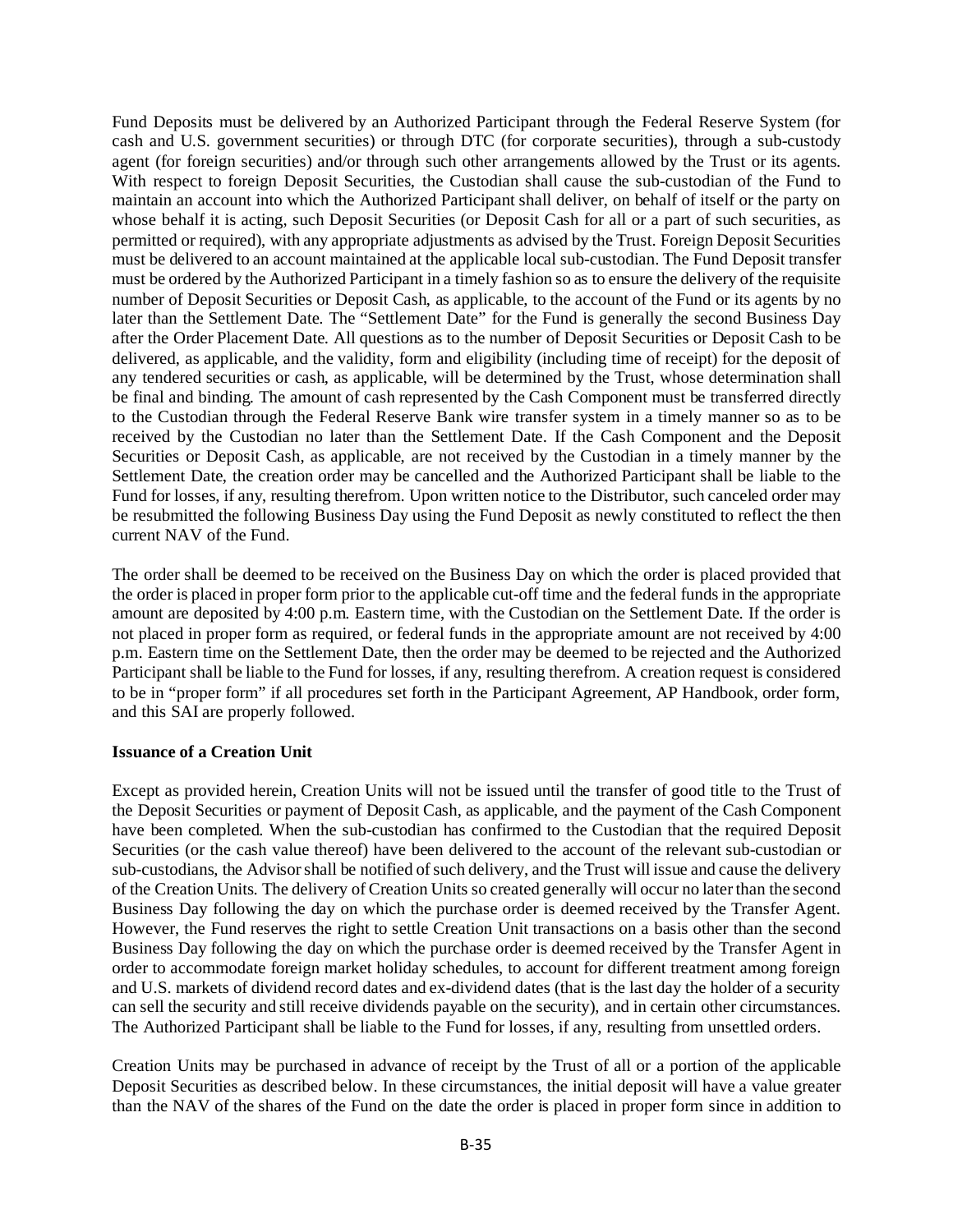available Deposit Securities, cash must be deposited in an amount equal to the sum of (i) the Cash Component, plus (ii) an additional amount of cash equal to a percentage of the market value as set forth in the Participant Agreement, of the undelivered Deposit Securities (the "Additional Cash Deposit"), which shall be maintained in a separate non-interest bearing collateral account. The Authorized Participant must deposit with the Custodian the Additional Cash Deposit, as applicable, by the time set forth in the Participant Agreement on the Settlement Date. If the Fund or its agents do not receive the Additional Cash Deposit in the appropriate amount, by such time, then the order may be deemed rejected and the Authorized Participant shall be liable to the Fund for losses, if any, resulting therefrom. An additional amount of cash shall be required to be deposited with the Trust, pending delivery of the missing Deposit Securities to the extent necessary to maintain the Additional Cash Deposit with the Trust in an amount at least equal to the applicable percentage, as set forth in the Participant Agreement, of the daily marked to market value of the missing Deposit Securities. The Trust may use such Additional Cash Deposit to buy the missing Deposit Securities at any time. Authorized Participants will be liable to the Trust for all costs, expenses, dividends, income, and taxes associated with missing Deposit Securities, including the costs incurred by the Trust in connection with any such purchases. These costs will be deemed to include the amount by which the actual purchase price of the Deposit Securities exceeds the value of such Deposit Securities on the day the purchase order was deemed received by the Transfer Agent plus the brokerage and related transaction costs associated with such purchases. The Trust will return any unused portion of the Additional Cash Deposit once all of the missing Deposit Securities have been properly received by the Custodian or purchased by the Trust and deposited into the Trust. In addition, a creation transaction fee as set forth below under "Creation Transaction Fee" may be charged and an additional variable charge may also apply. The delivery of Creation Units so created generally will occur no later than the Settlement Date.

### **Acceptance of Orders of Creation Units**

The Trust reserves the right to reject an order for Creation Units transmitted to it by the Transfer Agent in respect of the Fund including, without limitation, if (a) the order is not in proper form or the Deposit Securities delivered do not consist of the securities that the Custodian specified; (b) the Deposit Securities or Deposit Cash, as applicable, delivered by the Participant are not as disseminated through the facilities of the NSCC for that date by the Custodian; (c) the investor(s), upon obtaining the shares ordered, would own 80% or more of the currently outstanding shares of the Fund; (d) the acceptance of the Fund Deposit would, in the opinion of counsel, be unlawful; (e) the acceptance or receipt of the order for a Creation Unit would, in the opinion of counsel to the Trust, be unlawful; or (f) circumstances outside the control of the Trust, the Custodian, the Transfer Agent, the Distributor and/or the Advisor make it for all practical purposes not feasible to process orders for Creation Units.

Examples of such circumstances include acts of God or public service or utility problems such as fires, floods, extreme weather conditions and power outages resulting in telephone, telecopy and computer failures; market conditions or activities causing trading halts; systems failures involving computer or other information systems affecting the Trust, the Distributor, the Custodian, a sub-custodian, the Transfer Agent, DTC, NSCC, Federal Reserve System, or any other participant in the creation process, and other extraordinary events. The Distributor shall notify a prospective creator of a Creation Unit and/or the Authorized Participant acting on behalf of the creator of a Creation Unit of its rejection of the order of such person. The Trust, the Transfer Agent, the Custodian, any sub-custodian and the Distributor are under no duty, however, to give notification of any defects or irregularities in the delivery of Fund Deposits nor shall either of them incur any liability for the failure to give any such notification. The Trust, the Transfer Agent, the Custodian and the Distributor shall not be liable for the rejection of any purchase order for Creation Units.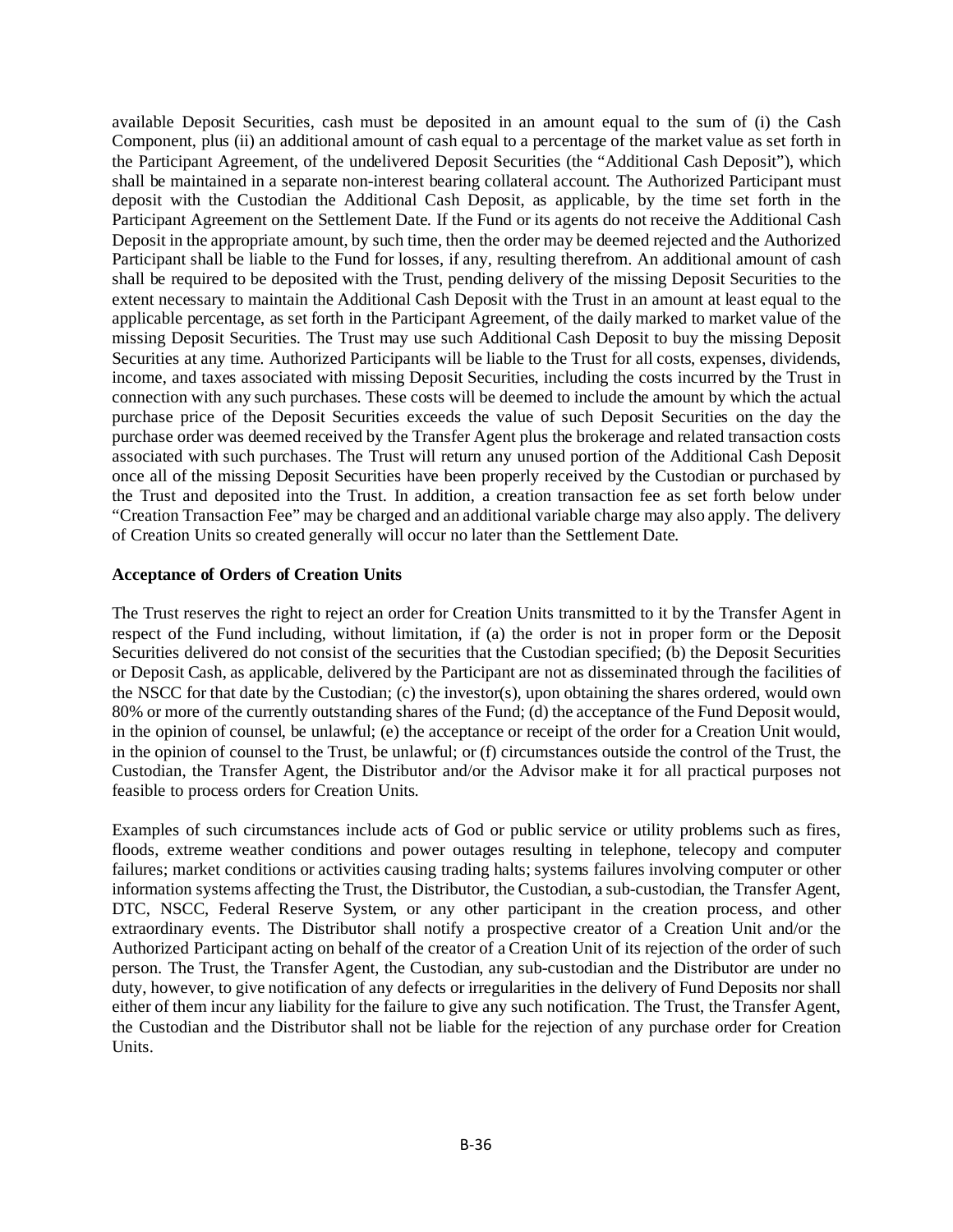All questions as to the number of shares of each security in the Deposit Securities and the validity, form, eligibility and acceptance for deposit of any securities to be delivered shall be determined by the Trust, and the Trust's determination shall be final and binding.

## **Creation Transaction Fee**

A fixed purchase (*i.e.*, creation) transaction fee may be imposed for the transfer and other transaction costs associated with the purchase of Creation Units ("Creation Order Costs"). The standard creation transaction fee for the Fund is currently \$100, regardless of the number of Creation Units created in the transaction. The Fund may adjust the creation transaction fee from time to time. The creation transaction fee may be waived on certain orders if the Custodian has determined to waive some or all of the Creation Order Costs associated with the order or another party, such as the Advisor, has agreed to pay such fee.

In addition, a variable fee may be imposed for cash purchases, non-standard orders, or partial cash purchases of Creation Units. The variable fee is primarily designed to cover non-standard charges, *e.g.*, brokerage, taxes, foreign exchange, execution, market impact, and other costs and expenses, related to the execution of trades resulting from such transaction. In all cases, such fees will be limited in accordance with the requirements of the SEC applicable to management investment companies offering redeemable securities. The Fund may determine not to charge a variable fee on certain orders when the Adviser has determined that doing so is in the best interests of Fund shareholders, *e.g.*, for creation orders that facilitate the rebalance of the Fund's portfolio in a more efficient manner than could have been achieved without such order.

Investors who use the services of an Authorized Participant, broker or other such intermediary may be charged a fee for such services which may include an amount for the creation transaction fee and nonstandard charges. Investors are responsible for the costs of transferring the securities constituting the Deposit Securities to the account of the Trust. The Adviser may retain all or a portion of the Transaction Fee to the extent the Adviser bears the expenses that otherwise would be borne by the Trust in connection with the issuance of a Creation Unit, which the Transaction Fee is designed to cover.

# **Risks of Purchasing Creation Units**

There are certain legal risks unique to investors purchasing Creation Units directly from the Fund. Because the Fund's shares may be issued on an ongoing basis, a "distribution" of shares could be occurring at any time. Certain activities that a shareholder performs as a dealer could, depending on the circumstances, result in the shareholder being deemed a participant in the distribution in a manner that could render the shareholder a statutory underwriter and subject to the prospectus delivery and liability provisions of the Securities Act of 1933. For example, a shareholder could be deemed a statutory underwriter if it purchases Creation Units from the Fund, breaks them down into the constituent shares, and sells those shares directly to customers, or if a shareholder chooses to couple the creation of a supply of new shares with an active selling effort involving solicitation of secondary-market demand for shares. Whether a person is an underwriter depends upon all of the facts and circumstances pertaining to that person's activities, and the examples mentioned here should not be considered a complete description of all the activities that could cause you to be deemed an underwriter.

Dealers who are not "underwriters" but are participating in a distribution (as opposed to engaging in ordinary secondary-market transactions), and thus dealing with the Fund's shares as part of an "unsold allotment" within the meaning of Section  $4(a)(3)(C)$  of the Securities Act, will be unable to take advantage of the prospectus delivery exemption provided by Section 4(a)(3) of the Securities Act.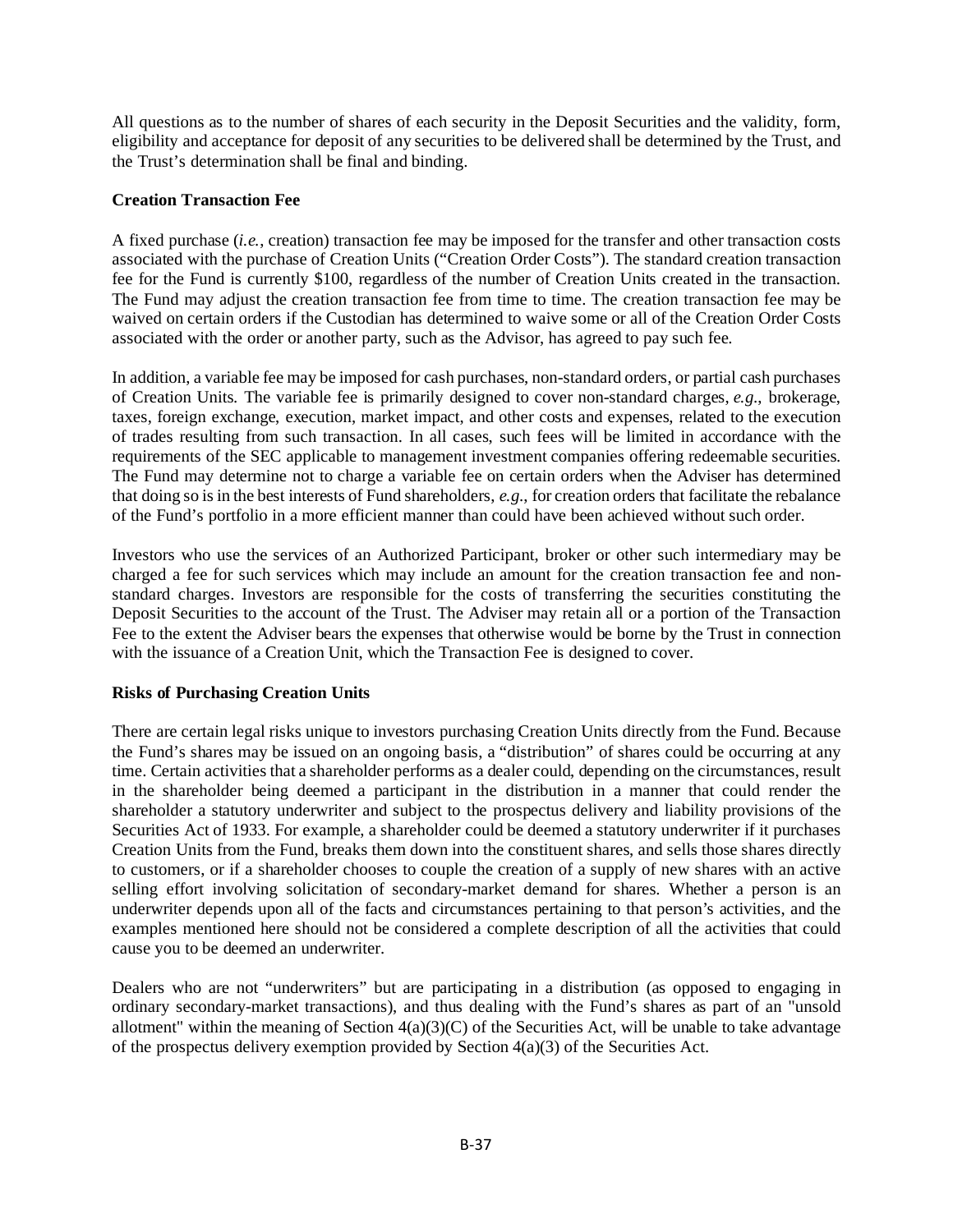## **Redemption**

Shares of the Fund may be redeemed only in Creation Units at their NAV next determined after receipt of a redemption request in proper form by the Fund through the Transfer Agent and only on a Business Day. EXCEPT UPON REORGANIZATION, MERGER, CONVERSION OR LIQUIDATION OF THE FUND, THE TRUST WILL NOT REDEEM SHARES IN AMOUNTS LESS THAN CREATION UNITS. Investors must accumulate enough shares of the Fund in the secondary market to constitute a Creation Unit in order to have such shares redeemed by the Trust. There can be no assurance, however, that there will be sufficient liquidity in the public trading market at any time to permit assembly of a Creation Unit. Investors should expect to incur brokerage and other costs in connection with assembling a sufficient number of shares to constitute a redeemable Creation Unit.

With respect to the Fund, the Custodian, through the NSCC, makes available prior to the opening of business on the Exchange (currently 9:30 a.m. Eastern time) on each Business Day, the list of the names and share quantities of securities designated by the Fund that will be applicable (subject to possible amendment or correction) to redemption requests received in proper form (as defined below) on that day ("Redemption Securities"). Redemption Securities received on redemption may not be identical to Deposit Securities. The identity and number of shares of the Redemption Securities or the Cash Redemption Amount (defined below) may be changed from time to time with a view to the investment objective of the Fund.

Redemption proceeds for a Creation Unit are paid either in-kind or in cash, or combination thereof, as determined by the Trust. With respect to in-kind redemptions of the Fund, redemption proceeds for a Creation Unit will consist of Redemption Securities plus cash in an amount equal to the difference between the NAV of the shares of the Fund being redeemed, as next determined after a receipt of a request in proper form, and the value of the Redemption Securities (the "Cash Redemption Amount"), less any fixed redemption transaction fee as set forth below and any applicable additional variable charge as set forth below. In the event that the Redemption Securities have a value greater than the NAV of the shares of the Fund, a compensating cash payment equal to the differential is required to be made by or through an Authorized Participant by the redeeming shareholder. Notwithstanding the foregoing, at the Trust's discretion, an Authorized Participant may receive the corresponding cash value of the securities in lieu of the in-kind securities value representing one or more Redemption Securities.

## **Cash Redemption Method**

Full or partial cash redemptions of Creation Units will be effected in essentially the same manner as in-kind redemptions thereof. In the case of full or partial cash redemptions, the Authorized Participant receives the cash equivalent of the Redemption Securities it would otherwise receive through an in-kind redemption, plus the same Cash Redemption Amount to be paid to an in-kind redeemer.

### **Redemption Transaction Fee**

A fixed redemption transaction fee may be imposed for the transfer and other transaction costs associated with the redemption of Creation Units ("Redemption Order Costs"). Currently, there is no transaction fee for the redemption of Creation Units. The Fund may adjust the redemption transaction fee from time to time. The redemption transaction fee may be waived on certain orders if the Custodian has determined to waive some or all of the Redemption Order Costs associated with the order or another party, such as the Advisor, has agreed to pay such fee.

In addition, a variable fee, payable to the Fund, may be imposed for cash redemptions, non-standard orders, or partial cash redemptions for the Fund. The variable fee is primarily designed to cover non-standard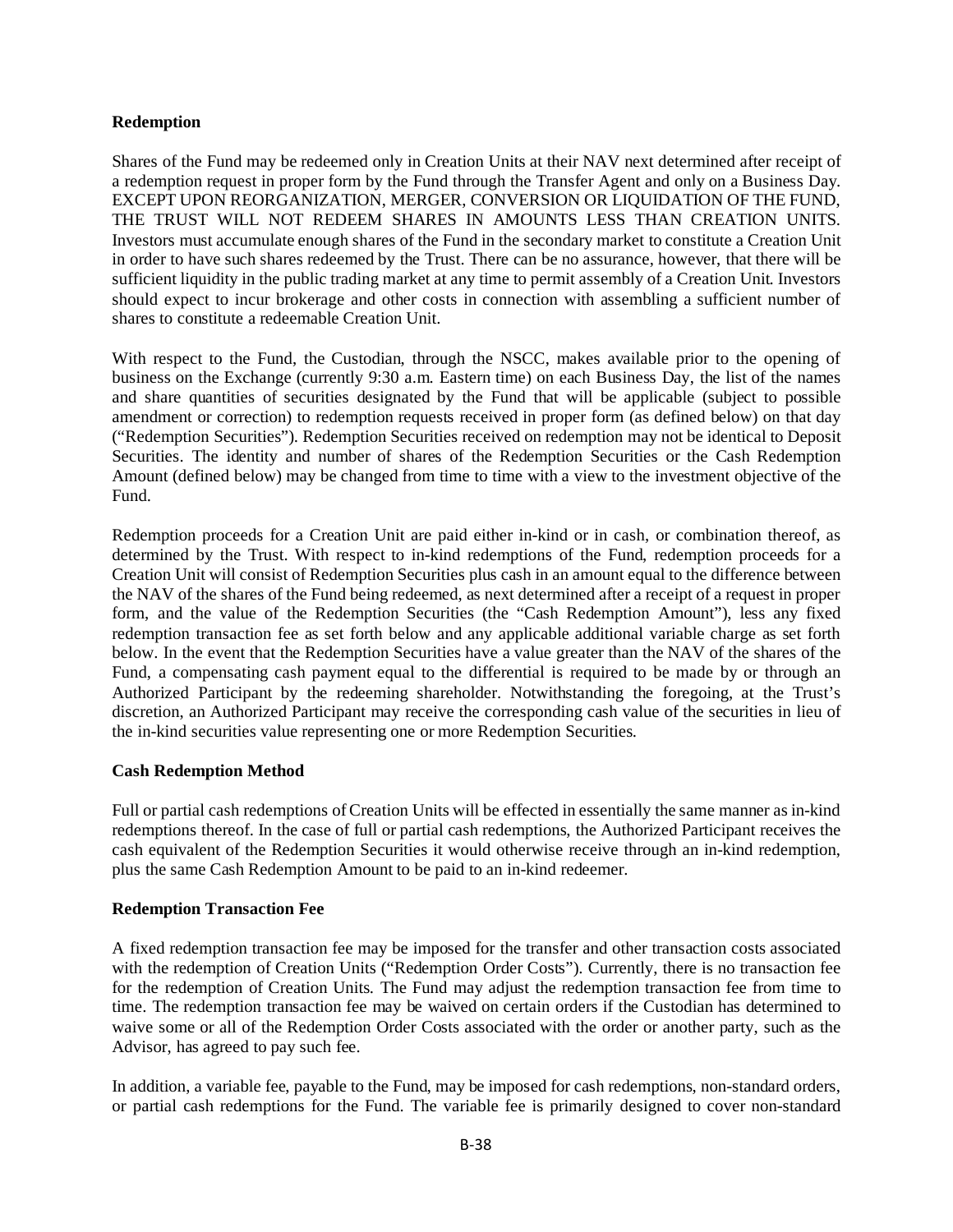charges, e.g., brokerage, taxes, foreign exchange, execution, market impact, and other costs and expenses, related to the execution of trades resulting from such transaction. In all cases, such fees will be limited in accordance with the requirements of the SEC applicable to management investment companies offering redeemable securities. The Fund may determine not to charge a variable fee on certain orders when the Advisor has determined that doing so is in the best interests of Fund shareholders, e.g., for redemption orders that facilitate the rebalance of the Fund's portfolio in a more tax efficient manner than could be achieved without such order.

Investors who use the services of an Authorized Participant, broker or other such intermediary may be charged a fee for such services, which may include an amount for the redemption transaction fees and nonstandard charges. Investors are responsible for the costs of transferring the securities constituting the Redemption Securities to the account of the Trust. The non-standard charges are payable to the Fund as it incurs costs in connection with the redemption of Creation Units, the receipt of Redemption Securities and the Cash Redemption Amount and other transactions costs. The Advisor may retain all or a portion of the redemption transaction fee to the extent the Advisor bears the expenses that otherwise would be borne by the Trust in connection with the redemption of a Creation Unit, which the redemption transaction fee is designed to cover.

## **Procedures for Redemption of Creation Units**

Orders to redeem Creation Units must be submitted in proper form to the Transfer Agent prior to the time as set forth in the Participant Agreement. A redemption request is considered to be in "proper form" if (i) an Authorized Participant has transferred or caused to be transferred to the Trust's Transfer Agent the Creation Unit(s) being redeemed through the book-entry system of DTC so as to be effective by the time as set forth in the Participant Agreement and (ii) a request in form satisfactory to the Trust is received by the Transfer Agent from the Authorized Participant on behalf of itself or another redeeming investor within the time periods specified in the Participant Agreement. If the Transfer Agent does not receive the investor's shares of the Fund through DTC's facilities by the times and pursuant to the other terms and conditions set forth in the Participant Agreement, the redemption request shall be rejected, unless, to the extent contemplated by the Participant Agreement, collateral is posted in an amount equal to a percentage of the value of the missing shares of the Fund as specified in the Participant Agreement (and marked to market daily).

The Authorized Participant must transmit the request for redemption, in the form required by the Trust, to the Transfer Agent in accordance with procedures set forth in the Participant Agreement. Investors should be aware that their particular broker may not have executed a Participant Agreement, and that, therefore, requests to redeem Creation Units may have to be placed by the investor's broker through an Authorized Participant who has executed a Participant Agreement. Investors making a redemption request should be aware that such request must be in the form specified by such Authorized Participant. Investors making a request to redeem Creation Units should allow sufficient time to permit proper submission of the request by an Authorized Participant and transfer of the shares of the Fund to the Trust's Transfer Agent; such investors should allow for the additional time that may be required to effect redemptions through their banks, brokers or other financial intermediaries if such intermediaries are not Authorized Participants.

## **Additional Redemption Procedures**

In connection with taking delivery of shares of Redemption Securities upon redemption of Creation Units, a redeeming shareholder or Authorized Participant acting on behalf of such shareholder must maintain appropriate custody arrangements with a qualified broker-dealer, bank or other custody providers in each jurisdiction in which any of the Redemption Securities are customarily traded, to which account such Redemption Securities will be delivered. Deliveries of redemption proceeds generally will be made within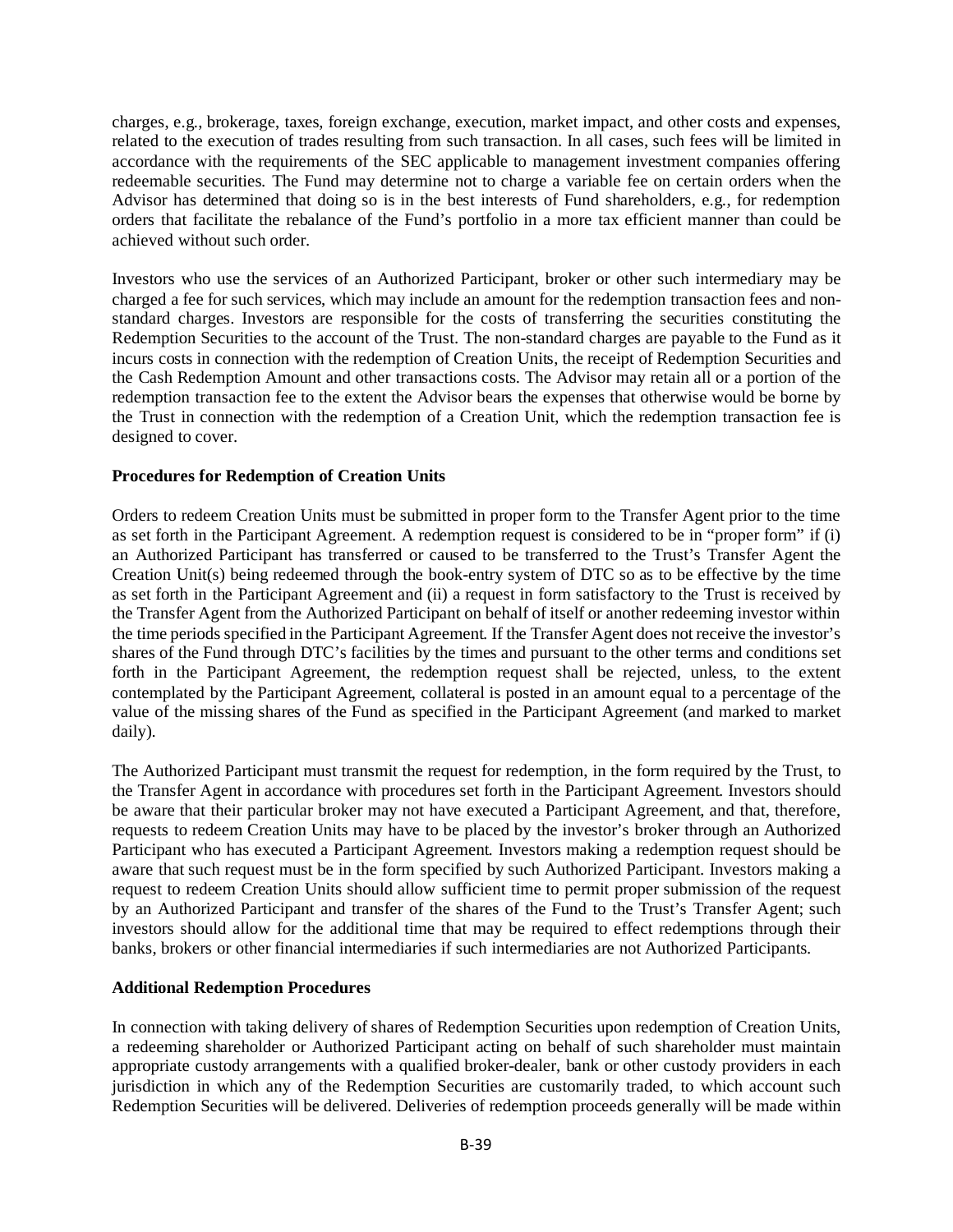two Business Days of the trade date. However, due to the schedule of holidays in certain countries, the different treatment among foreign and U.S. markets of dividend record dates and dividend ex-dates (that is the last date the holder of a security can sell the security and still receive dividends payable on the security sold), and in certain other circumstances, the delivery of in-kind redemption proceeds may take longer than two Business Days after the day on which the redemption request is received in proper form. If neither the redeeming shareholder nor the Authorized Participant acting on behalf of such redeeming shareholder has appropriate arrangements to take delivery of the Redemption Securities in the applicable foreign jurisdiction and it is not possible to make other such arrangements, or if it is not possible to effect deliveries of the Redemption Securities in such jurisdiction, the Trust may, in its discretion, exercise its option to redeem such shares in cash, and the redeeming shareholders will be required to receive redemption proceeds in cash.

If it is not possible to make other such arrangements, or it is not possible to effect deliveries of the Redemption Securities, the Trust may in its discretion exercise its option to redeem such shares in cash, and the redeeming investor will be required to receive its redemption proceeds in cash. In addition, an investor may request a redemption in cash that the Fund may, in its sole discretion, permit. In either case, the investor will receive a cash payment equal to the NAV of its shares based on the NAV of shares of the Fund next determined after the redemption request is received in proper form (minus a redemption transaction fee and additional charge for requested cash redemptions specified above, to offset the Trust's brokerage and other transaction costs associated with the disposition of Redemption Securities). The Fund may also, in its sole discretion, upon request of a shareholder, provide such redeemer a portfolio of securities that differs from the exact composition of the Redemption Securities but does not differ in NAV.

Pursuant to the Participant Agreement, an Authorized Participant submitting a redemption request is deemed to make certain representations to the Trust regarding the Authorized Participant's ability to tender for redemption the requisite number of shares of the Fund. The Trust reserves the right to verify these representations at its discretion, but will typically require verification with respect to a redemption request from the Fund in connection with higher levels of redemption activity and/or short interest in the Fund. If the Authorized Participant, upon receipt of a verification request, does not provide sufficient verification of its representations as determined by the Trust, the redemption request will not be considered to have been received in proper form and may be rejected by the Trust.

Redemptions of shares for Redemption Securities will be subject to compliance with applicable federal and state securities laws and the Fund (whether or not it otherwise permits cash redemptions) reserves the right to redeem Creation Units for cash to the extent that the Trust could not lawfully deliver specific Redemption Securities upon redemptions or could not do so without first registering the Redemption Securities under such laws. An Authorized Participant or an investor for which it is acting subject to a legal restriction with respect to a particular security included in the Redemption Securities applicable to the redemption of Creation Units may be paid an equivalent amount of cash. The Authorized Participant may request the redeeming investor of the shares of the Fund to complete an order form or to enter into agreements with respect to such matters as compensating cash payment. Further, an Authorized Participant that is not a "qualified institutional buyer," ("QIB") as such term is defined under Rule 144A of the Securities Act, will not be able to receive Redemption Securities that are restricted securities eligible for resale under Rule 144A. An Authorized Participant may be required by the Trust to provide a written confirmation with respect to QIB status in order to receive Redemption Securities.

Because the portfolio securities of the Fund may trade on the relevant exchange(s) on days that the Exchange is closed or are otherwise not Business Days for the Fund, shareholders may not be able to redeem their shares, or to purchase or sell shares on the Exchange, on days when the NAV of the Fund could be significantly affected by events in the relevant foreign markets.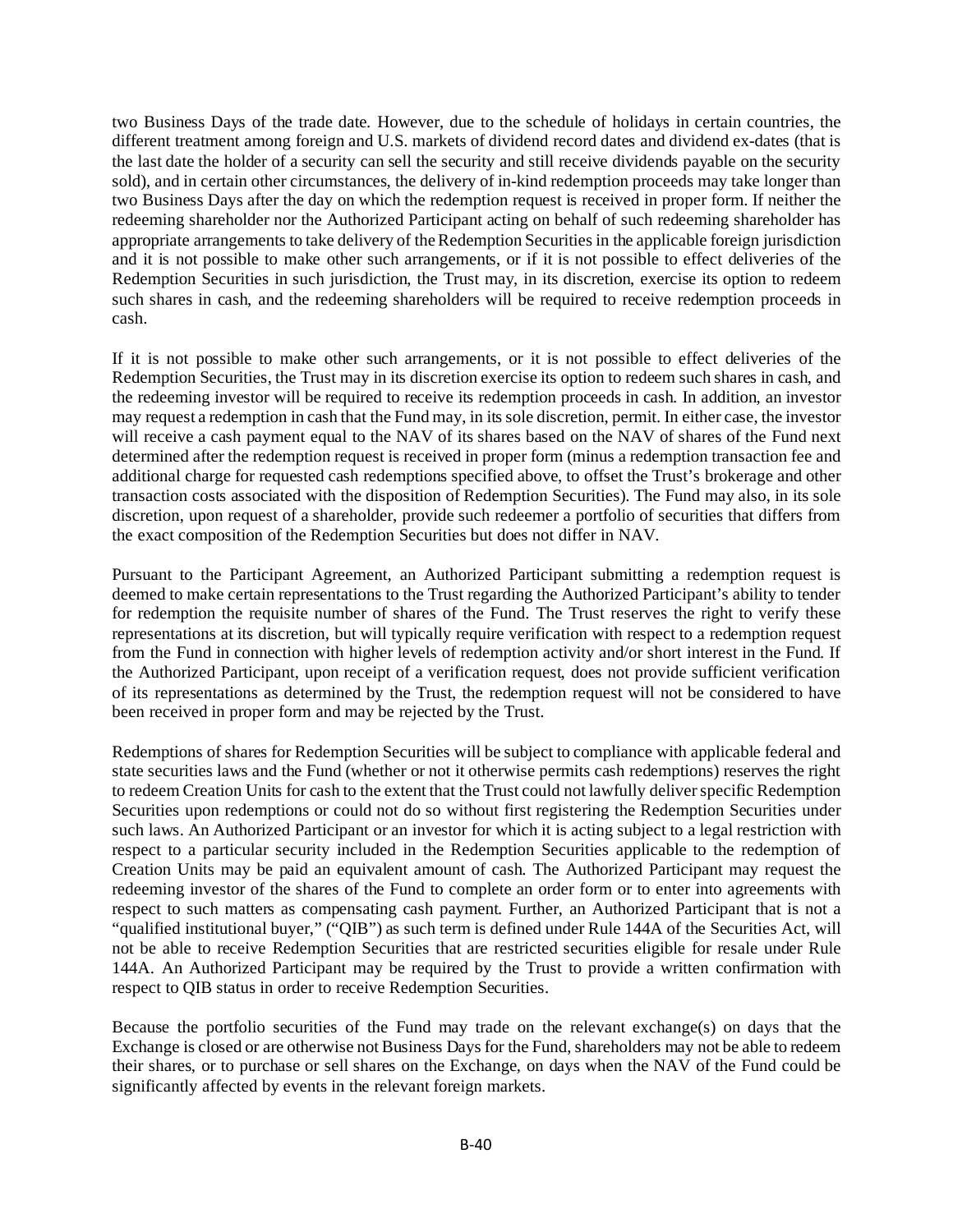The right of redemption may be suspended or the date of payment postponed with respect to the Fund (1) for any period during which the New York Stock Exchange is closed (other than customary weekend and holiday closings); (2) for any period during which trading on the New York Stock Exchange is suspended or restricted; (3) for any period during which an emergency exists as a result of which disposal of the securities owned by the Fund or determination of the NAV of the shares of the Fund is not reasonably practicable; or (4) in such other circumstance as is permitted by the SEC.

## **FEDERAL INCOME TAX MATTERS**

The following is a summary of certain material U.S. federal (and, where noted, state and local) income tax considerations affecting the Fund and its shareholders. The discussion is very general. Current and prospective shareholders are therefore urged to consult their own tax advisors with respect to the specific federal, state, local and foreign tax consequences of investing in the Fund. The summary is based on the laws in effect on the date of this SAI and existing judicial and administrative interpretations thereof, all of which are subject to change, possibly with retroactive effect.

The Fund is treated as a separate entity from other series of the Trust for federal income tax purposes. The Fund has elected to be, and intends to qualify each year for treatment as, a "regulated investment company" under Subchapter M of the Code by complying with all applicable requirements of the Code, including, among other things, requirements as to the sources of the Fund's income, diversification of the Fund's assets and timing of Fund distributions. To so qualify, the Fund must, among other things: (a) derive at least 90% of its gross income in each taxable year from dividends, interest, payments with respect to certain securities loans, and gains from the sale or other disposition of stock or securities or foreign currencies, or other income derived with respect to its business of investing in such stock, securities or currencies, and net income derived from interests in "qualified publicly traded partnerships" (i.e., partnerships that are traded on an established securities market or tradable on a secondary market, other than partnerships that derive 90% of their income from interest, dividends, capital gains, and other traditionally permitted mutual fund income) (collectively, "qualifying income"); (b) diversify its holdings so that, at the end of each quarter of the Fund's taxable year, (i) at least 50% of the market value of the Fund's assets is represented by cash, securities of other regulated investment companies, U.S. government securities and other securities, with such other securities limited, in respect of any one issuer, to an amount not greater than 5% of the Fund's assets and not greater than 10% of the outstanding voting securities of such issuer and (ii) not more than 25% of the value of its assets is invested, including through corporations in which the Fund owns a 20% or more voting stock interest, in the securities (other than U.S. government securities or securities of other regulated investment companies) of any one issuer, in the securities (other than the securities of other regulated investment companies) of any two or more issuers that the Fund controls and that are determined to be engaged in the same or similar trades or businesses or related trades or businesses, or in the securities of one or more "qualified publicly traded partnerships"; and (c) distribute an amount equal to the sum of at least 90% of its investment company taxable income (computed without regard to the dividends-paid deduction) and 90% of its net tax-exempt income, if any, for the tax year (including, for purposes of satisfying this distribution requirement, certain distributions made by the Fund after the close of its taxable year that are treated as made during such taxable year).

As a regulated investment company, the Fund will not be subject to U.S. federal income tax on the portion of its taxable investment income and capital gains that it distributes to its shareholders provided that it satisfies a minimum distribution requirement. In order to also avoid liability for a non-deductible federal excise tax, the Fund must distribute (or be deemed to have distributed) by December 31 of each calendar year at least the sum of (i) 98% of its ordinary income for such year, (ii) 98.2% of the excess of its realized capital gains over its realized capital losses for the 12-month period generally ending on October 31 during such year and (iii) any amounts from the prior calendar year that were not distributed and on which the Fund paid no federal income tax. The Fund will be subject to income tax at the applicable corporate tax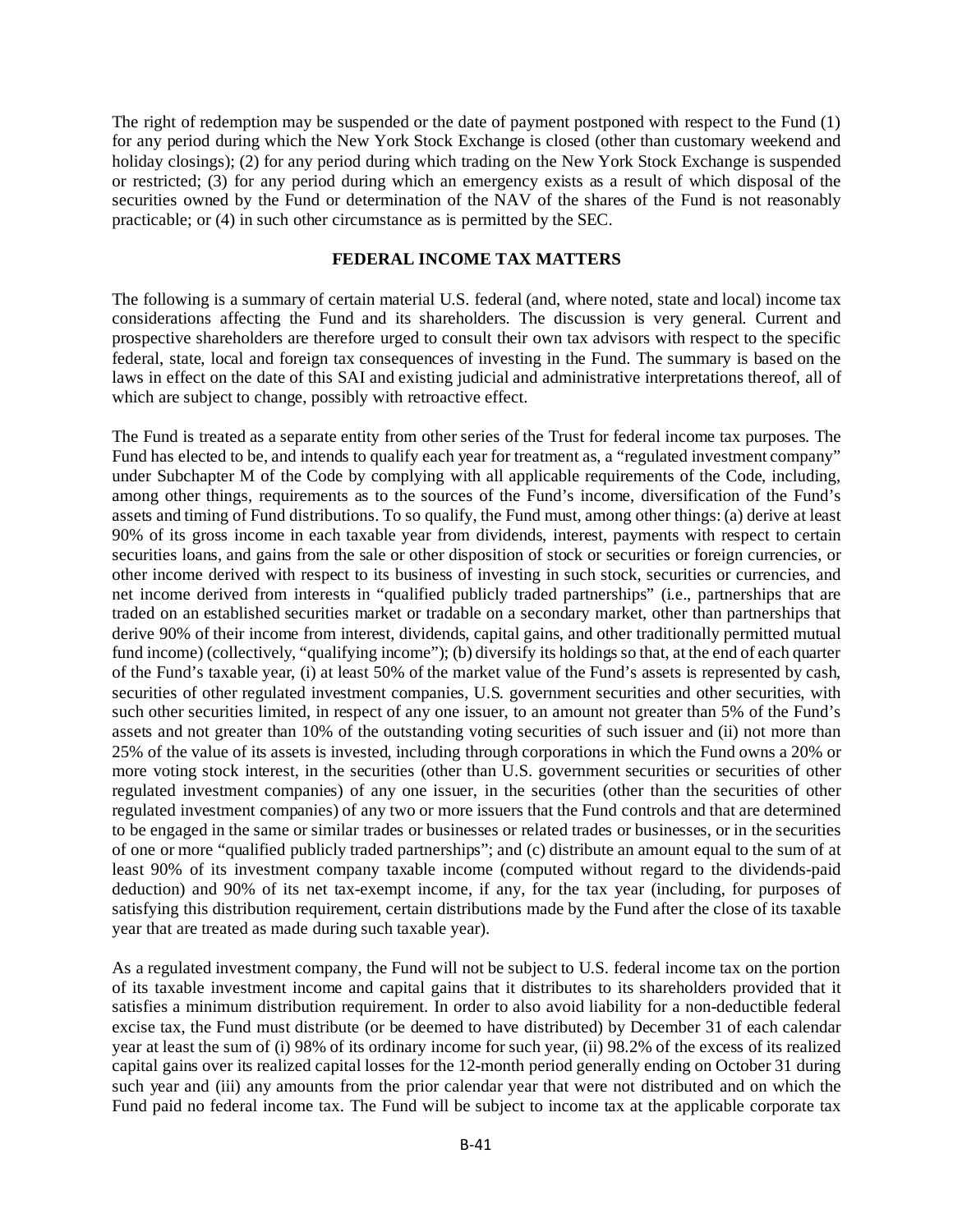rate on any taxable income or gains that it does not distribute to its shareholders. The Fund's policy is to distribute to its shareholders all investment company taxable income (determined without regard to the deduction for dividends paid) and any net capital gain (the excess of net long-term capital gain over net short-term capital loss) for each fiscal year in a manner that complies with the distribution requirements of the Code, so that the Fund will not be subject to any federal income or excise taxes.

If, for any taxable year, the Fund were to fail to qualify as a regulated investment company or were to fail to meet certain minimum distribution requirements under the Code, it would be taxed in the same manner as an ordinary corporation and distributions to its shareholders would not be deductible by the Fund in computing its taxable income. In addition, in the event of a failure to qualify, the Fund's distributions, to the extent derived from the Fund's current or accumulated earnings and profits, including any distributions of net capital gain, would be taxable to shareholders as ordinary dividend income for federal income tax purposes. However, such dividends would be eligible, subject to any generally applicable limitations, (i) to be treated as qualified dividend income in the case of shareholders taxed as individuals and (ii) for the dividends received deduction in the case of corporate shareholders. Moreover, if the Fund were to fail to qualify as a regulated investment company in any year, it would be required to pay out its earnings and profits accumulated in that year in order to qualify again as a regulated investment company. Under certain circumstances, the Fund may be able to cure a failure to qualify as a regulated investment company, but in order to do so the Fund might incur significant Fund-level taxes and might be forced to dispose of certain assets. If the Fund failed to qualify as a regulated investment company for a period greater than two taxable years, the Fund would generally be required to recognize any net built-in gains with respect to certain of its assets upon a disposition of such assets within five years of qualifying as a regulated investment company in a subsequent year.

Shareholders generally will be subject to federal income taxes on distributions made by the Fund whether paid in cash or additional shares. Distributions of net investment income (including interest, dividend income and net short-term capital gain in excess of any net long-term capital loss, less certain expenses), other than qualified dividend income, will be taxable to shareholders as ordinary income. Distributions of qualified dividend income, generally will be taxed to non-corporate shareholders at the federal income tax rates applicable to net capital gain, provided the Fund reports the amount distributed as qualified dividend income.

In general, dividends may be reported by the Fund as qualified dividend income if they are attributable to qualified dividend income received by the Fund. Qualified dividend income generally means dividend income received from the Fund's investments in common and preferred stock of U.S. companies and stock of certain qualified foreign corporations, provided that certain holding period and other requirements are met by both the Fund and its shareholders. If 95% or more of the Fund's gross income (calculated without taking into account net capital gain derived from sales or other dispositions of stock or securities) consists of qualified dividend income, the Fund may report all distributions of such income as qualified dividend income.

A foreign corporation is treated as a qualified foreign corporation for this purpose if it is incorporated in a possession of the United States or it is eligible for the benefits of certain income tax treaties with the United States and meets certain additional requirements. Certain foreign corporations that are not otherwise qualified foreign corporations will be treated as qualified foreign corporations with respect to dividends paid by them if the stock with respect to which the dividends are paid is readily tradable on an established securities market in the United States. Passive foreign investment companies are not qualified foreign corporations for this purpose. Dividends received by the Fund from REITs generally do not qualify for treatment as qualified dividend income.

Dividends paid by the Fund may qualify in part for the dividends-received deduction available to corporate shareholders, provided the Fund reports the amount distributed as a qualifying dividend and certain holding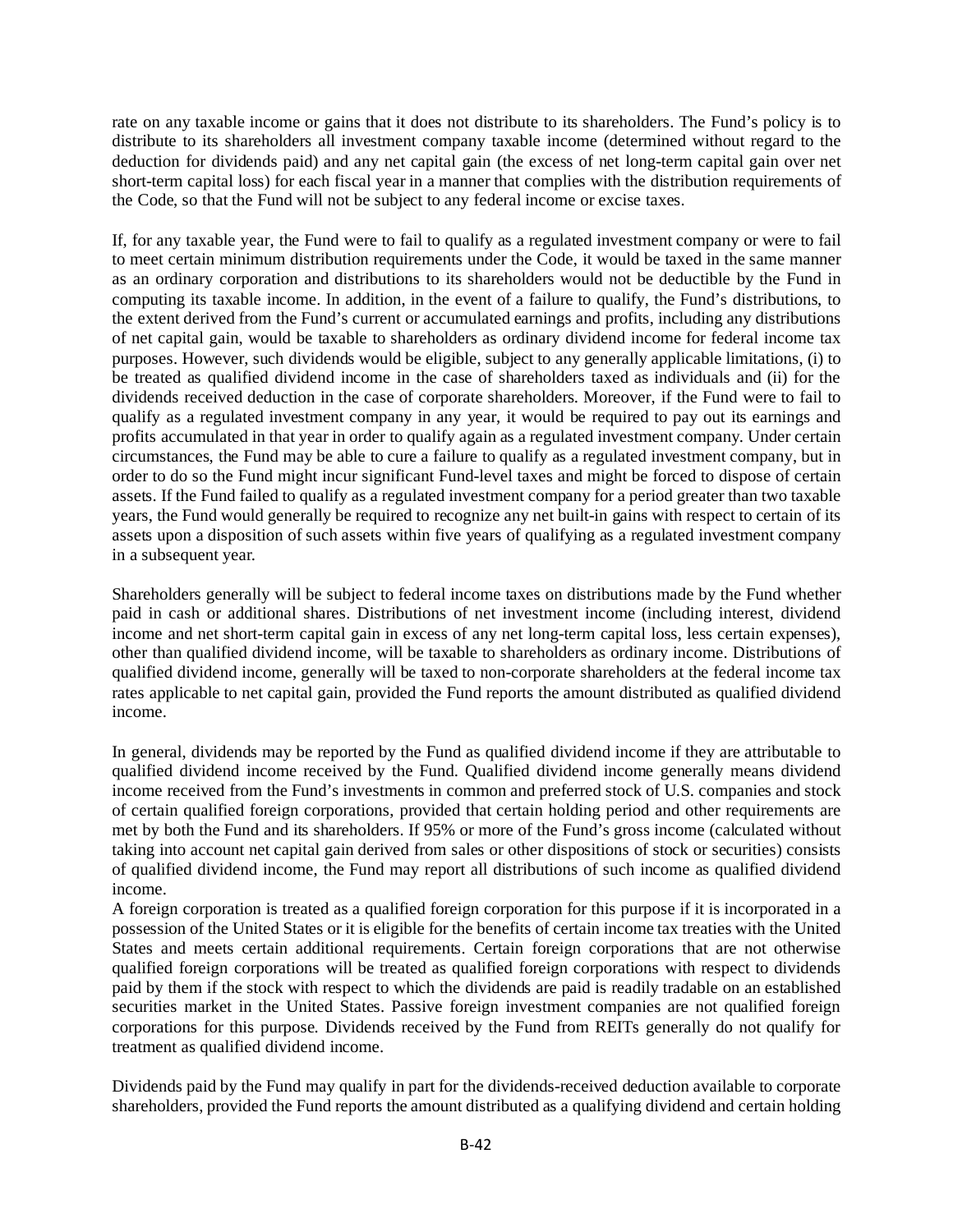period and other requirements under the Code are satisfied. The reported amount, however, cannot exceed the aggregate amount of qualifying dividends received by the Fund for its taxable year. Eligibility for qualified dividend income treatment and the dividends-received deduction may be reduced or eliminated if, among other things, (i) the shareholder is under an obligation (whether pursuant to a short sale or otherwise) to make related payments with respect to positions in substantially similar or related property or (ii) certain holding period requirements are not satisfied at both the Fund and shareholder levels. In addition, qualified dividend income treatment is not available if a shareholder elects to have the dividend income treated as investment income for purposes of the limitation on deductibility of investment interest.

If the Fund receives a dividend (other than a capital gain dividend) in respect of any share of REIT stock with a tax holding period of at least 46 days during the 91-day period beginning on the date that is 45 days before the date on which the stock becomes ex-dividend as to that dividend, then Fund dividends attributable to that REIT dividend income (as reduced by certain Fund expenses) may be reported by the Fund as eligible for the 20% deduction for "qualified REIT dividends" generally available to noncorporate shareholders under the Code. In order to qualify for this deduction, noncorporate shareholders must meet minimum holding period requirements with respect to their Fund shares.

Under Section 163(j) of the Code, a taxpayer's business interest expense is generally deductible to the extent of the taxpayer's business interest income plus certain other amounts. If the Fund earns business interest income, it may report a portion of its dividends as "Section 163(j) interest dividends," which its shareholders may be able to treat as business interest income for purposes of Section 163(j) of the Code. The Fund's "Section 163(j) interest dividend" for a tax year will be limited to the excess of its business interest income over the sum of its business interest expense and other deductions properly allocable to its business interest income. In general, the Fund's shareholders may treat a distribution reported as a Section 163(j) interest dividend as interest income only to the extent the distribution exceeds the sum of the portions of the distribution reported as other types of tax-favored income. To be eligible to treat a Section 163(j) interest dividend as interest income, a shareholder may need to meet certain holding period requirements in respect of the Fund shares and must not have hedged its position in the Fund shares in certain ways.

Distributions of net capital gain, if any, that the Fund reports as capital gain dividends will be taxable to non-corporate shareholders as long-term capital gain without regard to how long a shareholder has held shares of the Fund. The Fund may retain certain amounts of capital gains and designate them as undistributed net capital gain in a notice to its shareholders, who (i) will be required to include in income for U.S. federal income tax purposes, as long-term capital gain, their proportionate shares of the undistributed amounts so designated, (ii) will be entitled to credit their proportionate shares of the income tax paid by the Fund on those undistributed amounts against their federal income tax liabilities and to claim refunds to the extent such credits exceed their liabilities and (iii) will be entitled to increase their federal income tax basis in their shares by an amount equal to the excess of the amounts of undistributed net capital gain included in their respective income over their respective income tax credits.

For U.S. federal income tax purposes, the Fund is permitted to carry forward indefinitely a net capital loss from any taxable year to offset its capital gains, if any, in years following the year of the loss. To the extent subsequent capital gains are offset by such losses, they will not result in U.S. federal income tax liability to the Fund and may not be distributed as capital gains to shareholders. Generally, the Fund may not carry forward any losses other than net capital losses. Under certain circumstances, the Fund may elect to treat certain losses as though they were incurred on the first day of the taxable year immediately following the taxable year in which they were actually incurred.

Distributions in excess of earnings and profits will, as to each shareholder, be treated as a tax-free return of capital to the extent of the shareholder's basis in his or her Fund shares. A distribution treated as a return of capital will reduce the shareholder's basis in his or her shares, which will result in an increase in the amount of gain (or a decrease in the amount of loss) that will be recognized by the shareholder for tax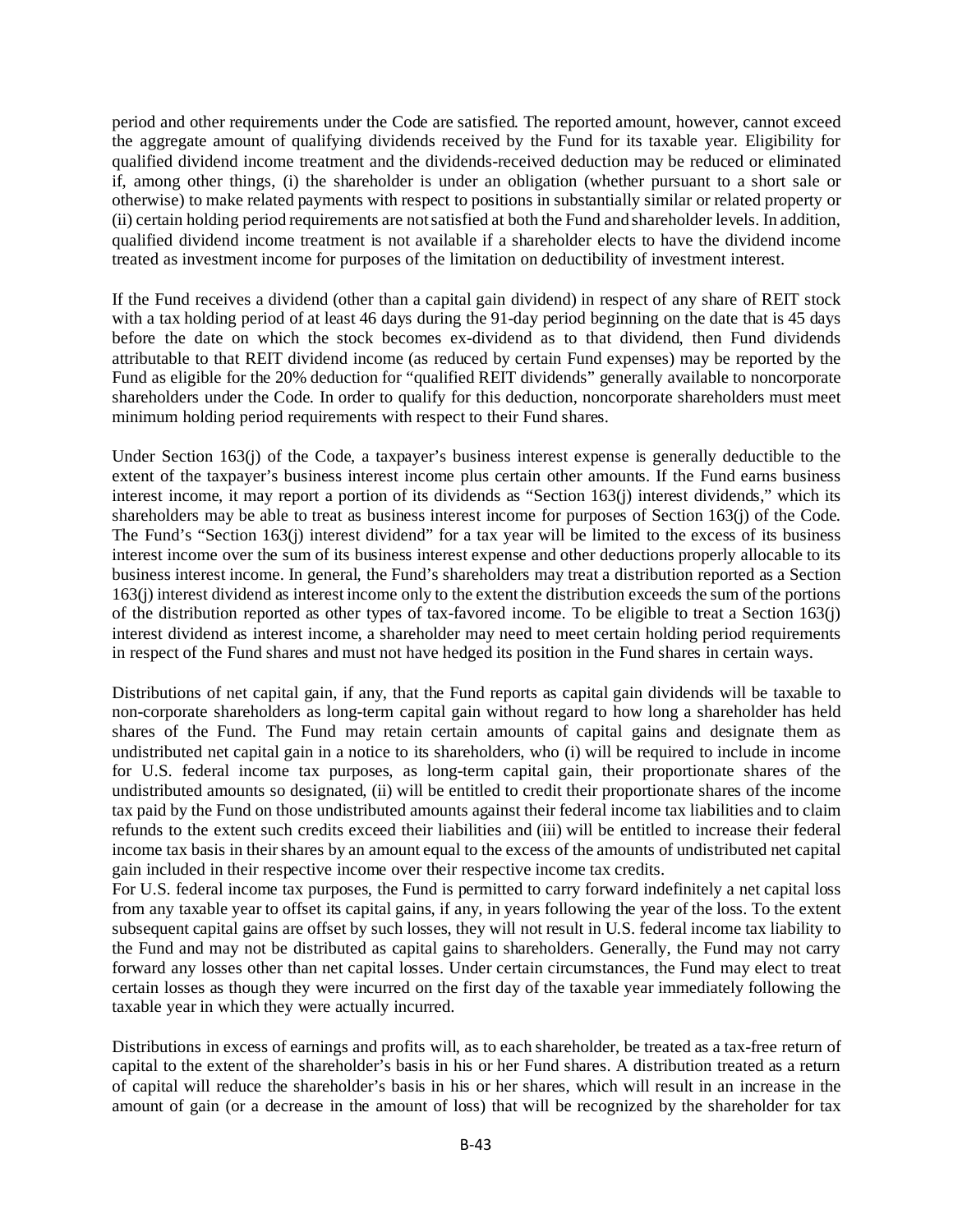purposes on a later sale of such shares. After the shareholder's basis is reduced to zero, any distributions in excess of earnings and profits will be treated as a capital gain, assuming the shareholder holds his or her shares as capital assets.

A 3.8% Medicare contribution tax generally applies to all or a portion of the net investment income of a shareholder who is an individual and not a nonresident alien for federal income tax purposes and who has adjusted gross income (subject to certain adjustments) that exceeds a threshold amount (\$250,000 if married filing jointly or if considered a "surviving spouse" for federal income tax purposes, \$125,000 if married filing separately, and \$200,000 in other cases). This 3.8% tax also applies to all or a portion of the undistributed net investment income of certain shareholders that are estates and trusts. For these purposes, interest, dividends and certain capital gains (among other categories of income) are generally taken into account in computing a shareholder's net investment income.

Certain tax-exempt educational institutions are subject to a 1.4% tax on net investment income. For these purposes, certain dividends and capital gain distributions, and certain gains from the disposition of Fund shares (among other categories of income), are generally taken into account in computing a shareholder's net investment income.

Distributions are generally taxable when received. However, distributions declared in October, November or December to shareholders of record on a date in such a month and paid the following January are taxable for federal income tax purposes as if received on December 31 of the calendar year in which declared. In addition, certain distributions made after the close of a taxable year of the Fund may be "spilled back" and treated for certain purposes as paid by the Fund during such taxable year. In such case, shareholders generally will be treated as having received such dividends in the taxable year in which the distributions were actually made. For purposes of calculating the amount of a regulated investment company's undistributed income and gain subject to the 4% excise tax described above, such "spilled back" dividends are treated as paid by the regulated investment company when they are actually paid.

A sale of Fund shares may result in recognition of a taxable gain or loss. The gain or loss will generally be treated as a long-term capital gain or loss if the shares are held for more than one year, and as a short-term capital gain or loss if the shares are held for one year or less. Any loss realized upon a sale or exchange of shares held for six months or less will be treated as a long-term capital loss to the extent of any amounts treated as distributions of long-term capital gains during such six-month period. Any loss realized upon a sale may be disallowed under certain wash sale rules to the extent shares of a Fund or substantially identical stock or securities are purchased (through reinvestment of distributions or otherwise) within 30 days before or after the sale.

An Authorized Participant who exchanges securities for Creation Units generally will recognize gain or loss from the exchange. The gain or loss will be equal to the difference between the market value of the Creation Units at the time of the exchange and the sum of the exchanger's aggregate basis in the securities surrendered plus the amount of cash paid for such Creation Units. The ability of Authorized Participants to receive a full or partial cash redemption of Creation Units of a Fund may limit the tax efficiency of the Fund. A person who redeems Creation Units will generally recognize a gain or loss equal to the difference between the sum of the aggregate market value of any securities received plus the amount of any cash received for such Creation Units and the exchanger's basis in the Creation Units. The Internal Revenue Service (the "IRS"), however, may assert that a loss realized upon an exchange of securities for Creation Units cannot be deducted currently under the rules governing "wash sales" (for an Authorized Participant which does not mark-to-market its holdings) or on the basis that there has been no significant change in economic position.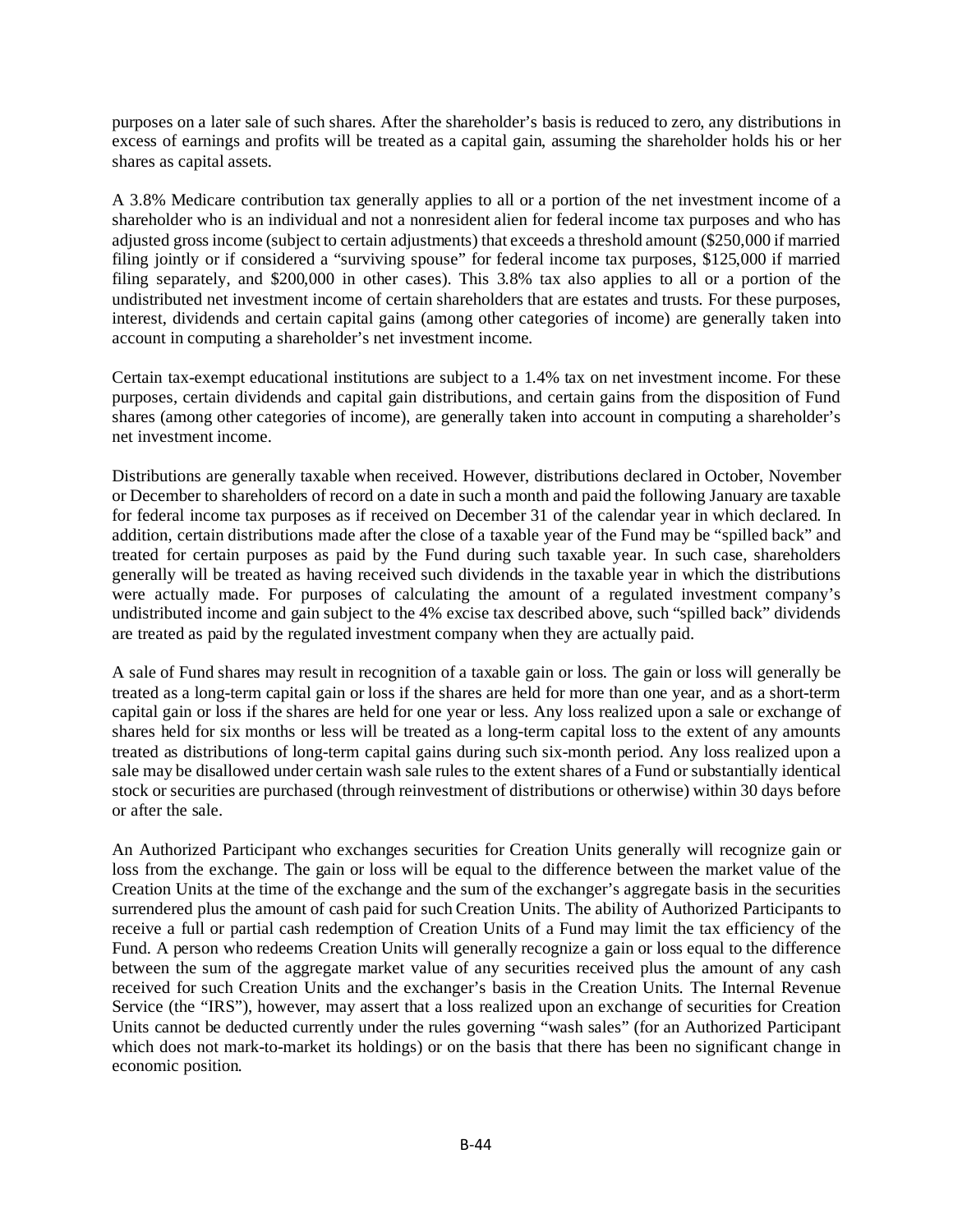Any gain or loss realized upon a creation of Creation Units will be treated as capital gain or loss if the Authorized Participant holds the securities exchanged therefor as capital assets, and otherwise will be ordinary income or loss. Similarly, any gain or loss realized upon a redemption of Creation Units will be treated as capital gain or loss if the Authorized Participant holds the shares comprising the Creation Units as capital assets, and otherwise will be ordinary income or loss. Any capital gain or loss realized upon the creation of Creation Units will generally be treated as long-term capital gain or loss if the securities exchanged for such Creation Units have been held for more than one year, and otherwise will be short-term capital gain or loss. Any capital gain or loss realized upon the redemption of Creation Units will generally be treated as long-term capital gain or loss if the shares comprising the Creation Units have been held for more than one year, and otherwise will generally be short-term capital gain or loss. Any capital loss realized upon a redemption of Creation Units held for six months or less should be treated as a long-term capital loss to the extent of any amounts treated as distributions to the applicable Authorized Participant of longterm capital gains with respect to the shares included in the Creation Units (including any amounts credited to the Authorized Participant as undistributed capital gains).

The Trust on behalf of a Fund has the right to reject an order for a purchase of shares of the Fund if the purchaser (or a group of purchasers) would, upon obtaining the shares so ordered, own 80% or more of the outstanding shares of that Fund and if, pursuant to Section 351 of the Internal Revenue Code, that Fund would have a basis in the securities different from the market value of such securities on the date of deposit. The Trust also has the right to require information necessary to determine beneficial share ownership for purposes of the 80% determination. If a Fund does issue Creation Units to a purchaser (or a group of purchasers) that would, upon obtaining the shares so ordered, own 80% or more of the outstanding shares of the Fund, the purchaser (or a group of purchasers) may not recognize gain or loss upon the exchange of securities for Creation Units. Persons purchasing or redeeming Creation Units should consult their own tax advisers with respect to the tax treatment of any creation or redemption transaction.

If a shareholder recognizes a loss with respect to the Fund's shares of \$2 million or more for an individual shareholder or \$10 million or more for a corporate shareholder (or certain greater amounts over a combination of years), the shareholder must file with the Internal Revenue Service (the "IRS") a disclosure statement on IRS Form 8886. Direct shareholders of portfolio securities are in many cases exempted from this reporting requirement, but under current guidance, shareholders of a regulated investment company are not exempted. The fact that a loss is so reportable does not affect the legal determination of whether the taxpayer's treatment of the loss is proper.

The Fund's entry into a short sale transaction could be treated as the constructive sale of an appreciated financial position, causing the Fund to realize gain, but not loss, on the position.

If the Fund invests in certain pay-in-kind securities, zero coupon securities, deferred interest securities or, in general, any other securities with original issue discount (or with market discount if the Fund elects to include market discount in income currently), the Fund must accrue income on such investments for each taxable year, which generally will be prior to the receipt of the corresponding cash payments. However, the Fund must distribute, at least annually, all or substantially all of its investment company taxable income (determined without regard to the deduction for dividends paid), including such accrued income to shareholders to avoid federal income and excise taxes. Therefore, the Fund may have to sell portfolio securities (potentially under disadvantageous circumstances) to generate cash, or may have to undertake leverage by borrowing cash, to satisfy these distribution requirements. Dispositions of portfolio securities may result in additional gains and additional distribution requirements.

If the Fund invests in a market discount bond, it will be required to treat any gain recognized on the disposition of such market discount bond as ordinary income (instead of capital gain) to the extent of the accrued market discount, unless the Fund elects to include the market discount in income as it accrues as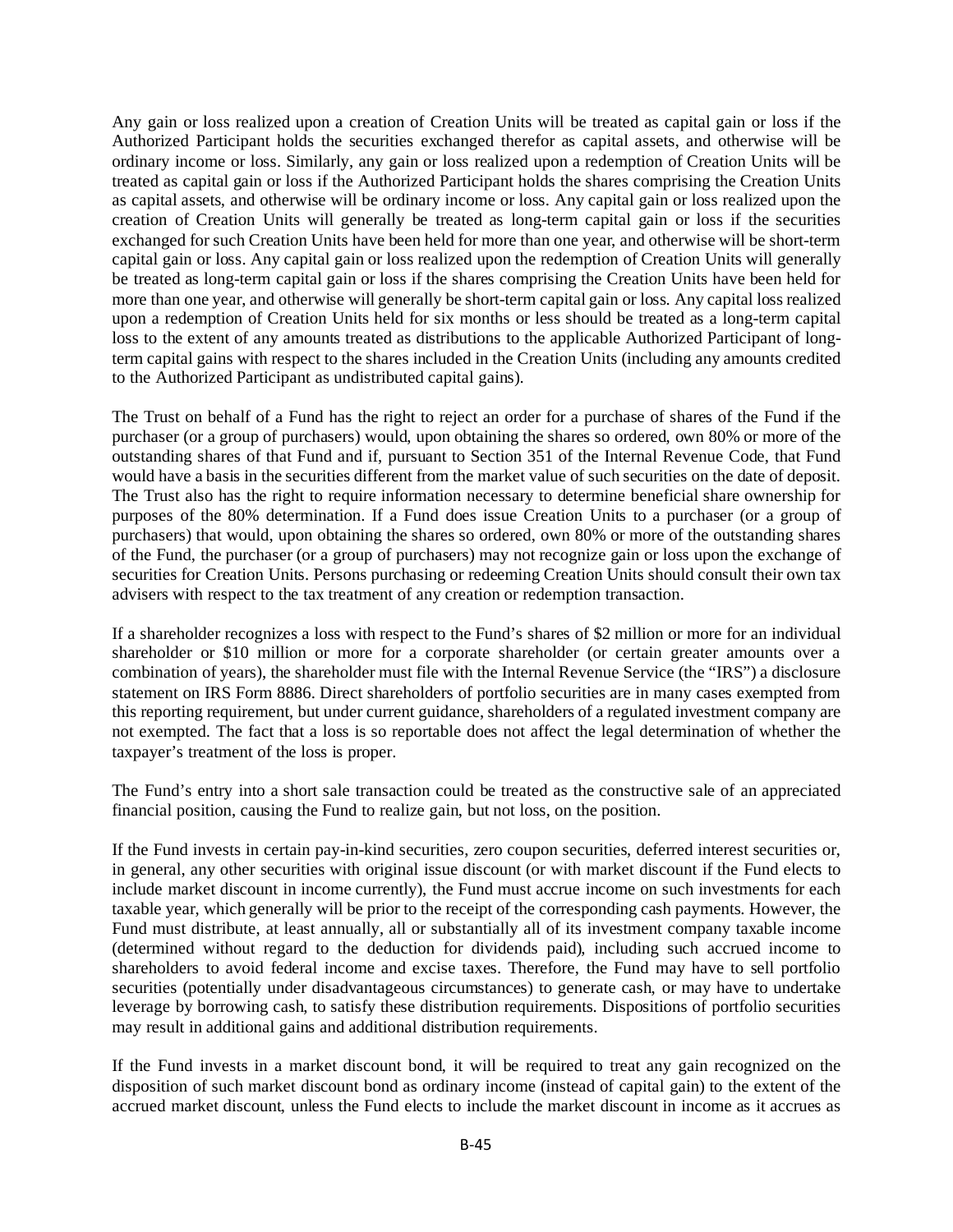discussed above. A market discount bond is a security acquired in the secondary market at a price below its redemption value (or its adjusted issue price if it is also an original issue discount bond).

The Fund may be subject to withholding and other taxes imposed by foreign countries, including taxes on interest, dividends and capital gains with respect to its investments in those countries, which would, if imposed, reduce the yield on or return from those investments. Tax treaties between certain countries and the United States may reduce or eliminate such taxes in some cases. So long as the Fund qualifies for treatment as a regulated investment company and incurs "qualified foreign taxes," if more than 50% of its net assets at the close of its taxable year consist of stock or securities of foreign corporations, which for this purpose may include obligations of foreign governmental issuers, the Fund may elect to "pass through" to its shareholders the amount of such foreign taxes paid. If this election is made, information with respect to the amount of the foreign income taxes that are allocated to the Fund's shareholders will be provided to them and any shareholder subject to tax on dividends will be required (i) to include in ordinary gross income (in addition to the amount of the taxable dividends actually received) his/her proportionate share of the foreign taxes paid that are attributable to such dividends; and (ii) either to deduct his/her proportionate share of such foreign taxes in computing his/her taxable income or to claim that amount as a foreign tax credit (subject to applicable limitations) against U.S. income taxes.

Shareholders who do not itemize deductions for U.S. federal income tax purposes will not be able to deduct their pro rata portion of qualified foreign taxes paid by the Fund, although such shareholders will be required to include their shares of such taxes in gross income if the Fund makes the election described above. Qualified foreign taxes generally include taxes that would be treated as income taxes under U.S. tax regulations but do not include most other taxes, such as stamp taxes, securities transaction taxes, and similar taxes. No deduction for such taxes will be permitted to individuals in computing their alternative minimum tax liability.

If the Fund makes the election to pass through qualified foreign taxes and a shareholder chooses to take a credit for the foreign taxes deemed paid by such shareholder, the amount of the credit that may be claimed in any year may not exceed the same proportion of the U.S. tax against which such credit is taken that the shareholder's taxable income from foreign sources (but not in excess of the shareholder's entire taxable income) bears to his entire taxable income. For this purpose, long-term and short-term capital gains the Fund realizes and distributes to shareholders will generally not be treated as income from foreign sources in their hands, nor will distributions of certain foreign currency gains subject to Section 988 of the Code or of any other income realized by the Fund that is deemed, under the Code, to be U.S. source income in the hands of the Fund. This foreign tax credit limitation may also be applied separately to certain specific categories of foreign-source income and the related foreign taxes. As a result of these rules, which may have different effects depending upon each shareholder's particular tax situation, certain shareholders may not be able to claim a credit for the full amount of their proportionate share of the foreign taxes paid by the Fund. Shareholders who are not liable for U.S. federal income taxes, including tax-exempt shareholders, will ordinarily not benefit from this election. If the Fund does make the election, it will provide required tax information to shareholders. The Fund generally may deduct any foreign taxes that are not passed through to its shareholders in computing its income available for distribution to shareholders to satisfy applicable tax distribution requirements. Under certain circumstances, if the Fund receives a refund of foreign taxes paid in respect of a prior year, the value of the Fund's shares could be affected, or any foreign tax credits or deductions passed through to shareholders in respect of the Fund's foreign taxes for the current year could be reduced.

Foreign exchange gains or losses realized by the Fund in connection with certain transactions involving foreign currency-denominated debt securities, foreign currencies, or payables or receivables denominated in a foreign currency are subject to Section 988 of the Code, which generally causes such gains or losses to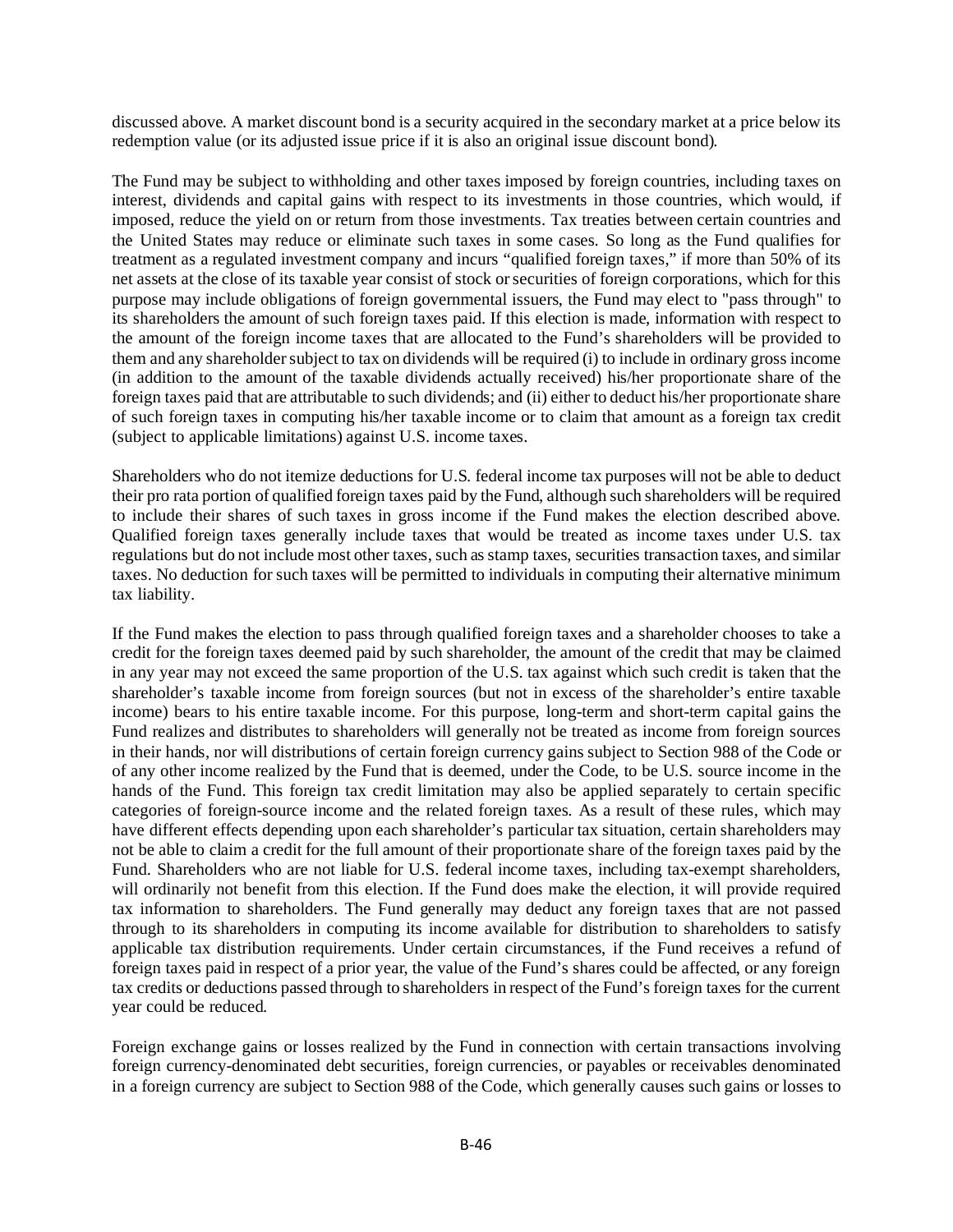be treated as ordinary gain or loss and may affect the amount, timing and character of distributions to shareholders.

The Fund may purchase the securities of certain foreign companies treated as passive foreign investment companies for federal income tax purposes ("PFICs"). PFICs may be the only or primary means by which the Fund may invest in some countries. If the Fund invests in equity securities of PFICs, it may be subject to U.S. federal income tax on a portion of any "excess distribution" or gain from the disposition of such securities even if such income is distributed as a taxable dividend to shareholders. Additional charges in the nature of interest may be imposed on the Fund with respect to deferred taxes arising from such distributions or gains. Capital gains on the sale of such holdings will be deemed to be ordinary income regardless of how long such PFICs are held. A "qualified electing fund" election or a "mark to market" election may generally be available that would ameliorate these adverse tax consequences, but such elections could require the Fund to recognize taxable income or gain (subject to the distribution requirements applicable to regulated investment companies, as described above) without the concurrent receipt of cash. In order to satisfy the distribution requirements and avoid a tax on the Fund, the Fund may be required to liquidate portfolio securities that it might otherwise have continued to hold, potentially resulting in additional taxable gain or loss to the Fund. In order for the Fund to make a qualified electing fund election with respect to a PFIC, the PFIC would have to agree to provide certain tax information to the Fund on an annual basis, which it might not agree to do. The Fund may limit and/or manage its holdings in PFICs to limit its tax liability or maximize its return from these investments. The Fund may limit and/or manage its holdings in PFICs to limit its tax liability or maximize its return from these investments.

If a sufficient percentage of the equity interests in a foreign issuer that is treated as a corporation for U.S. federal income tax purposes are held by the Fund, independently or together with certain other U.S. persons, that issuer may be treated as a "controlled foreign corporation" (a "CFC") with respect to the Fund, in which case the Fund will be required to take into account each year, as ordinary income, its share of certain portions of that issuer's income, whether or not such amounts are distributed. The Fund may have to dispose of its portfolio securities (potentially resulting in the recognition of taxable gain or loss, and potentially under disadvantageous circumstances) to generate cash, or may have to borrow the cash, to meet its distribution requirements and avoid Fund-level taxes. In addition, some Fund gains on the disposition of interests in such an issuer may be treated as ordinary income. The Fund may limit and/or manage its holdings in issuers that could be treated as CFCs in order to limit its tax liability or maximize its after-tax return from these investments.

In addition, if the Fund owned 10% or more of the voting power of a foreign entity treated as a corporation for U.S. federal income tax purposes for the last tax year of the foreign entity beginning before January 1, 2018, the Fund may have been required to include in its income its share of certain deferred foreign income of that foreign entity. Under those circumstances, the Fund may be able to make an election for such amounts to be included in income over eight years. Any income included under this rule may have to be distributed to satisfy the distribution requirements referred to above even though the Fund may receive no corresponding cash amounts, and even though shareholders derived no economic benefit from the foreign entity's deferred income.

Non-U.S. persons are subject to U.S. tax on disposition of a "United States real property interest" (a "USRPI"). Gain on such a disposition is sometimes referred to as "FIRPTA gain." The Code provides a look-through rule for distributions of "FIRPTA gain" if certain requirements are met. If the look-through rule applies, certain distributions attributable to income received by the Fund, e.g., from REITs, may be treated as gain from the disposition of a USRPI, causing distributions to be subject to U.S. withholding tax at rates of up to 21%, and require non-U.S. shareholders to file nonresident U.S. income tax returns.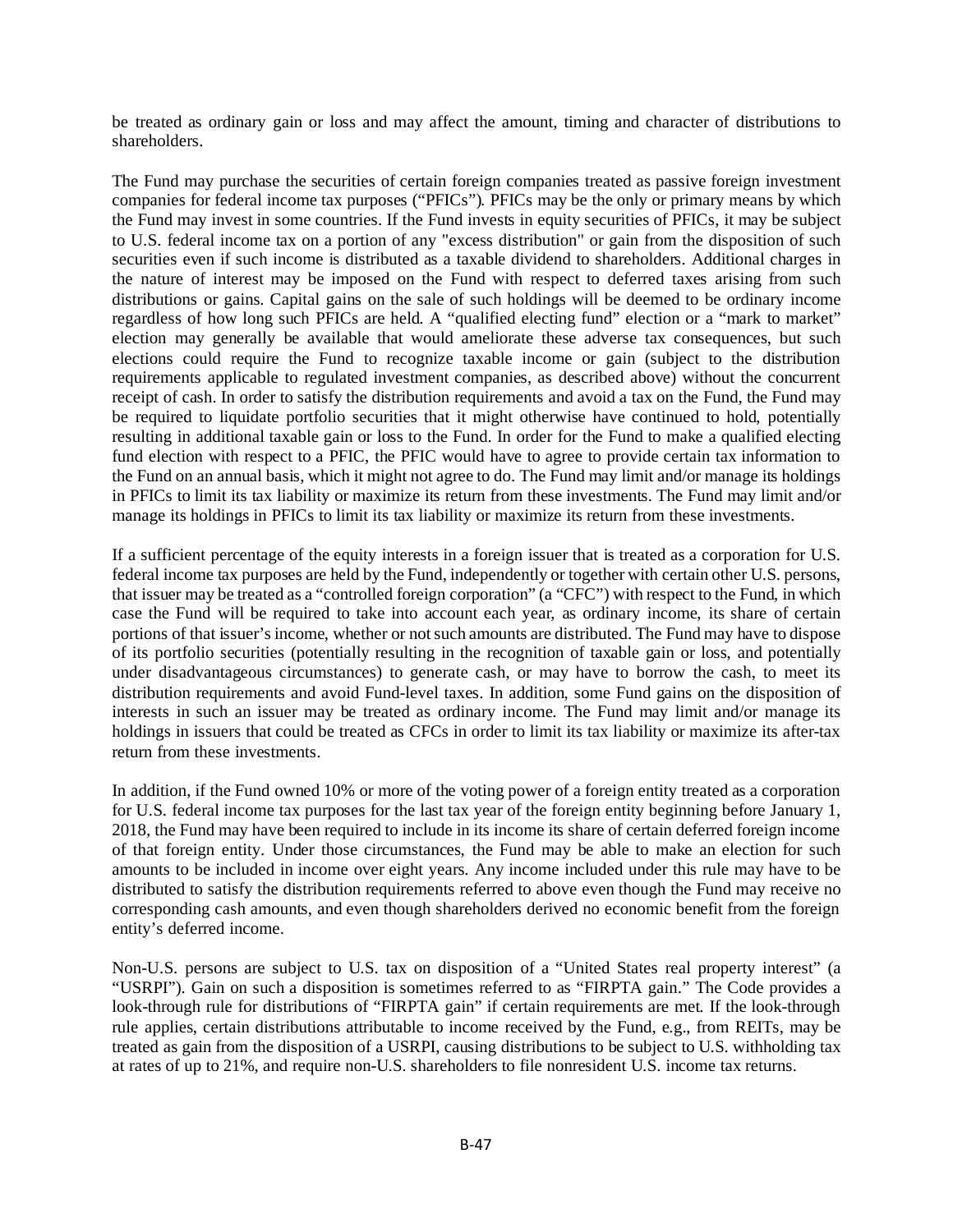The Fund is required to withhold (as "backup withholding") a portion of reportable payments, including dividends, capital gain distributions and the proceeds of redemptions and exchanges or repurchases of Fund shares, paid to shareholders who have not complied with certain IRS regulations. The backup withholding rate is currently 24%. In order to avoid this withholding requirement, shareholders, other than certain exempt entities, must certify on IRS Forms W-9 or on certain other documents, that the Social Security Numbers or other Taxpayer Identification Numbers they provide are their correct numbers and that they are not currently subject to backup withholding, or that they are exempt from backup withholding. The Fund may nevertheless be required to backup withhold if it receives notice from the IRS or a broker that a number provided is incorrect or that backup withholding is applicable as a result of previous underreporting of interest or dividend income.

Ordinary dividends and certain other payments made by the Fund to non-U.S. shareholders are generally subject to withholding tax at a 30% rate (or a lower rate as may be determined in accordance with any applicable treaty). In order to obtain a reduced rate of withholding, a non-U.S. shareholder will be required to provide an IRS Form W-8BEN or similar form certifying its entitlement to benefits under a treaty. The withholding tax does not apply to regular dividends paid to a non-U.S. shareholder who provides an IRS Form W-8ECI, certifying that the dividends are effectively connected with the non-U.S. shareholder's conduct of a trade or business within the United States. Instead, the effectively connected dividends will be subject to regular U.S. income tax as if the non-U.S. shareholder were a U.S. shareholder. A non-U.S. corporation receiving effectively connected dividends may also be subject to additional "branch profits tax" imposed at a rate of 30% (or a lower treaty rate).

The 30% withholding tax described in the preceding paragraph generally will not apply to distributions of net capital gain, to redemption proceeds, or to dividends that the Fund reports as (a) interest-related dividends, to the extent such dividends are derived from the Fund's "qualified net interest income," or (b) short-term capital gain dividends, to the extent such dividends are derived from the Fund's "qualified shortterm gain." "Qualified net interest income" is the Fund's net income derived from U.S.-source interest and original issue discount, subject to certain exceptions and limitations. "Qualified short-term gain" generally means the excess of the net short-term capital gain of the Fund for the taxable year over its net long-term capital loss, if any. In order to qualify for an exemption from withholding, a non-U.S. shareholder will need to comply with applicable certification requirements relating to its non-U.S. status (including, in general, furnishing an IRS Form W-8BEN or other applicable form). Backup withholding will not be applied to payments that are subject to this 30% withholding tax.

Unless certain non-U.S. entities that hold Fund shares comply with IRS requirements that will generally require them to report information regarding U.S. persons investing in, or holding accounts with, such entities, a 30% withholding tax may apply to the Fund's dividends payable to such entities. A non-U.S. shareholder may be exempt from the withholding described in this paragraph under an applicable intergovernmental agreement between the United States and a foreign government, provided that the shareholder and the applicable foreign government comply with the terms of such agreement.

This discussion and the related discussion in the Prospectus have been prepared by management of the Fund, and counsel to the Trust has expressed no opinion in respect thereof.

Shareholders and prospective shareholders of the Fund should consult their own tax advisors concerning the effect of owning shares of the Fund in light of their particular tax situations.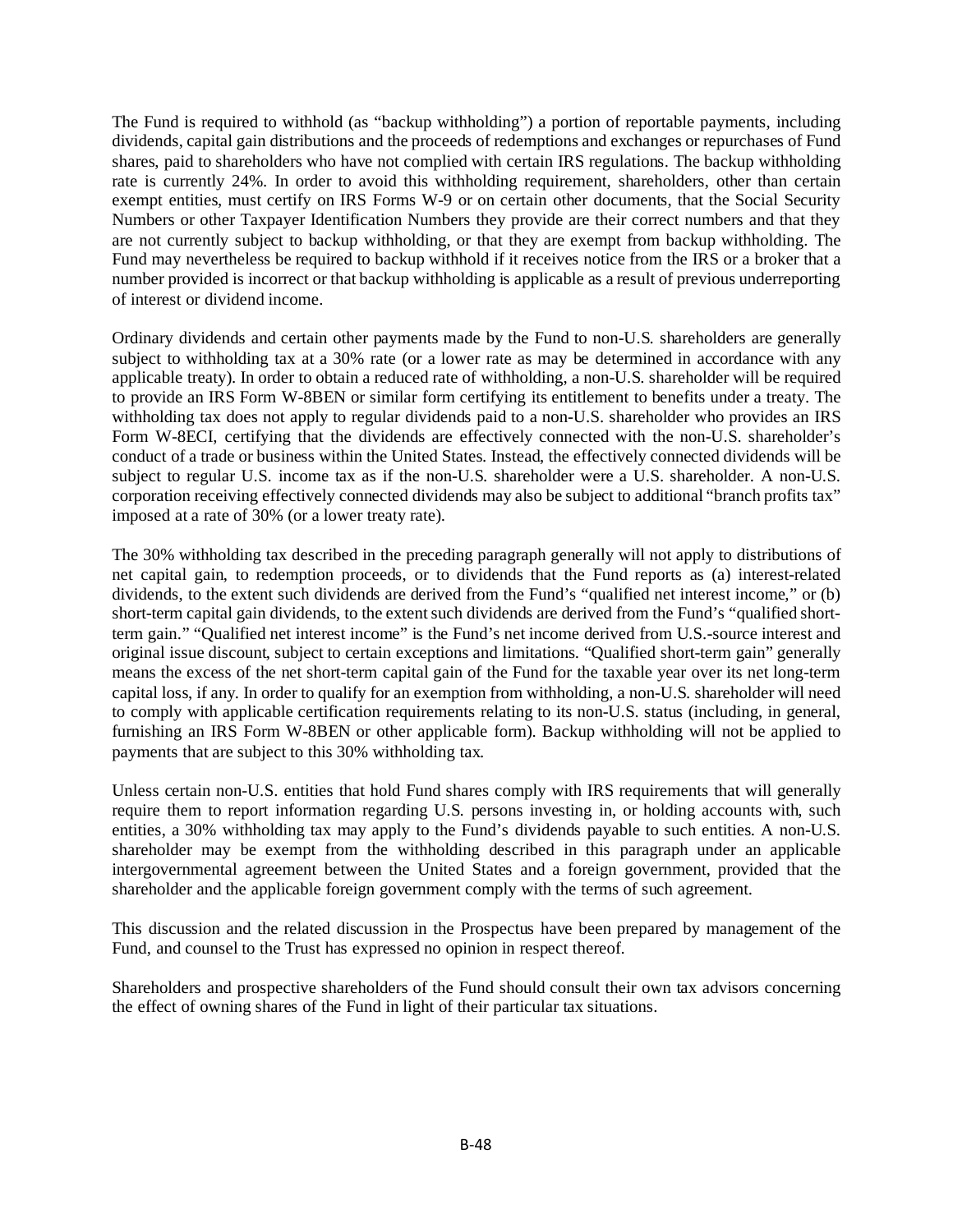### **DIVIDENDS AND DISTRIBUTIONS**

### **General Policies**

Dividends from net investment income, if any, are declared and paid annually by the Funds. Distributions of remaining net realized capital gains, if any, generally are declared and paid once a year, but a Fund may make distributions on a more frequent basis for the Fund to comply with the distribution requirements of the Internal Revenue Code, in all events in a manner consistent with the provisions of the 1940 Act.

Dividends and other distributions on shares of a Fund are distributed, as described below, on a pro rata basis to Beneficial Owners of such shares. Dividend payments are made through DTC Participants and Indirect Participants to Beneficial Owners then of record with proceeds received from the Trust.

A Fund will make additional distributions to the extent necessary (i) to distribute the entire annual taxable income of the Fund, plus any net capital gains and (ii) to avoid imposition of the excise tax imposed by Section 4982 of the Internal Revenue Code. Management of the Trust reserves the right to declare special dividends if, in its reasonable discretion, such action is necessary or advisable to preserve a Fund's eligibility for treatment as a regulated investment company ("RIC") or to avoid imposition of income or excise taxes on undistributed income.

### **Dividend Reinvestment Service**

The Trust will not make the DTC book-entry dividend reinvestment service available for use by Beneficial Owners for reinvestment of their cash proceeds, but certain individual broker-dealers may make available the DTC book-entry Dividend Reinvestment Service for use by Beneficial Owners of a Fund through DTC Participants for reinvestment of their dividend distributions. Investors should contact their brokers to ascertain the availability and description of these services. Beneficial Owners should be aware that each broker may require investors to adhere to specific procedures and timetables in order to participate in the dividend reinvestment service and investors should ascertain from their brokers such necessary details. If this service is available and used, dividend distributions of both income and realized gains will be automatically reinvested in additional whole shares issued by the Trust of the same Fund at NAV per share. Distributions reinvested in additional shares of a Fund will nevertheless be taxable to Beneficial Owners acquiring such additional shares to the same extent as if such distributions had been received in cash.

## **GENERAL INFORMATION**

Investment Managers Series Trust II is an open-end management investment company organized as a Delaware statutory trust under the laws of the State of Delaware on August 20, 2013. The Trust has a number of outstanding series of shares of beneficial interest, each of which represents interests in a separate portfolio of securities.

The Trust's Declaration of Trust permits the Trustees to create additional series of shares, to issue an unlimited number of full and fractional shares of beneficial interest of each series, including the Fund, and to divide or combine the shares of any series into a greater or lesser number of shares without thereby changing the proportionate beneficial interest in the series. The assets belonging to a series are charged with the liabilities in respect of that series and all expenses, costs, charges and reserves attributable to that series only. Therefore, any creditor of any series may look only to the assets belonging to that series to satisfy the creditor's debt. Any general liabilities, expenses, costs, charges or reserves of the Trust which are not readily identifiable as pertaining to any particular series are allocated and charged by the Trustees to and among the existing series in the sole discretion of the Trustees. Each share of the Fund represents an interest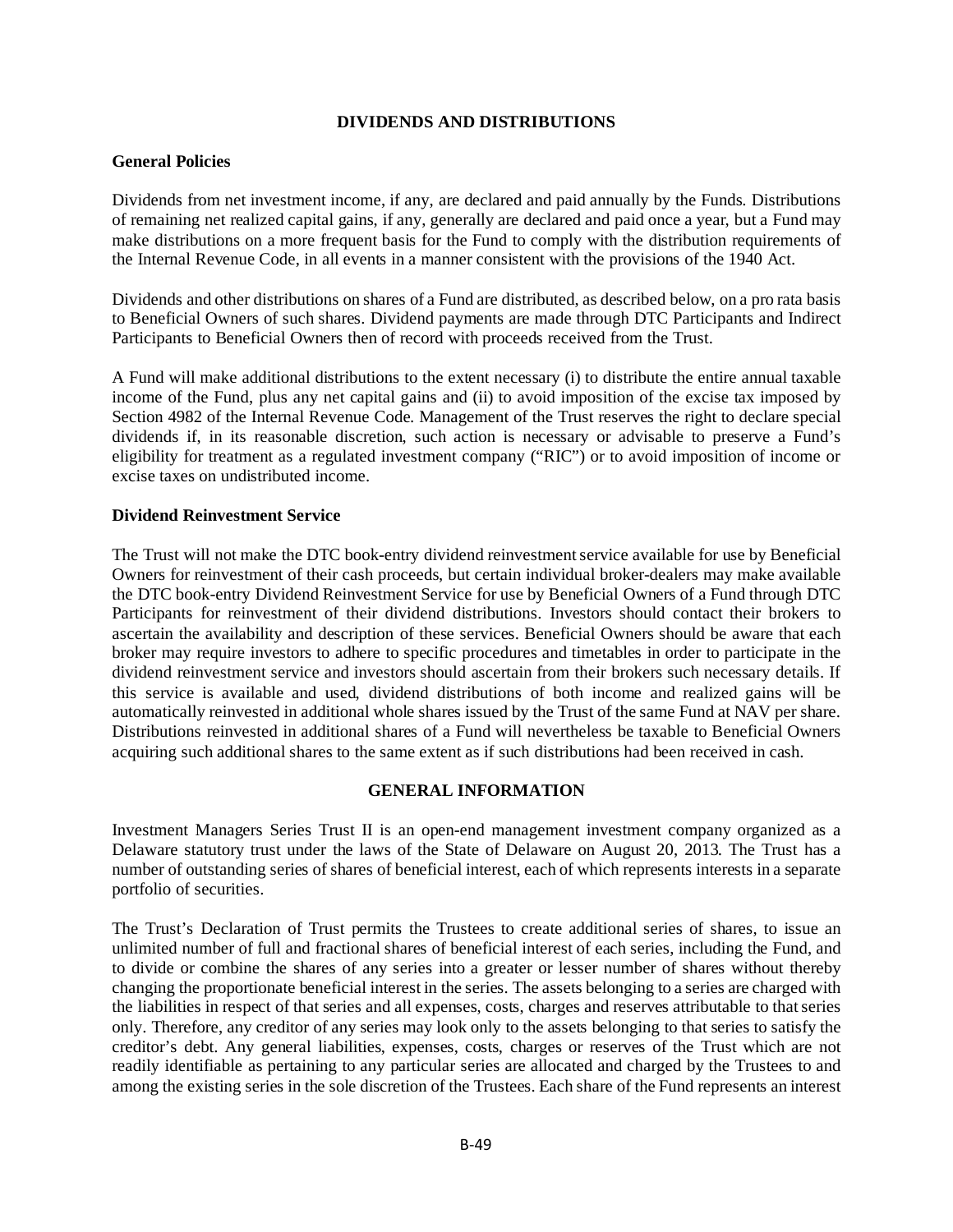in the Fund proportionately equal to the interest of each other share. Upon the Fund's liquidation, all shareholders would share pro rata in the net assets of the Fund available for distribution to shareholders.

The Trust may offer more than one class of shares of any series. Each share of a series or class represents an equal proportionate interest in that series or class with each other share of that series or class.

The shares of each series or class participate equally in the earnings, dividends and assets of the particular series or class. Expenses of the Trust which are not attributable to a specific series or class are allocated among all the series in a manner believed by management of the Trust to be fair and equitable. Shares issued do not have pre-emptive or conversion rights. Shares when issued are fully paid and non-assessable, except as set forth below. Shareholders are entitled to one vote for each share held. Shares of each series or class generally vote together, except when required under federal securities laws to vote separately on matters that only affect a particular series or class, such as the approval of distribution plans for a particular class.

The Trust is not required to hold annual meetings of shareholders but will hold special meetings of shareholders of a series or class when, in the judgment of the Board, it is necessary or desirable to submit matters for a shareholder vote. Shareholders have, under certain circumstances, the right to communicate with other shareholders in connection with requesting a meeting of shareholders for the purpose of removing one or more trustees. Shareholders also have, in certain circumstances, the right to remove one or more trustees without a meeting. No material amendment may be made to the Trust's Declaration of Trust without the affirmative vote of the holders of a majority of the outstanding shares of each portfolio affected by the amendment.

The Trust's Declaration of Trust provides that, at any meeting of shareholders of the Trust or of any series or class, a shareholder servicing agent may vote any shares as to which such shareholder servicing agent is the agent of record for shareholders who are not represented in person or by proxy at the meeting, proportionately in accordance with the votes cast by holders of all shares of that portfolio otherwise represented at the meeting in person or by proxy as to which such shareholder servicing agent is the agent of record. Any shares so voted by a shareholder servicing agent will be deemed represented at the meeting for purposes of quorum requirements. Any series or class may be terminated (i) upon the merger or consolidation with, or the sale or disposition of all or substantially all of its assets to, another entity, if approved by the vote of the holders of two-thirds of its outstanding shares, except that if the Board recommends such merger, consolidation or sale or disposition of assets, the approval by vote of the holders of a majority of the series' or class' outstanding shares will be sufficient, or (ii) by the vote of the holders of a majority of its outstanding shares, or (iii) by the Board by written notice to the series' or class' shareholders. Unless each series and class is so terminated, the Trust will continue indefinitely.

Shareholders may send communications to the Board. Shareholders should send communications intended for the Board by addressing the communications to the Board, in care of the Secretary of the Trust and sending the communication to 2220 E. Route 66, Suite 226, Glendora, California 91740. A shareholder communication must (i) be in writing and be signed by the shareholder, (ii) provide contact information for the shareholder, (iii) identify the Fund to which it relates, and (iv) identify the class and number of shares held by the shareholder. The Secretary of the Trust may, in good faith, determine that a shareholder communication should not be provided to the Board because it does not reasonably relate to the Trust or its operations, management, activities, policies, service providers, Board, officers, shareholders or other matters relating to an investment in the Fund or is otherwise immaterial in nature. Other shareholder communications received by the Fund not directly addressed and sent to the Board will be reviewed and generally responded to by management, and will be forwarded to the Board only at management's discretion based on the matters contained therein.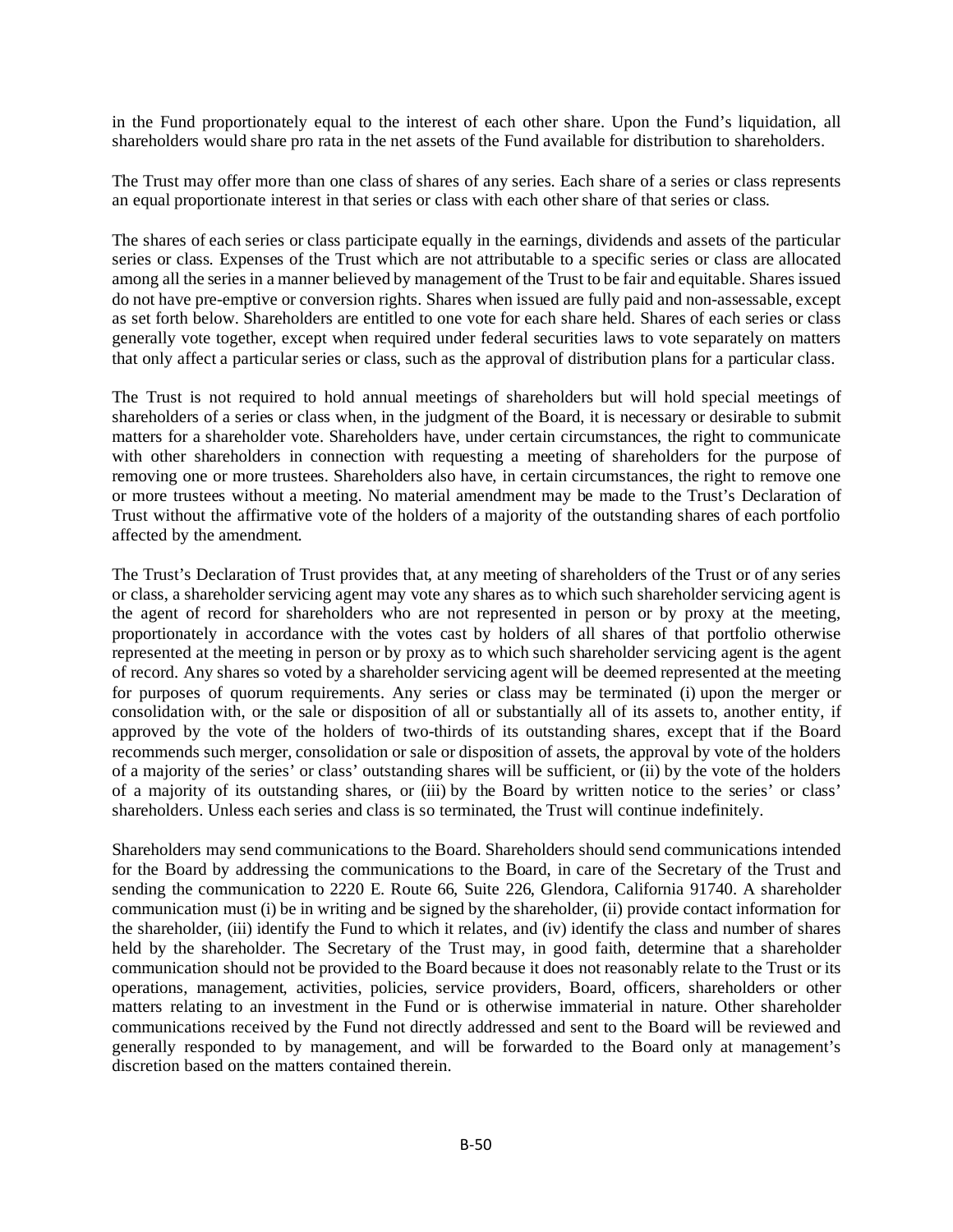The Declaration of Trust provides that no Trustee or officer of the Trust shall be subject to any personal liability in connection with the assets or affairs of the Trust or any of its series except for losses in connection with his or her willful misfeasance, bad faith, gross negligence or reckless disregard of his or her duties. The Trust has also entered into an indemnification agreement with each Trustee which provides that the Trust shall advance expenses and indemnify and hold harmless the Trustee in certain circumstances against any expenses incurred by the Trustee in any proceeding arising out of or in connection with the Trustee's service to the Trust, to the maximum extent permitted by the Delaware Statutory Trust Act, the 1933 Act and the 1940 Act, and which provides for certain procedures in connection with such advancement of expenses and indemnification.

The Trust's Declaration of Trust also provides that the Trust shall maintain appropriate insurance (for example, fidelity bonding and errors and omissions insurance) for the protection of the Trust, its shareholders, trustees, officers, employees and agents covering possible tort and other liabilities.

The Declaration of Trust does not require the issuance of stock certificates. If stock certificates are issued, they must be returned by the registered owners prior to the transfer or redemption of shares represented by such certificates.

Rule 18f-2 under the 1940 Act provides that as to any investment company which has two or more series outstanding and as to any matter required to be submitted to shareholder vote, such matter is not deemed to have been effectively acted upon unless approved by the holders of a "majority" (as defined in the rule) of the voting securities of each series affected by the matter. Such separate voting requirements do not apply to the election of Trustees or the ratification of the selection of accountants. The Rule contains special provisions for cases in which an advisory contract is approved by one or more, but not all, series. A change in investment policy may go into effect as to one or more series whose holders so approve the change even though the required vote is not obtained as to the holders of other affected series.

The Trust, the Advisor and the Sub-Advisor each have adopted Codes of Ethics under Rule 17j-1 of the 1940 Act. These codes of ethics permit, subject to certain conditions, personnel of each of those entities to invest in securities that may be purchased or held by the Fund.

## **FINANCIAL STATEMENTS**

The Trust's independent registered public accounting firm, Tait Weller, will audit and report on the Fund's annual financial statements. The financial statements include the "Portfolio of Investments", "Statement of Assets and Liabilities", "Statement of Operations", "Statements of Changes in Net Assets", "Financial Highlights" and "Notes to Financial Statements". The Fund has adopted the financial statements of the Predecessor Fund. Those financial statements were audited by the Predecessor Fund's independent public accounting firm.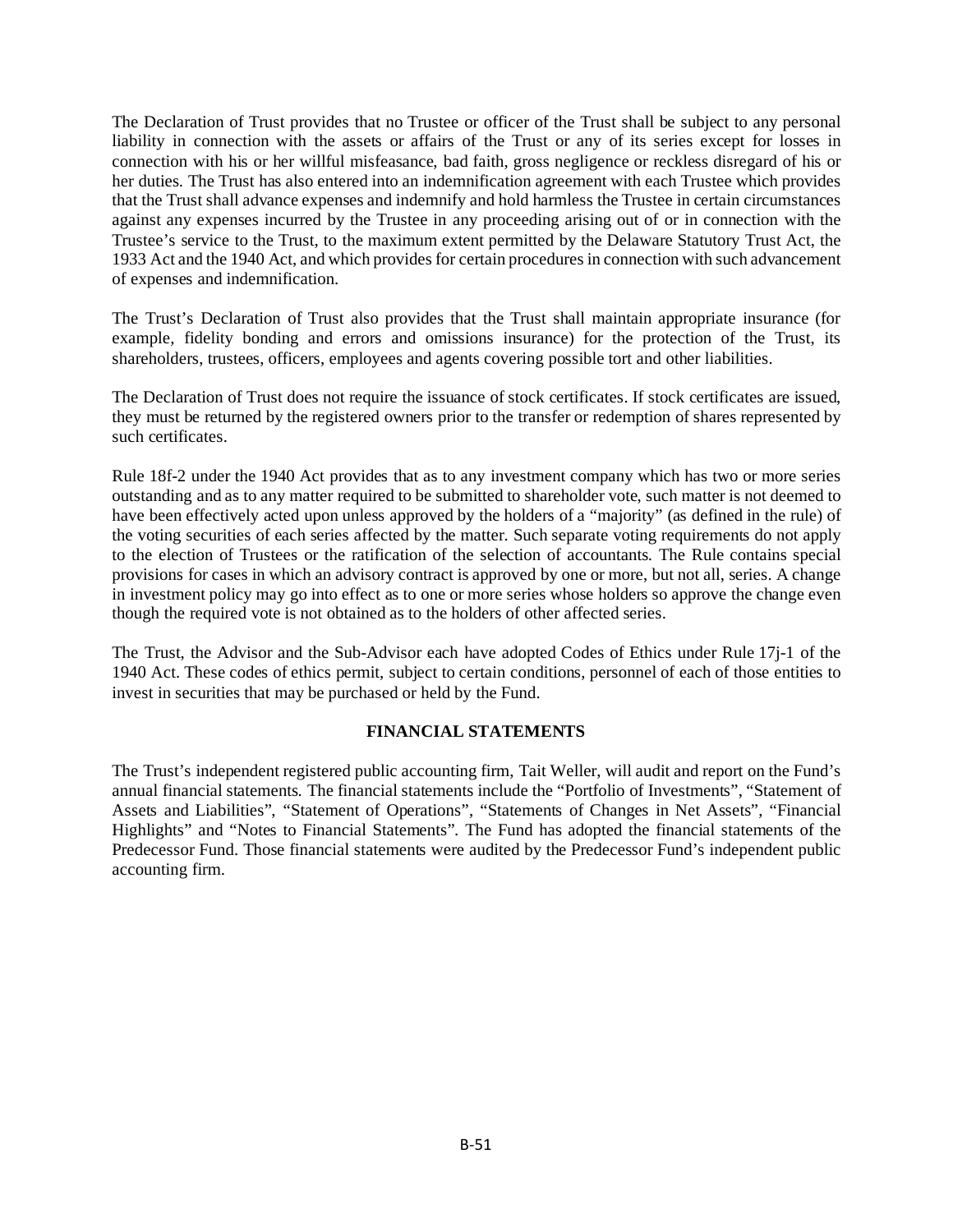## **APPENDIX A DESCRIPTION OF SECURITIES RATINGS**

# **Corporate Bonds (Including Convertible Bonds)**

## **Moody's**

**Aaa** Obligations rated Aaa are judged to be of the highest quality, with minimal credit risk.

**Aa** Obligations rated Aa are judged to be of high quality and are subject to very low credit risk.

**A** Obligations rated A are considered upper-medium grade and are subject to low credit risk.

**Baa** Obligations rated Baa are subject to moderate credit risk. They are considered medium-grade and as such may possess certain speculative characteristics.

**Ba** Obligations rated Ba are judged to have speculative elements and are subject to substantial credit risk.

**B** Obligations rated B are considered speculative and are subject to high credit risk.

**Caa** Obligations rated Caa are judged to be of poor standing and are subject to very high credit risk.

**Ca** Obligations rated Ca are highly speculative and are likely in, or very near, default, with some prospect of recovery.

**C** Obligations rated C are the lowest rated class of bonds and are typically in default, with little prospect for recovery of principal or interest.

**Note** Moody's applies numerical modifiers 1, 2, and 3 in each generic rating classification from Aa through Caa. The modifier 1 indicates that the obligation ranks in the higher end of its generic rating category; the modifier 2 indicates a mid-range ranking; and the modifier 3 indicates a ranking in the lower end of that generic rating category.

# **S&P**

**AAA** An obligation rated AAA has the highest rating assigned by Standard & Poor's. The obligor's capacity to meet its financial commitment on the obligation is extremely strong.

**AA** An obligation rated AA differs from the highest-rated obligations only in small degree. The obligor's capacity to meet its financial commitment on the obligation is very strong.

**A** An obligation rated A is somewhat more susceptible to the adverse effects of changes in circumstances and economic conditions than obligations in higher-rated categories. However, the obligor's capacity to meet its financial commitment on the obligation is still strong.

**BBB** An obligation rated BBB exhibits adequate protection parameters. However, adverse economic conditions or changing circumstances are more likely to lead to a weakened capacity of the obligor to meet its financial commitment on the obligation.

**Note** Obligations rated BB, B, CCC, CC, and C are regarded as having significant speculative characteristics. BB indicates the least degree of speculation and C the highest. While such obligations will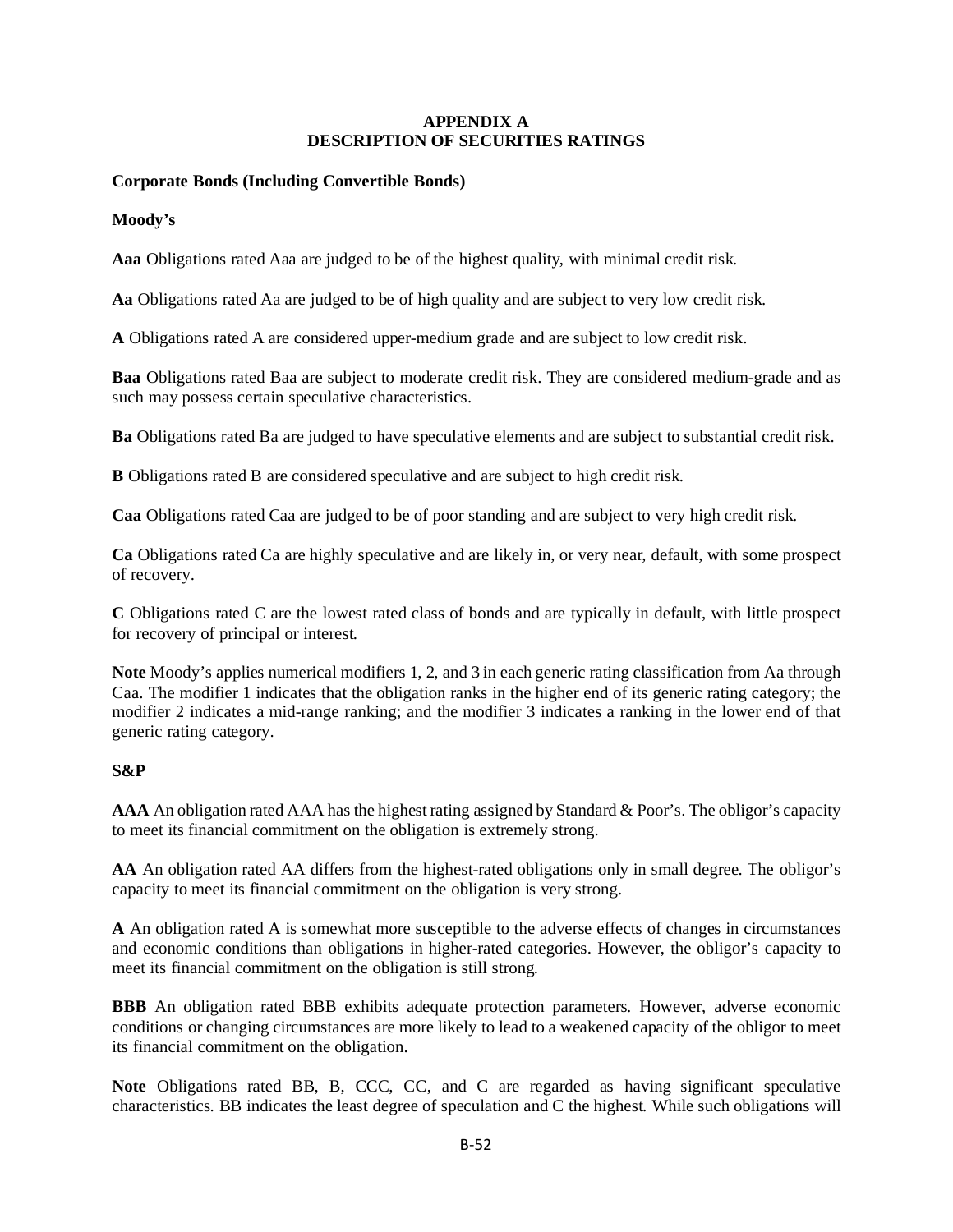likely have some quality and protective characteristics, these may be outweighed by large uncertainties or major exposures to adverse conditions.

**BB** An obligation rated BB is less vulnerable to nonpayment than other speculative issues. However, it faces major ongoing uncertainties or exposure to adverse business, financial or economic conditions, which could lead to the obligor's inadequate capacity to meet its financial commitment on the obligation.

**B** An obligation rated B is more vulnerable to nonpayment than obligations rated BB, but the obligor currently has the capacity to meet its financial commitment on the obligation. Adverse business, financial, or economic conditions will likely impair the obligor's capacity or willingness to meet its financial commitment on the obligation.

**CCC** An obligation rated CCC is currently vulnerable to nonpayment, and is dependent upon favorable business, financial, and economic conditions for the obligor to meet its financial commitment on the obligation. In the event of adverse business, financial, or economic conditions, the obligor is not likely to have the capacity to meet its financial commitment on the obligation.

**CC** An obligation rated CC is currently highly vulnerable to nonpayment.

**C** The C rating may be used to cover a situation where a bankruptcy petition has been filed or similar action has been taken, but payments on this obligation are being continued.

**D** An obligation rated D is in payment default. The D rating category is used when payments on an obligation are not made on the date due even if the applicable grace period has not expired, unless Standard & Poor's believes that such payments will be made during such grace period. The D rating also will be used upon the filing of a bankruptcy petition or the taking of a similar action if payments on an obligation are jeopardized.

**Note** Plus (+) or minus (-). The ratings from AA to CCC may be modified by the addition of a plus or minus sign to show relative standing within the major rating categories. The "r" symbol is attached to the ratings of instruments with significant noncredit risks. It highlights risks to principal or volatility of expected returns, which are not addressed in the credit rating. Examples include: obligations linked or indexed to equities, currencies, or commodities; obligations exposed to severe prepayment risk-such as interest-only or principal-only mortgage securities; and obligations with unusually risky interest terms, such as inverse floaters.

## **Preferred Stock**

## **Moody's**

**Aaa** An issue that is rated "Aaa" is considered to be a top-quality preferred stock. This rating indicates good asset protection and the least risk of dividend impairment within the universe of preferred stocks.

**Aa** An issue that is rated "Aa" is considered a high-grade preferred stock. This rating indicates that there is a reasonable assurance the earnings and asset protection will remain relatively well maintained in the foreseeable future.

**A** An issue that is rated "A" is considered to be an upper-medium grade preferred stock. While risks are judged to be somewhat greater than in the "Aaa" and "Aa" classification, earnings and asset protection are, nevertheless, expected to be maintained at adequate levels.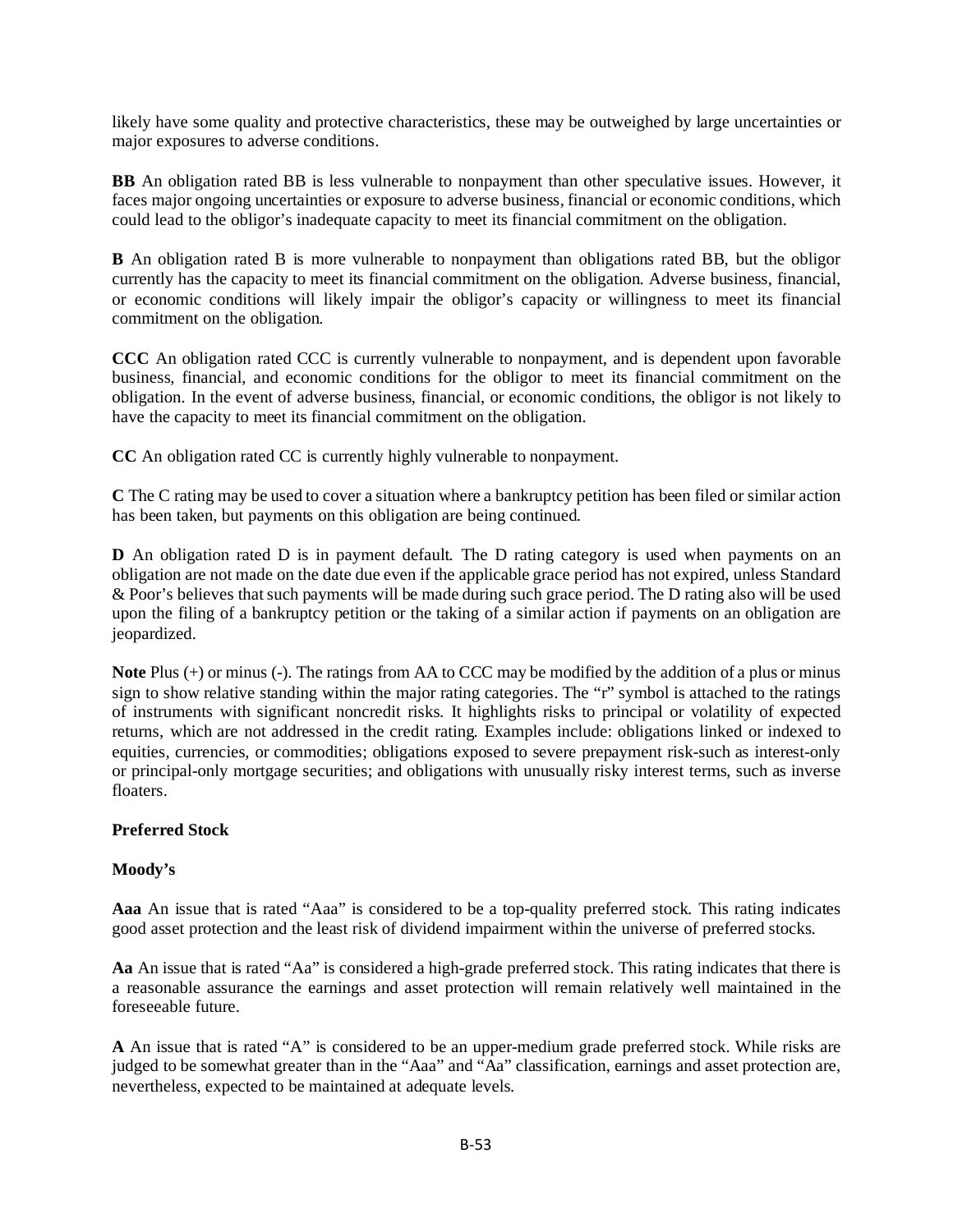**Baa** An issue that is rated "Baa" is considered to be a medium-grade preferred stock, neither highly protected nor poorly secured. Earnings and asset protection appear adequate at present but may be questionable over any great length of time.

**Ba** An issue that is rated "Ba" is considered to have speculative elements and its future cannot be considered well assured. Earnings and asset protection may be very moderate and not well safeguarded during adverse periods. Uncertainty of position characterizes preferred stocks in this class.

**B** An issue that is rated "B" generally lacks the characteristics of a desirable investment. Assurance of dividend payments and maintenance of other terms of the issue over any long period of time may be small. **Caa** An issue that is rated "Caa" is likely to be in arrears on dividend payments. This rating designation does not purport to indicate the future status of payments.

**Ca** An issue that is rated "Ca" is speculative in a high degree and is likely to be in arrears on dividends with little likelihood of eventual payments.

**C** This is the lowest rated class of preferred or preference stock. Issues so rated can thus be regarded as having extremely poor prospects of ever attaining any real investment standing.

**Note** Moody's applies numerical modifiers 1, 2, and 3 in each rating classification: the modifier 1 indicates that the security ranks in the higher end of its generic rating category; the modifier 2 indicates a mid-range ranking and the modifier 3 indicates that the issue ranks in the lower end of its generic rating category.

## **S&P**

**AAA** This is the highest rating that may be assigned by Standard & Poor's to a preferred stock issue and indicates an extremely strong capacity to pay the preferred stock obligations.

**AA** A preferred stock issue rated AA also qualifies as a high-quality, fixed-income security. The capacity to pay preferred stock obligations is very strong, although not as overwhelming as for issues rated AAA.

**A** An issue rated A is backed by a sound capacity to pay the preferred stock obligations, although it is somewhat more susceptible to the adverse effects of changes in circumstances and economic conditions.

**BBB** An issue rated BBB is regarded as backed by an adequate capacity to pay the preferred stock obligations. Whereas it normally exhibits adequate protection parameters, adverse economic conditions or changing circumstances are more likely to lead to a weakened capacity to make payments for a preferred stock in this category than for issues in the A category.

**BB, B, CCC** Preferred stock rated BB, B, and CCC is regarded, on balance, as predominantly speculative with respect to the issuer's capacity to pay preferred stock obligations. BB indicates the lowest degree of speculation and CCC the highest. While such issues will likely have some quality and protective characteristics, these are outweighed by large uncertainties or major risk exposures to adverse conditions.

**CC** The rating CC is reserved for a preferred stock issue that is in arrears on dividends or sinking fund payments, but that is currently paying.

**C** A preferred stock rated C is a nonpaying issue.

**D** A preferred stock rated D is a nonpaying issue with the issuer in default on debt instruments.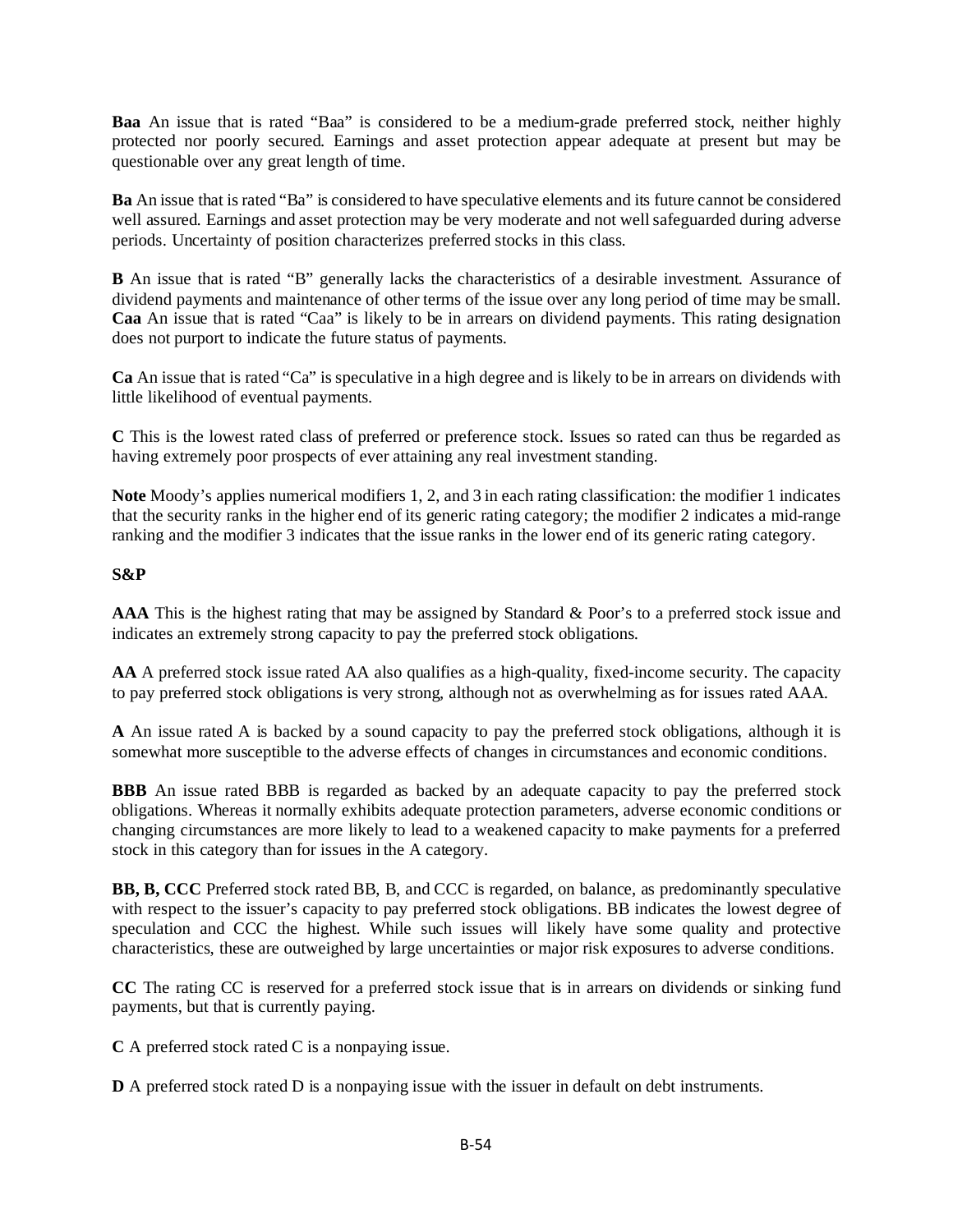**N.R.** This indicates that no rating has been requested, that there is insufficient information on which to base a rating, or that Standard & Poor's does not rate a particular type of obligation as a matter of policy.

**Note** Plus (+) or minus (-). To provide more detailed indications of preferred stock quality, ratings from AA to CCC may be modified by the addition of a plus or minus sign to show relative standing within the major rating categories.

## **Short Term Ratings**

## **Moody's**

Moody's employs the following three designations, all judged to be investment grade, to indicate the relative repayment ability of rated issuers:

**Prime-1** Issuers rated Prime-1 (or supporting institutions) have a superior ability for repayment of senior short-term debt obligations. Prime-1 repayment ability will often be evidenced by many of the following characteristics:

- Leading market positions in well-established industries.
- High rates of return on funds employed.
- Conservative capitalization structure with moderate reliance on debt and ample asset protection.
- Broad margins in earnings coverage of fixed financial charges and high internal cash generation.
- Well-established access to a range of financial markets and assured sources of alternate liquidity.

**Prime-2** Issuers rated Prime-2 (or supporting institutions) have a strong ability for repayment of senior short-term debt obligations. This will normally be evidenced by many of the characteristics cited above but to a lesser degree. Earnings trends and coverage ratios, while sound, may be more subject to variation. Capitalization characteristics, while still appropriate, may be more affected by external conditions. Ample alternate liquidity is maintained.

**Prime-3** Issuers rated Prime-3 (or supporting institutions) have an acceptable ability for repayment of senior short-term obligations. The effect of industry characteristics and market compositions may be more pronounced. Variability in earnings and profitability may result in changes in the level of debt protection measurements and may require relatively high financial leverage. Adequate alternate liquidity is maintained.

**Not Prime** Issuers rated Not Prime do not fall within any of the Prime rating categories.

# **S&P**

**A-1** A short-term obligation rated A-1 is rated in the highest category by Standard & Poor's. The obligor's capacity to meet its financial commitment on the obligation is strong. Within this category, certain obligations are designated with a plus sign (+). This indicates that the obligor's capacity to meet its financial commitment on these obligations is extremely strong.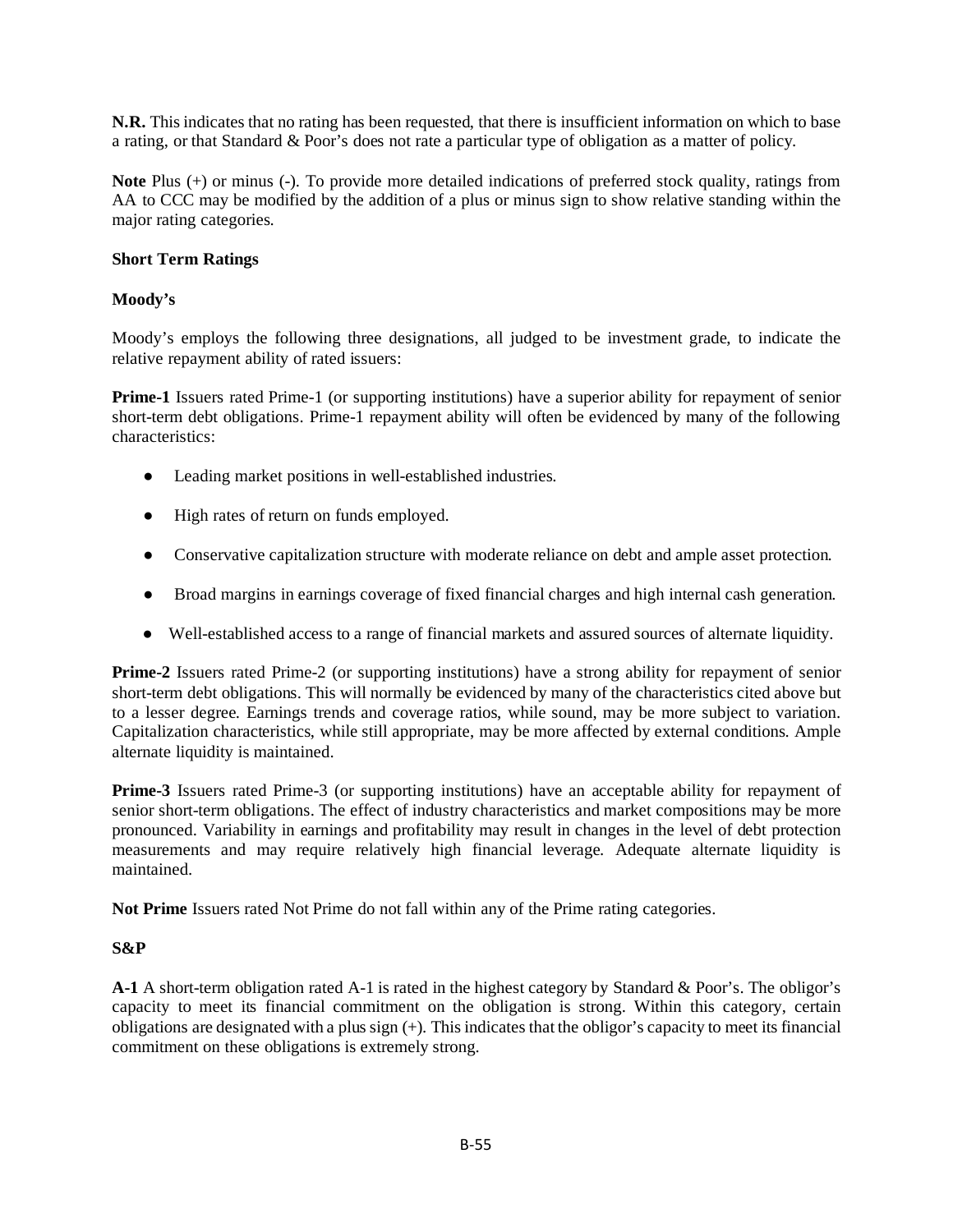**A-2** A short-term obligation rated A-2 is somewhat more susceptible to the adverse effects of changes in circumstances and economic conditions than obligations in higher rating categories. However, the obligor's capacity to meet its financial commitment on the obligation is satisfactory.

**A-3** A short-term obligation rated A-3 exhibits adequate protection parameters. However, adverse economic conditions or changing circumstances are more likely to lead to a weakened capacity of the obligor to meet its financial commitment on the obligation.

**B** A short-term obligation rated B is regarded as having significant speculative characteristics. The obligor currently has the capacity to meet its financial commitment on the obligation; however, it faces major ongoing uncertainties, which could lead to the obligor's inadequate capacity to meet its financial commitment on the obligation.

**C** A short-term obligation rated C is currently vulnerable to nonpayment and is dependent upon favorable business, financial, and economic conditions for the obligor to meet its financial commitment on the obligation.

**D** A short-term obligation rated D is in payment default. The D rating category is used when payments on an obligation are not made on the date due even if the applicable grace period has not expired, unless Standard & Poor's believes that such payments will be made during such grace period. The D rating also will be used upon the filing of a bankruptcy petition or the taking of a similar action if payments on an obligation are jeopardized.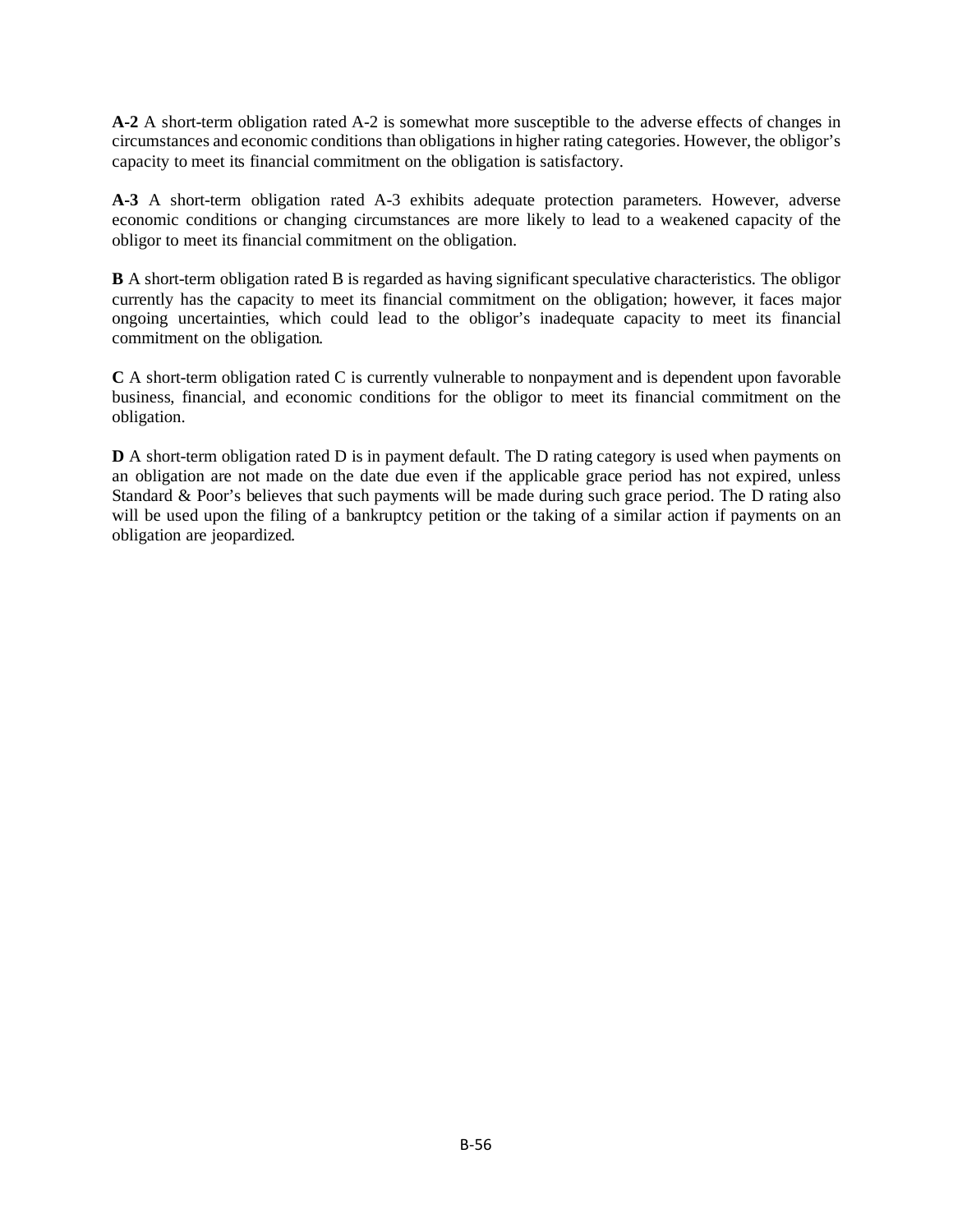## **APPENDIX B PROXY VOTING POLICIES AND PROCEDURES**

# **INVESTMENT MANAGERS SERIES TRUST II PROXY VOTING POLICIES AND PROCEDURES**

Investment Managers Series Trust II (the "Trust") is registered as an open-end investment company under the Investment Company Act of 1940, as amended ("1940 Act"). The Trust offers multiple series (each, a "Fund" and, collectively, the "Funds"). Consistent with its fiduciary duties and pursuant to Rule 30b1-4 under the 1940 Act (the "Proxy Rule"), the Board of Trustees of the Trust (the "Board") has adopted this proxy voting policy on behalf of the Trust (the "Policy") to reflect its commitment to ensure that proxies are voted in a manner consistent with the best interests of the Fund's shareholders.

## **Delegation of Proxy Voting Authority to Fund Advisors**

The Board believes that the investment advisor of each Fund (each, an "Advisor" and, collectively, the "Advisors"), as the entity that selects the individual securities that comprise its Fund's portfolio, is the most knowledgeable and best-suited to make decisions on how to vote proxies of portfolio companies held by that Fund. The Trust will therefore defer to, and rely on, the Advisor of each Fund to make decisions on how to cast proxy votes on behalf of such Fund. An Advisor may delegate this responsibility to a Fund's sub-advisor.

The Trust hereby designates the Advisor of each Fund as the entity responsible for exercising proxy voting authority with regard to securities held in the Fund's investment portfolio. Consistent with its duties under this Policy, each Advisor shall monitor and review corporate transactions of corporations in which the Fund has invested, obtain all information sufficient to allow an informed vote on all proxy solicitations, ensure that all proxy votes are cast in a timely fashion, and maintain all records required to be maintained by the Fund under the Proxy Rule and the 1940 Act. Each Advisor will perform these duties in accordance with the Advisor's proxy voting policy, a copy of which will be presented to the Board for its review. Each Advisor will promptly provide to the Trust's Chief Compliance Officer ("CCO") updates to its proxy voting policy as they are adopted and implemented, and the Trust's CCO will then report such updates to the Board.

## **Availability of Proxy Voting Policy and Records Available to Fund Shareholders**

If a Fund or an Advisor has a website, a copy of the Advisor's proxy voting policy and this Policy may be posted on such website. A copy of such policies and of each Fund's proxy voting record shall also be made available, without charge, upon request of any shareholder of the Fund, by calling the applicable Fund's toll-free telephone number as printed in the Fund's prospectus. The Trust's transfer agent will notify the Advisor of any such request of proxy voting procedures. The Advisor shall reply to any Fund shareholder request within three (3) business days of receipt of the request, by first-class mail or other means designed to ensure equally prompt delivery.

Each Advisor will provide a complete annual voting record, as required by the Proxy Rule, for each series of the Trust for which it acts as advisor, to the Trust's co-administrator no later than July 31<sup>st</sup> of each year. The Trust's co-administrator, MFAC, will file a report based on such record on Form N-PX on an annual basis with the Securities and Exchange Commission no later than August  $31<sup>st</sup>$  of each year.

Each Advisor is responsible for providing its current proxy voting policies and procedures and any subsequent amendments to the Trust's CCO. SEC Form N-PX is filed with respect to each Fund by MFAC (acting as filing agent), by no later than August  $31<sup>st</sup>$  of each year. Each such filing details all proxies voted on behalf of the Fund for the prior twelve months ended June 30<sup>th</sup>. In connection with each filing on behalf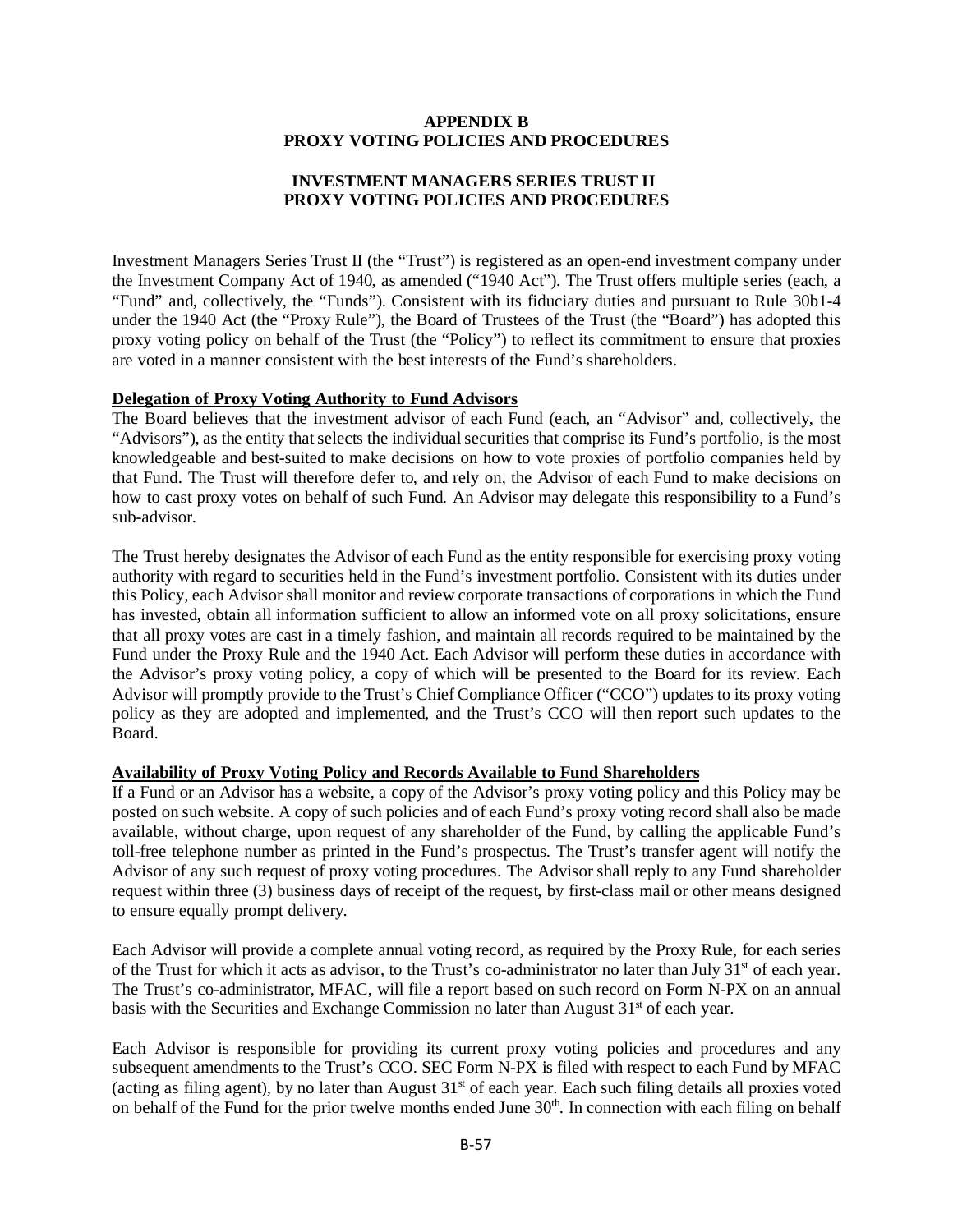of the Fund, the Advisor's CCO must sign and return to MFAC no later than July 30<sup>th</sup> a Form N-PX Certification stating that the advisor has adopted proxy voting policies and procedures in compliance with the SEC's Proxy Voting Rule.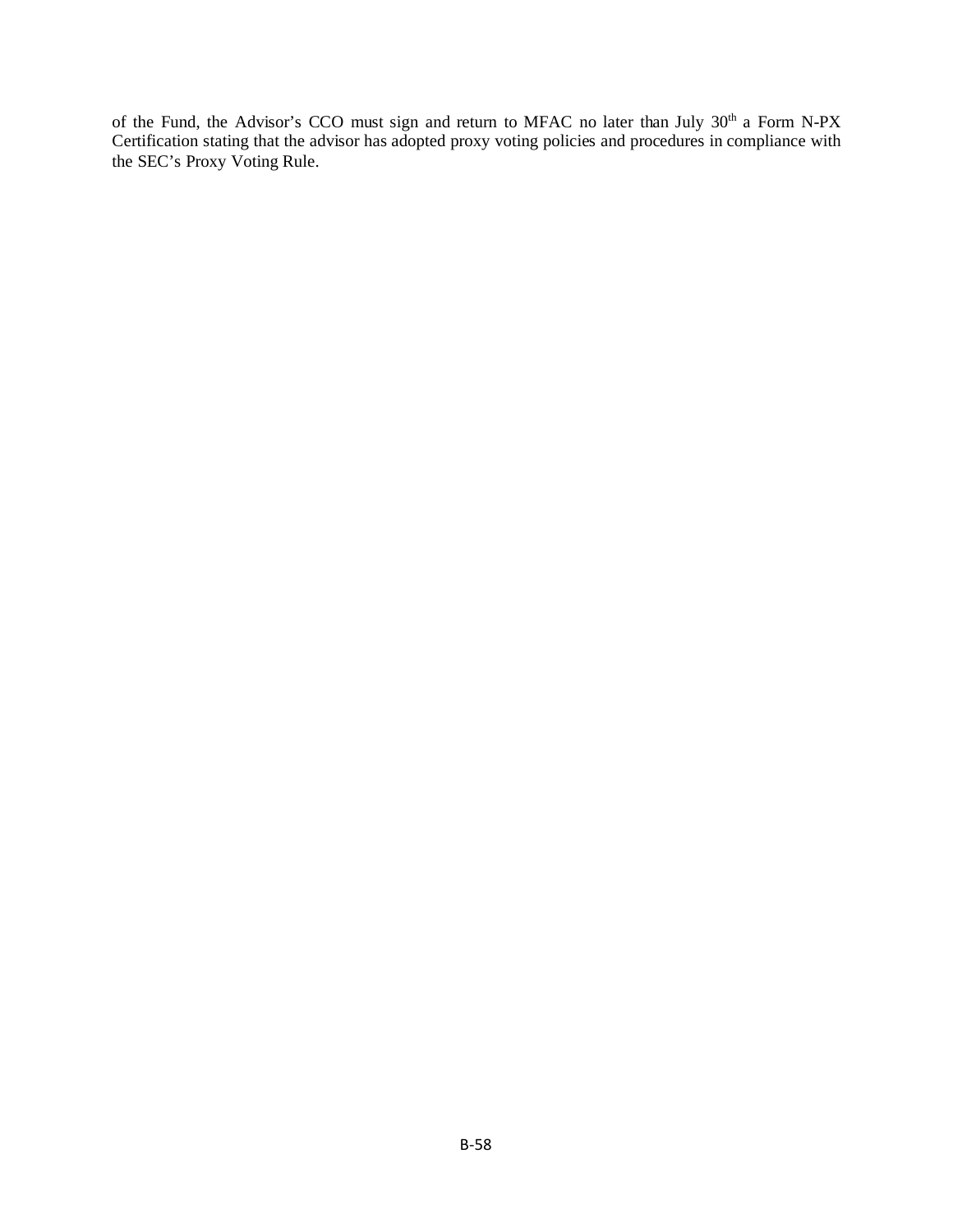## **AXS INVESTMENTS LLC PROXY VOTING POLICIES AND PROCEDURES**

# A. PURPOSE AND GENERAL STATEMENT

The purpose of these proxy voting policies and procedures (the "Policy") is to set forth the principles and procedures by which AXS votes with respect to securities held in Fund portfolios for which AXS exercises voting authority (generally where AXS has not delegated proxy voting discretion to a Fund's sub-adviser). For purposes of this Policy, a "Vote" includes any proxy and any shareholder vote or consent for any security held by a client account for which AXS exercises voting authority.

This Policy been designed to help ensure that Votes are voted in the best interests of the applicable Fund in accordance with AXS's fiduciary duties and Rule 206(4)-6 under the Act.

# B. POLICY

Votes must be cast in the best interests of each Fund. AXS's guiding principle in this regard is that it is generally in the best interest of the client to cast Votes in a manner designed to maximize the economic value of the Fund's holdings, taking into account the Fund's investment goals and objectives (as set forth in its current registration statement) and all other relevant circumstances at the time of the vote. AXS does not permit voting decisions to be influenced in any manner that is contrary to this principle. AXS recognizes that, in rare instances, the interest of one Fund with respect to a Vote may conflict with the interests of AXS or another Fund. Any conflicts of interest relating to the casting of Votes, regardless of whether actual or perceived, will be addressed in accordance with this Policy.

It is AXS's general policy to vote or give consent on all matters presented to shareholders in any Vote, and these policies and procedures have been designed with this in mind. However, AXS reserves the right to abstain from any particular Vote or otherwise withhold its Vote or consent on any matter if, in the judgement of AXS's CCO or the relevant AXS investment professional, the costs associated with voting such Vote outweigh the benefits to the applicable Fund, or if the circumstances make such an abstention or withholding otherwise advisable and in the best interests of the Fund.

# C. GUIDELINES

The voting guidelines below summarize AXS's general positions on various common issues, and provides a general indication of how Fund portfolio securities for which AXS has voting discretion will be voted on proposals dealing with particular issues.

These voting guidelines are just that – guidelines. The guidelines are not exhaustive and do not address all potential voting issues. Because the circumstances of individual companies are so varied, there may be instances when AXS does not cast Fund Votes in strict adherence to these guidelines.

# 1. Management Proposals

The majority of matters presented to shareholders are proposals made by an issuer's management, which have usually been approved and recommended by the issuer's board of directors. For routine matters (which generally means that such matter will not measurably change the structure, management, control or operation of the company and are consistent with customary industry standards and practices), AXS will typically vote in accordance with the recommendation of the company's management; unless, in AXS's opinion, such recommendation is not in the best interests of the Fund.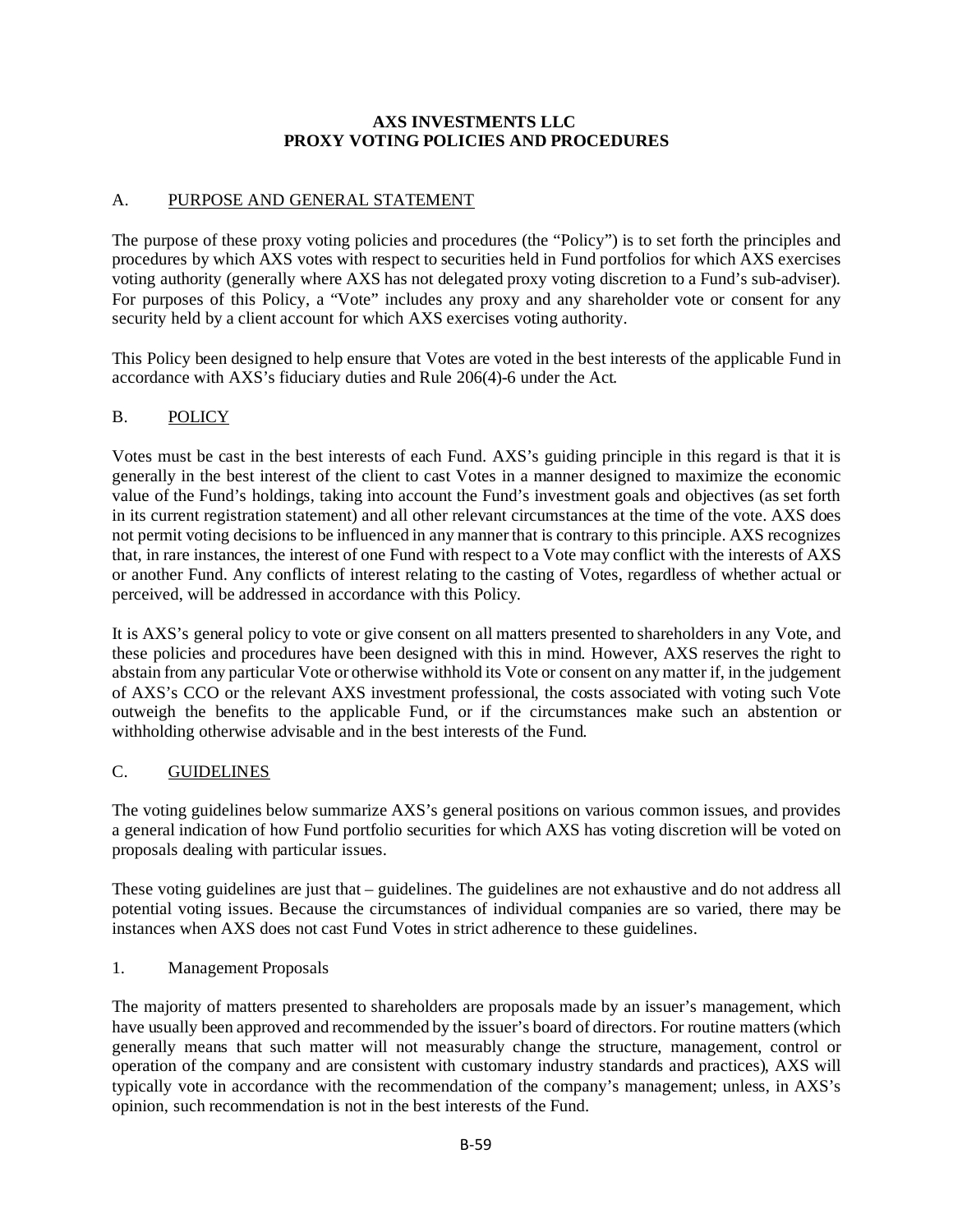Generally, in the absence of any unusual or non-routine circumstances, the AXS supports the following items:

- [ ] Ratification of appointment of independent auditors;
- [ ] General updating/corrective amendments to charter;
- [ ] Increase in common share authorization for a stock split or share dividend;
- [ ] Stock option plans that are incentive based and not excessive; and
- [ ] Regular, uncontested elections of directors and payment of fees (unless such fees exceed market standards).

Non-routine matters may involve a variety of issues. Therefore, AXS will typically cast Votes on nonroutine matters on a case-by-case basis, in each case casting Votes in a manner that AXS believes is in the best interests of the applicable client based on the considerations described above. The following will typically be considered "non-routine" matters requiring case-by-case analysis:

- [  $\parallel$  ] Directors' liability and indemnity proposals;
- [ ] Executive compensation plans;
- [ ] Contested elections of directors;
- [ ] Mergers, acquisitions, and other restructurings submitted to a shareholder vote;
- [  $\blacksquare$  Anti-takeover and related provisions.

AXS will generally Vote against proposals to classify a board, absent special circumstances indicating that shareholder interests would be better served by this structure.

2. Shareholder Proposals

In general, AXS casts Votes in accordance with the recommendation of the company's board of directors on all shareholder proposals. However, AXS will support shareholder proposals that it believes are in the best interests of the Fund based on the considerations described above. In addition:

Generally, shareholder proposals related to the following items are supported:

- [  $\vert$  Confidential voting;
- [ ] Declassifying a board, absent special circumstances indicating that shareholder interests would be better served by a classified board structure;
- [ ] Requiring director nominees to receive support from holders of a majority of votes cast or a majority of shares outstanding in order to be (re)elected.
- [ ] Bylaw and charter amendments only with shareholder approval;
- [ ] Eliminating supermajority vote requirements in the company's bylaws and charter documents; and
- [ ] Requiring a majority of independent directors on a board.

Generally, shareholder proposals related to the following items are not supported:

- [ ] Limitations on the tenure of directors;
- [ ] Cumulative voting;
- [ ] Restrictions related to social, political, or special interest issues that impact the ability of the company to do business or be competitive and that have a significant financial or vested interest impact; and
- [ ] Reports that are costly to provide or expenditures that are of a non-business in nature or would provide no pertinent information from a shareholder perspective.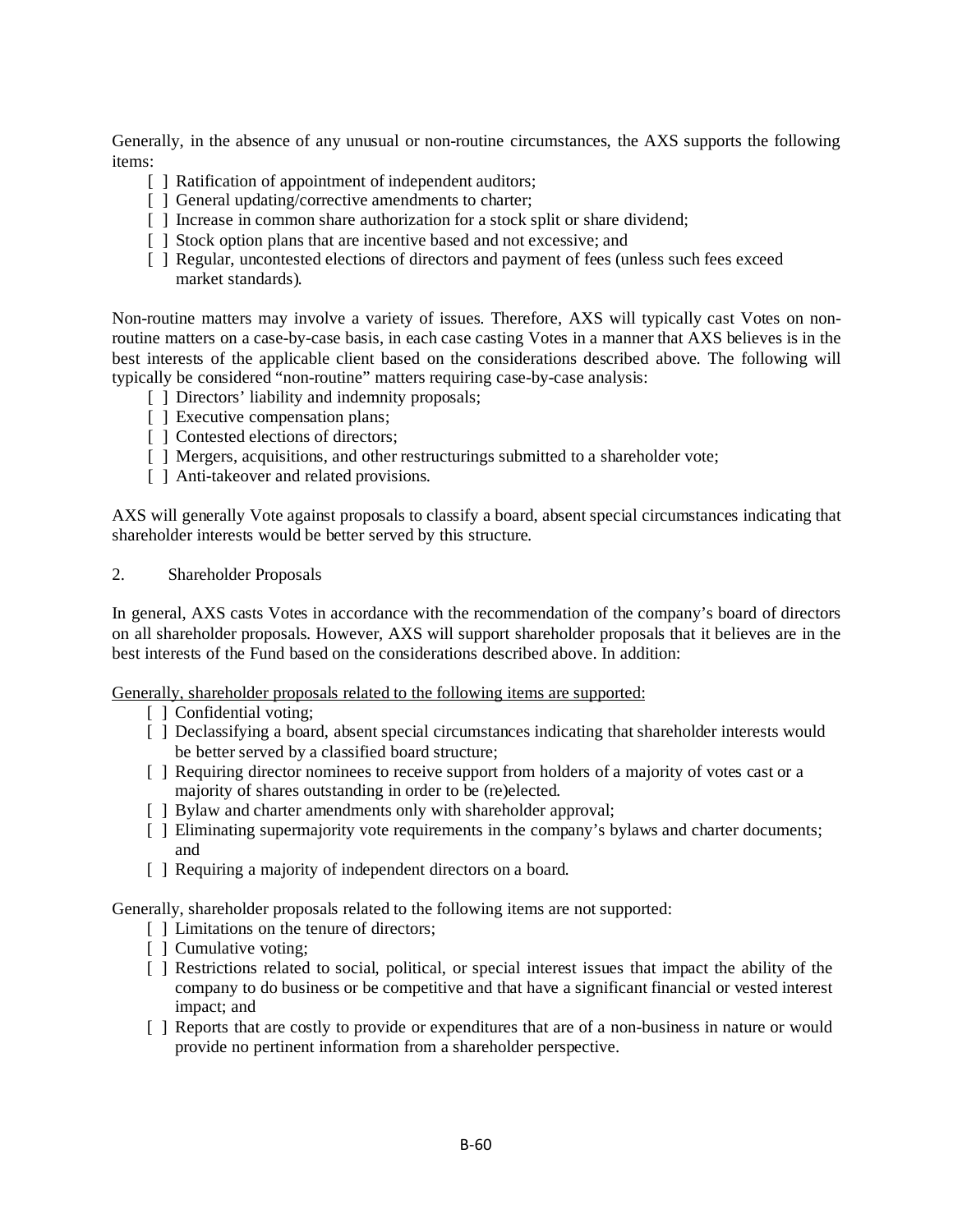### D. CONFLICTS OF INTEREST

Due to the nature of AXS's business and its ownership, AXS believes it is unlikely that conflicts of interest will arise when casting Votes. Each Fund's investment team, however, is responsible for monitoring Votes for any actual or perceived conflicts of interest. If at any time any Supervised Person becomes aware of any potential, actual, or perceived conflict of interest regarding any particular Vote(s) to be case, he or she is required to contact AXS's CCO immediately, who will review the Vote(s) in advance to ensure that AXS proposed Vote(s) is consistent with this Policy and AXS's duties to the applicable Fund.

If a conflict of interest is evident, the CCO will:

- [ ] advise IMST II's Chief Compliance Officer (or other relevant IMST II officer) of the conflict in advance of casting the Vote;
- [ ] use his or her best judgement to address the conflict and ensure that it is resolved in accordance with his or her independent assessment of the best interests of the Fund.

Where the CCO deems appropriate in his or her sole discretion, unaffiliated third parties (such as prosy voting services) may be used to help resolve conflicts. In this regard, the CCO shall have the power to retain independent fiduciaries, consultants, or professionals to assist with Voting decisions and/or to delegate voting or consent powers to such fiduciaries, consultants, or professionals.

### E. VOTING PROCEDURES

All AXS personnel are responsible for promptly forwarding all proxy materials, consents or voting requests or notices, or materials related thereto, to the CCO and to the applicable investment professional(s) primarily responsible for managing the applicable Fund's portfolio. The CCO shall be responsible for ensuring that each Vote is voted in a timely manner and as otherwise required by the terms of such Vote.

All Voting decisions initially are to be referred to the appropriate investment professional for determination. In most cases, the most senior Portfolio Manager of the applicable Fund, or his or her designee, will make the decision as to the appropriate vote for any particular Vote.

The Portfolio Manager will inform the CCO of any such Voting decision, and if the CCO does not object to such decision as a result of his or her conflict of interest review, the Vote will be voted in such manner. If the Portfolio Manager and the CCO are unable to arrive at an agreement as to how to vote, then the CCO may consult with independent third-parties (including a proxy voting service) as to the appropriate vote.

#### F. RECORDKEEPING

In accordance with Rule 204-2 under the Act, AXS must retain (i) its proxy voting policies and procedures; (ii) proxy statements received regarding Fund/client securities; (iii) records of its votes on behalf of the Fund; (iv) records of Fund requests for proxy voting information; and (v) any documents prepared by AXS that were material to making a decision how to vote, or that memorialized the basis for the decision. AXS may rely on proxy statements filed on the SEC's EDGAR system (instead of keeping its own copies), and may rely on proxy statements and records of its votes cast that are maintained by a proxy voting service provider.